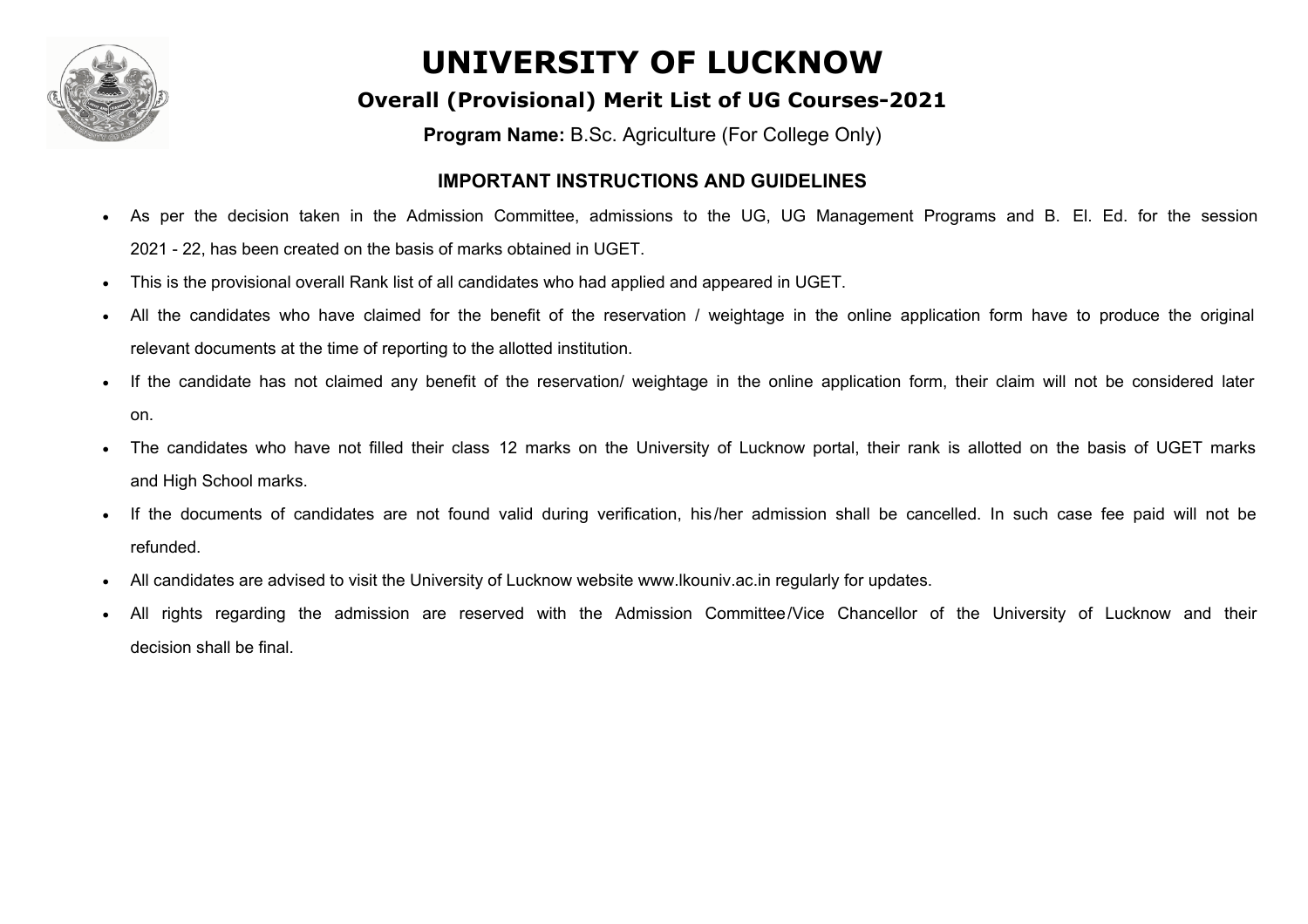

### **Overall (Provisional) Merit List of UG Courses-2021**

**Program Name: B.Sc. Agriculture (For College Only)**

| Roll No.   | <b>Student Name</b>   | <b>Father's Name</b>                       | <b>DoB</b> | Gender | Cat.       | Sub Cat. | Hs.    | Inter | <b>Entrance</b>             | NCC 'B'      | <b>Sports</b> | Final   | Rank           | Cat.           | <b>EWS</b> | PH   | FF.         | <b>DP</b> |
|------------|-----------------------|--------------------------------------------|------------|--------|------------|----------|--------|-------|-----------------------------|--------------|---------------|---------|----------------|----------------|------------|------|-------------|-----------|
|            |                       |                                            |            |        |            |          | (%)    | (%)   | <b>Test</b><br><b>Marks</b> | <b>Marks</b> | <b>Marks</b>  | Index   |                | Rank           | Rank       | Rank | Rank   Rank |           |
|            |                       |                                            |            |        |            |          |        |       |                             |              |               |         |                |                |            |      |             |           |
| 2182900089 | PRIYANKA PANDEY       | <b>KRISHNA MOHAN PANDEY</b>                | 27/11/2001 | F      |            |          | 95.00  | 92.60 | 168                         |              |               | 168.000 | $\overline{1}$ |                |            |      |             |           |
| 2182800003 | AAKANKSHA SINGH       | VIVEKANAND SINGH                           | 15/03/2000 | F.     |            |          | 88.33  | 89.80 | 166                         |              |               | 166.000 | 2              |                |            |      |             |           |
| 2182900250 | <b>SHWETA</b>         | <b>SURESH PRASAD</b>                       | 09/12/2001 | F.     | OBC        |          | 81.60  | 91.20 | 160                         |              |               | 160.000 | 3              | <b>OBC - 1</b> |            |      |             |           |
| 2182900203 | SHASHWAT SINGH        | RAGHVENDRA PRATAP<br><b>SINGH</b>          | 30/04/2002 | M      |            |          | 92.33  | 88.40 | 160                         |              |               | 160.000 | 4              |                |            |      |             |           |
| 2182800104 | AMISHA SINGH          | <b>BIRENDRA KUMAR SINGH</b>                | 25/03/2001 | F      |            |          | 95.00  | 85.80 | 154                         |              |               | 154.000 | 5              |                |            |      |             |           |
| 2182800114 | ANAMIKA TIWARI        | <b>DURGA PRASAD TIWARI</b>                 | 01/05/2002 | F      |            |          | 82.83  | 83.60 | 152                         |              |               | 152.000 | 6              |                |            |      |             |           |
| 2182900344 | <b>VRITANT SINGH</b>  | KAILASH SINGH                              | 07/06/2002 | M      |            |          | 100.00 | 62.40 | 148                         |              |               | 148.000 | $\overline{7}$ |                |            |      |             |           |
| 2182900261 | SNEH TIWARI           | <b>MANOJ KUMAR TIWARI</b>                  | 10/01/2004 | F      |            |          | 93.00  | 0.00  | 148                         |              |               | 148.000 | 8              |                |            |      |             |           |
| 2182800291 | <b>GOLDY SINGH</b>    | <b>SANJAY KUMAR SINGH</b>                  | 05/03/2001 | F      |            |          | 79.00  | 79.20 | 146                         |              |               | 146.000 | 9              |                |            |      |             |           |
| 2182800158 | ANSHUMAN VERMA        | SARVESH KUMAR                              | 10/02/2005 | M      | <b>OBC</b> |          | 87.17  | 80.00 | 144                         |              |               | 144.000 | 10             | $OBC - 2$      |            |      |             |           |
| 2182800164 | <b>ANUPAM ATUL</b>    | <b>PRADEEP KUMAR VERMA</b>                 | 15/10/2002 | M      |            |          | 83.60  | 70.00 | 144                         |              |               | 144.000 | 11             |                |            |      |             |           |
| 2182900135 | RITIKA SRIVASTAVA     | <b>BHUWAN PRAKASH</b><br><b>SRIVASTAVA</b> | 25/08/2002 | M      |            |          | 93.40  | 83.20 | 142                         |              |               | 142.000 | 12             |                |            |      |             |           |
| 2182900156 | <b>SALONI AGARWAL</b> | <b>MAHESH CHAND AGARWAL</b>                | 13/06/2000 | F.     |            |          | 86.67  | 88.67 | 140                         |              |               | 140.000 | 13             |                |            |      |             |           |
| 2182800128 | <b>ANIKET MAURYA</b>  | <b>JAIPRAKASH MAURYA</b>                   | 24/08/2002 | M      | OBC        |          | 77.83  | 88.00 | 140                         |              |               | 140.000 | 14             | $OBC - 3$      |            |      |             |           |
| 2182800222 | AVNENDRA PAL YADAV    | <b>AMRESH YADAV</b>                        | 28/06/2003 | M      | OBC        |          | 82.00  | 87.80 | 140                         |              |               | 140.000 | 15             | $OBC - 4$      |            |      |             |           |
| 2182800175 | ANUSHKA SINGH         | OM PRAKASH SINGH                           | 13/04/2002 | F.     |            |          | 90.33  | 76.00 | 140                         |              |               | 140.000 | 16             |                |            |      |             |           |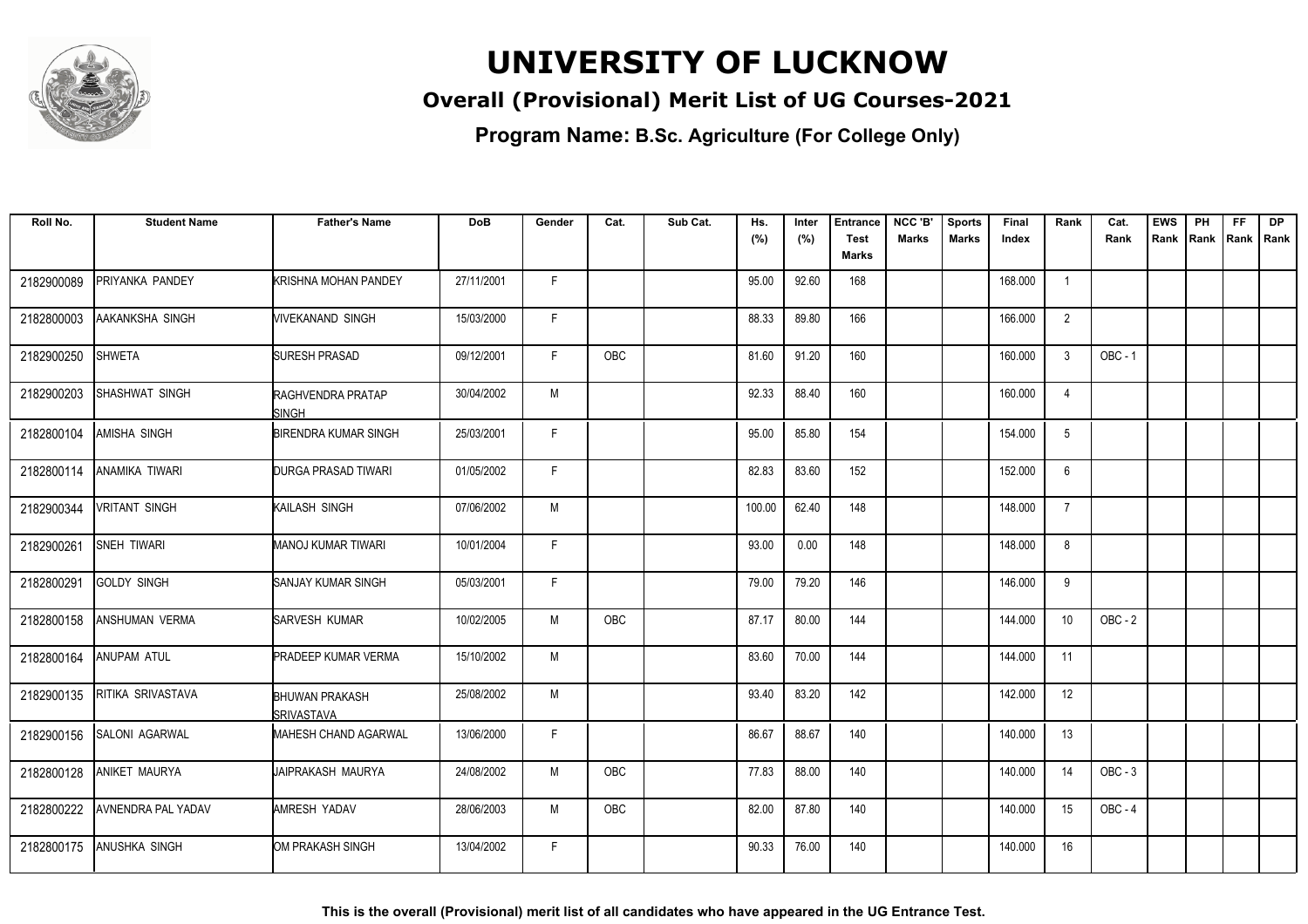

### **Overall (Provisional) Merit List of UG Courses-2021**

| Roll No.   | <b>Student Name</b>     | <b>Father's Name</b>         | <b>DoB</b> | Gender | Cat.       | Sub Cat.  | Hs.<br>(%) | Inter<br>(%) | <b>Entrance</b><br>Test | NCC 'B'<br>Marks | <b>Sports</b><br><b>Marks</b> | Final<br>Index | Rank | Cat.<br>Rank   | <b>EWS</b><br>Rank | PH<br>Rank | <b>FF</b><br>Rank   Rank | <b>DP</b>    |
|------------|-------------------------|------------------------------|------------|--------|------------|-----------|------------|--------------|-------------------------|------------------|-------------------------------|----------------|------|----------------|--------------------|------------|--------------------------|--------------|
|            |                         |                              |            |        |            |           |            |              | Marks                   |                  |                               |                |      |                |                    |            |                          |              |
| 2182900228 | SHRADDHA PANDEY         | ANAND PANDEY                 | 21/03/2003 | F.     |            |           | 90.80      | 95.40        | 138                     |                  |                               | 138.000        | 17   |                |                    |            |                          |              |
| 2182800272 | <b>DIVYANSHI PANDEY</b> | <b>JUG PRASAD PANDEY</b>     | 15/11/2003 | F.     |            | Sports    | 80.67      | 84.60        | 130                     |                  | 6.500                         | 136.500        | 18   |                |                    |            |                          |              |
| 2182800414 | SANDHYA RAJ             | UTTAM KUMAR                  | 16/10/2000 | F      | <b>SC</b>  | <b>DP</b> | 87.40      | 85.40        | 136                     |                  |                               | 136.000        | 19   | $SC - 1$       |                    |            |                          | $\mathbf{1}$ |
| 2182900005 | MUSKAN GUPTA            | <b>ABHAY KUMAR GUPTA</b>     | 17/06/2001 | F      | <b>OBC</b> |           | 83.83      | 95.40        | 132                     |                  |                               | 132.000        | 20   | $OBC - 5$      |                    |            |                          |              |
| 2182800262 | <b>DIKSHA MISHRA</b>    | AKHILESH MISHRA              | 09/06/2003 | F      |            |           | 80.20      | 85.40        | 130                     |                  |                               | 130.000        | 21   |                |                    |            |                          |              |
| 2182900144 | ROSHNEE YADAV           | SANTOSH YADAV                | 13/07/2003 | F.     | OBC        |           | 77.20      | 81.40        | 130                     |                  |                               | 130.000        | 22   | OBC-6          |                    |            |                          |              |
| 2182800371 | <b>KUSH KUMAR SINGH</b> | <b>AWADH KUMAR SINGH</b>     | 05/02/2004 | M      |            |           | 79.20      | 78.00        | 130                     |                  |                               | 130.000        | 23   |                |                    |            |                          |              |
| 2182900017 | NIDHI PAL               | <b>ASHOK KUMAR PAL</b>       | 10/01/2001 | F.     | <b>OBC</b> |           | 93.00      | 76.20        | 130                     |                  |                               | 130.000        | 24   | <b>OBC - 7</b> |                    |            |                          |              |
| 2182900293 | SWETA KUMARI            | <b>SHIV KUMAR SINGH</b>      | 27/03/2002 | F.     |            |           | 76.00      | 71.00        | 130                     |                  |                               | 130.000        | 25   |                |                    |            |                          |              |
| 2182800248 | CHINMAYA MISHRA         | MADAN MOHAN MISHRA           | 20/08/2001 | M      |            |           | 70.00      | 67.20        | 130                     |                  |                               | 130.000        | 26   |                | $\mathbf{1}$       |            |                          |              |
| 2182900030 | NILESH CHAND            | AJAY CHAND                   | 02/01/2004 | M      |            |           | 91.00      | 93.40        | 128                     |                  |                               | 128.000        | 27   |                | $\overline{2}$     |            |                          |              |
| 2182800183 | <b>ARCHITA YADAV</b>    | DAYA SHANKAR YADAV           | 23/08/2002 | F.     | <b>OBC</b> |           | 77.40      | 87.20        | 128                     |                  |                               | 128.000        | 28   | OBC-8          |                    |            |                          |              |
| 2182800241 | <b>BHAWANA</b>          | ABHIMANYU KUMAR              | 01/08/2002 | F.     | OBC        |           | 85.40      | 94.60        | 126                     |                  |                               | 126.000        | 29   | OBC-9          |                    |            |                          |              |
| 2182900318 | VAIBHAVI GUPTA          | <b>RAJESH KUMAR GUPTA</b>    | 03/08/2003 | F.     | <b>OBC</b> |           | 95.40      | 92.20        | 126                     |                  |                               | 126.000        | 30   | OBC - 10       |                    |            |                          |              |
| 2182900104 | RAFAT YASMEEN           | <b>I</b> MOHD MANZAR HUSSAIN | 29/11/2001 | F.     |            |           | 95.00      | 80.60        | 126                     |                  |                               | 126.000        | 31   |                |                    |            |                          |              |
| 2182900098 | PRIYANSHU PAL           | MOTI RAM PAL                 | 16/07/2003 | M      | OBC        |           | 74.50      | 79.70        | 126                     |                  |                               | 126.000        | 32   | OBC - 11       |                    |            |                          |              |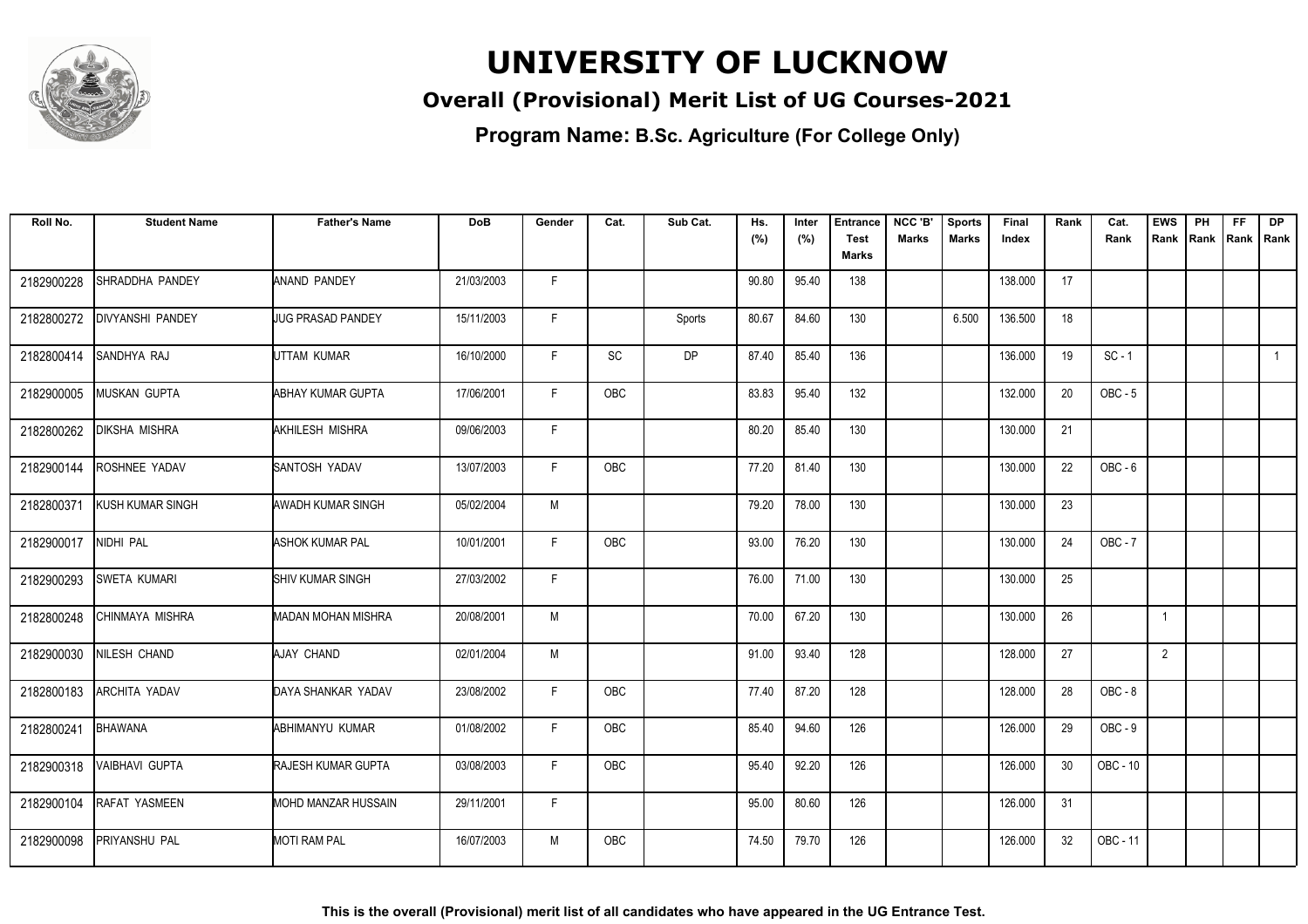

### **Overall (Provisional) Merit List of UG Courses-2021**

**Program Name: B.Sc. Agriculture (For College Only)**

| Roll No.   | <b>Student Name</b>  | <b>Father's Name</b>                      | <b>DoB</b> | Gender       | Cat.       | Sub Cat. | Hs.   | Inter | <b>Entrance</b> | NCC 'B'      | <b>Sports</b> | Final   | Rank | Cat.     | <b>EWS</b> | PH   | FF. | <b>DP</b>   |
|------------|----------------------|-------------------------------------------|------------|--------------|------------|----------|-------|-------|-----------------|--------------|---------------|---------|------|----------|------------|------|-----|-------------|
|            |                      |                                           |            |              |            |          | (%)   | (%)   | <b>Test</b>     | <b>Marks</b> | Marks         | Index   |      | Rank     | Rank       | Rank |     | Rank   Rank |
|            |                      |                                           |            |              |            |          |       |       | <b>Marks</b>    |              |               |         |      |          |            |      |     |             |
| 2182800322 | HRITIKA SRIVASTAVA   | <b>VINAY KUMAR SRIVASTAVA</b>             | 10/10/2002 | F            |            |          | 78.20 | 83.20 | 124             |              |               | 124.000 | 33   |          |            |      |     |             |
| 2182900289 | <b>SWATI</b>         | <b>JAG JIVAN BHAGAT</b>                   | 29/08/2000 | F.           |            |          | 76.00 | 78.20 | 124             |              |               | 124.000 | 34   |          |            |      |     |             |
| 2182800075 | AKANKSHA SRIVASTAVA  | <b>ASHOK KUMAR</b><br><b>SRIVASTAVA</b>   | 24/12/2003 | М            |            |          | 81.00 | 89.00 | 122             |              |               | 122.000 | 35   |          |            |      |     |             |
| 2182800388 | MISS SHREYA RAI      | <b>MR SUJIT RAI</b>                       | 12/07/2003 | F            |            |          | 80.40 | 87.00 | 122             |              |               | 122.000 | 36   |          |            |      |     |             |
| 2182800061 | ADITYA RAJPUT        | <b>RAJESH RAJPUT</b>                      | 30/12/2002 | M            | OBC        |          | 84.33 | 77.00 | 122             |              |               | 122.000 | 37   | OBC - 12 |            |      |     |             |
| 2182800345 | KASHYAP SHUKLA       | <b>RAJESH KUMAR SHUKLA</b>                | 25/04/2003 | M            |            |          | 89.33 | 0.00  | 122             |              |               | 122.000 | 38   |          |            |      |     |             |
| 2182800186 | ARPITA SINGH         | <b>SUNIL KUMAR SINGH</b>                  | 28/05/2003 | F            |            |          | 77.40 | 92.00 | 120             |              |               | 120.000 | 39   |          |            |      |     |             |
| 2182900300 | TANYA MAURYA         | ABHAI KUMAR MAURYA                        | 05/06/2004 | F            |            |          | 86.40 | 91.67 | 120             |              |               | 120.000 | 40   |          |            |      |     |             |
| 2182900276 | SUJATA YADAV         | <b>BHUPENDRA SINGH YADAV</b>              | 29/12/2002 | F            | <b>OBC</b> |          | 87.67 | 89.40 | 120             |              |               | 120.000 | 41   | OBC - 13 |            |      |     |             |
| 2182800063 | <b>AFREEN</b>        | <b>MOHD REZA AHMAD</b>                    | 15/03/2003 | M            |            |          | 91.80 | 84.20 | 120             |              |               | 120.000 | 42   |          |            |      |     |             |
| 2182900242 | SHRUTI SRIVASTAVA    | <b>SANJEEV KUMAR</b><br><b>SRIVASTAVA</b> | 24/09/2002 | $\mathsf{F}$ |            |          | 82.20 | 87.40 | 118             |              |               | 118.000 | 43   |          | 3          |      |     |             |
| 2182800062 | <b>AEKANSH SINGH</b> | <b>GAURAV SINGH</b>                       | 31/05/2003 | M            | OBC        |          | 80.20 | 81.20 | 118             |              |               | 118.000 | 44   | OBC - 14 |            |      |     |             |
| 2182900077 | PREETI KUMARI        | DHANESHWAR PRASAD                         | 02/10/1999 | E            | <b>SC</b>  |          | 89.00 | 78.20 | 118             |              |               | 118.000 | 45   | $SC - 2$ |            |      |     |             |
| 2182800055 | ADITYA PANDEY        | <b>ASHOK PANDEY</b>                       | 17/05/2003 | M            |            |          | 69.00 | 63.60 | 118             |              |               | 118.000 | 46   |          |            |      |     |             |
| 2182800343 | KASHISH SINGH        | SATYENDRA KUMAR SINGH                     | 01/07/2003 | F            |            |          | 71.83 | 0.00  | 118             |              |               | 118.000 | 47   |          |            |      |     |             |
| 2182900270 | SRISHTI MISHRA       | VINOD KUMAR MISHRA                        | 27/08/2002 | F.           |            |          | 76.40 | 86.80 | 116             |              |               | 116.000 | 48   |          |            |      |     |             |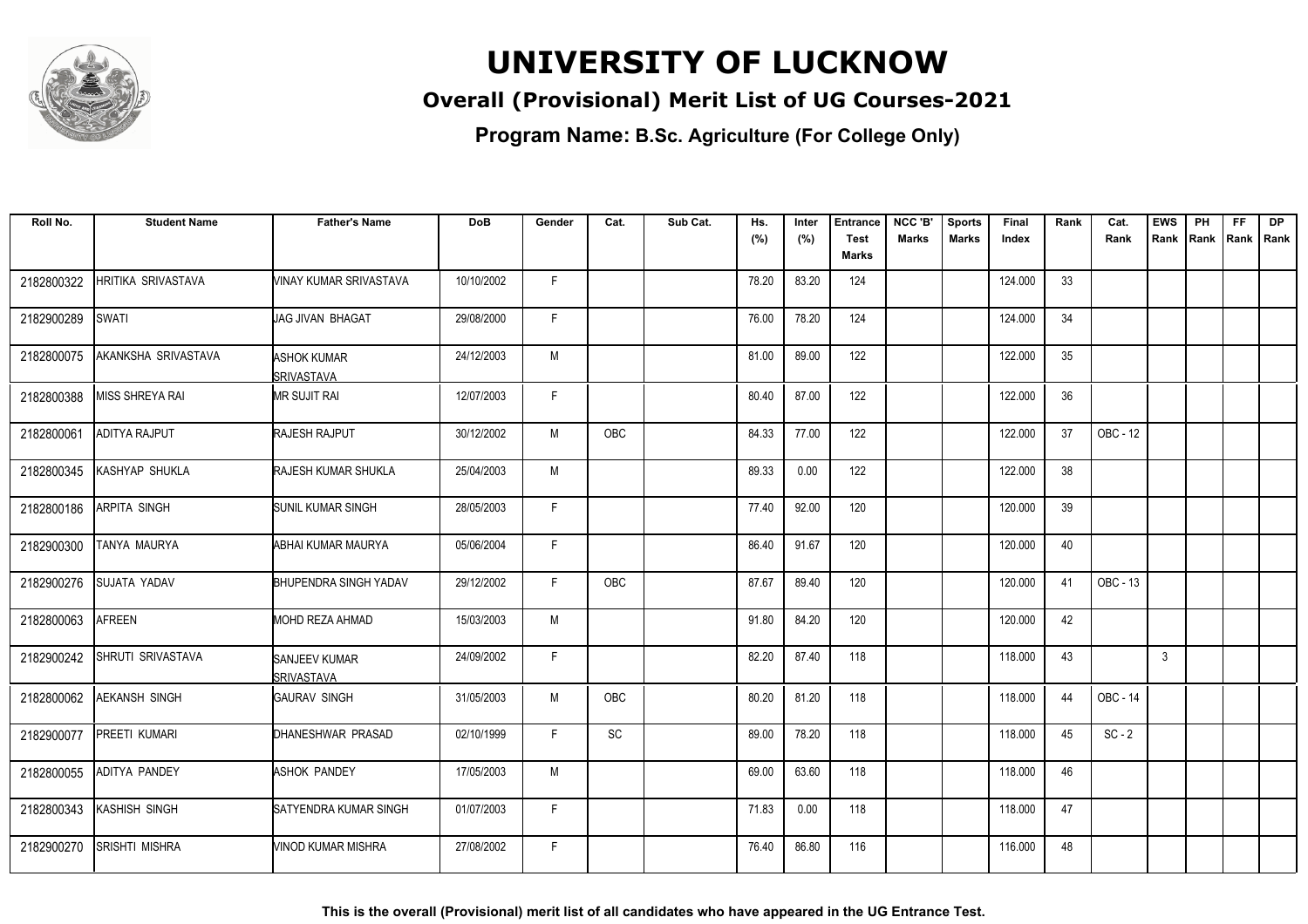

### **Overall (Provisional) Merit List of UG Courses-2021**

**Program Name: B.Sc. Agriculture (For College Only)**

| Roll No.   | <b>Student Name</b>    | <b>Father's Name</b>                   | <b>DoB</b> | Gender | Cat.       | Sub Cat. | Hs.   | Inter | <b>Entrance</b> | NCC 'B'      | <b>Sports</b> | Final   | Rank | Cat.     | <b>EWS</b> | PH   | FF.         | <b>DP</b> |
|------------|------------------------|----------------------------------------|------------|--------|------------|----------|-------|-------|-----------------|--------------|---------------|---------|------|----------|------------|------|-------------|-----------|
|            |                        |                                        |            |        |            |          | (%)   | (%)   | <b>Test</b>     | <b>Marks</b> | Marks         | Index   |      | Rank     | Rank       | Rank | Rank   Rank |           |
|            |                        |                                        |            |        |            |          |       |       | <b>Marks</b>    |              |               |         |      |          |            |      |             |           |
| 2182800382 | MANTASA NOOR           | <b>KAMALUDDIN</b>                      | 10/06/2002 | F.     | OBC        |          | 79.20 | 83.00 | 116             |              |               | 116.000 | 49   | OBC - 15 |            |      |             |           |
| 2182900320 | VAISHNAVI PANDEY       | <b>AWADHESH KUMAR</b><br><b>PANDEY</b> | 25/01/2003 | F.     |            |          | 71.60 | 77.60 | 116             |              |               | 116.000 | 50   |          |            |      |             |           |
| 2182800401 | NAFEES AKHTAR          | QURRATUL AIN                           | 01/05/2000 | M      | OBC        |          | 95.00 | 56.60 | 116             |              |               | 116.000 | 51   | OBC - 16 |            |      |             |           |
| 2182800287 | <b>GAURAV KESHARI</b>  | SHYAM LAL KESHARI                      | 29/11/2003 | M      |            |          | 83.20 | 84.80 | 114             |              |               | 114.000 | 52   |          |            |      |             |           |
| 2182800192 | ARYAN BHATNAGAR        | YOGESH BHATNAGAR                       | 02/08/2001 | M      |            |          | 86.20 | 76.40 | 114             |              |               | 114.000 | 53   |          |            |      |             |           |
| 2182900249 | SHUBHAM KUMAR TRIVEDI  | <b>MANOJ KUMAR TRIVEDI</b>             | 18/02/2004 | M      |            |          | 69.40 | 73.67 | 114             |              |               | 114.000 | 54   |          |            |      |             |           |
| 2182800256 | DEVESH VERMA           | RADHESHYAM VERMA                       | 21/10/2002 | M      | OBC        |          | 77.80 | 73.40 | 114             |              |               | 114.000 | 55   | OBC - 17 |            |      |             |           |
| 2182900258 | SIMRAN JAISWAL         | VIJAY JAISWAL                          | 26/07/2000 | F      | OBC        |          | 70.67 | 70.40 | 114             |              |               | 114.000 | 56   | OBC - 18 |            |      |             |           |
| 2182900288 | SUSHIL KUMAR           | <b>HARERAM SINGH</b>                   | 20/12/2001 | M      |            |          | 50.40 | 68.60 | 114             |              |               | 114.000 | 57   |          |            |      |             |           |
| 2182900202 | SHASHWAT PANDEY        | SATYENDRA PANDEY                       | 20/09/2002 | M      |            |          | 83.60 | 91.60 | 112             |              |               | 112.000 | 58   |          |            |      |             |           |
| 2182900304 | TARIQ ANWAR            | <b>ANWAR HUSSAIN AGHAZ</b>             | 19/07/2002 | M      |            |          | 65.40 | 80.00 | 112             |              |               | 112.000 | 59   |          |            |      |             |           |
| 2182900298 | TANVI KANAUJIA         | <b>ANIL KUMAR KANAUJIA</b>             | 23/07/2002 | E      | <b>SC</b>  |          | 85.00 | 73.60 | 112             |              |               | 112.000 | 60   | $SC - 3$ |            |      |             |           |
| 2182900152 | SAKSHI CHAUHAN         | LATE. HARI KRISHNA<br>CHAUHAN          | 03/05/2003 | F.     |            |          | 79.83 | 71.40 | 112             |              |               | 112.000 | 61   |          |            |      |             |           |
| 2182800300 | <b>HARI OM KAUSHAL</b> | <b>JAGANNATH KAUSHAL</b>               | 01/01/2003 | M      | <b>OBC</b> |          | 83.83 | 58.80 | 112             |              |               | 112.000 | 62   | OBC - 19 |            |      |             |           |
| 2182900120 | RANVEER PRATAP KAUSHAL | OM PRAKASH RAM                         | 10/07/2002 | M      | <b>SC</b>  |          | 68.50 | 57.40 | 112             |              |               | 112.000 | 63   | $SC - 4$ |            |      |             |           |
| 2182800054 | ADITYA NARAYAN         | <b>MANOJ KUMAR SINGH</b>               | 19/01/2004 | M      |            |          | 86.40 | 87.20 | 110             |              |               | 110.000 | 64   |          |            |      |             |           |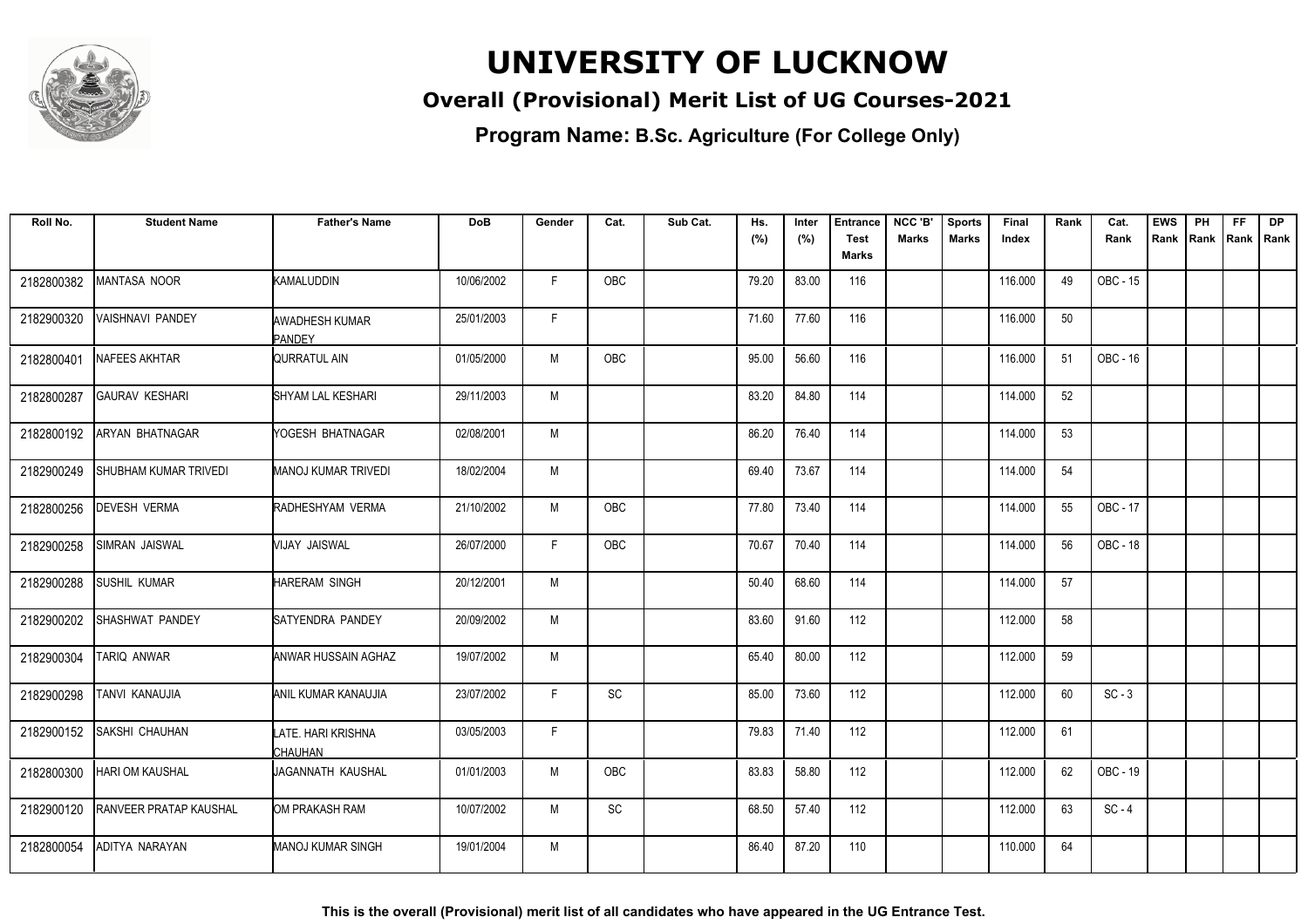

### **Overall (Provisional) Merit List of UG Courses-2021**

| Roll No.   | <b>Student Name</b>   | <b>Father's Name</b>                  | <b>DoB</b> | Gender | Cat.      | Sub Cat. | Hs.   | Inter | <b>Entrance</b>      | NCC 'B'      | <b>Sports</b> | Final   | Rank | Cat.     | <b>EWS</b>     | PH   | FF.         | <b>DP</b> |
|------------|-----------------------|---------------------------------------|------------|--------|-----------|----------|-------|-------|----------------------|--------------|---------------|---------|------|----------|----------------|------|-------------|-----------|
|            |                       |                                       |            |        |           |          | (%)   | (%)   | <b>Test</b><br>Marks | <b>Marks</b> | Marks         | Index   |      | Rank     | Rank           | Rank | Rank   Rank |           |
|            |                       |                                       |            |        |           |          |       |       |                      |              |               |         |      |          |                |      |             |           |
| 2182900334 | <b>VIKASH KUMAR</b>   | <b>AWADH KISHOR GUPTA</b>             | 13/03/2003 | M      |           |          | 72.80 | 81.40 | 110                  |              |               | 110.000 | 65   |          |                |      |             |           |
| 2182900185 | SAURABH GAUTAM        | <b>DINESH KUMAR GAUTAM</b>            | 09/10/2003 | M      | SC        |          | 89.00 | 80.67 | 110                  |              |               | 110.000 | 66   | $SC - 5$ |                |      |             |           |
| 2182900257 | <b>SIMRAN</b>         | <b>ASHOK KUMAR RAM</b>                | 03/03/2003 | F.     | SC        |          | 75.80 | 79.60 | 110                  |              |               | 110.000 | 67   | $SC - 6$ |                |      |             |           |
| 2182800249 | <b>DAARAIN TABREZ</b> | <b>MOHD TABREZ SIDDIQUI</b>           | 04/09/2003 | M      |           |          | 83.50 | 76.00 | 110                  |              |               | 110.000 | 68   |          |                |      |             |           |
| 2182900190 | SHAILESH CHAUBEY      | RAJESH CHAUBEY                        | 16/03/2002 | M      |           |          | 87.40 | 75.00 | 110                  |              |               | 110.000 | 69   |          | $\overline{4}$ |      |             |           |
| 2182800394 | MOHIT KUMAR           | <b>SIYA RAM</b>                       | 24/07/2002 | M      | SC        |          | 86.00 | 74.40 | 110                  |              |               | 110.000 | 70   | $SC - 7$ |                |      |             |           |
| 2182900287 | SURAJ KUMAR SHUKLA    | <b>SUSHIL SHUKLA</b>                  | 21/07/2003 | M      |           |          | 76.67 | 74.00 | 110                  |              |               | 110.000 | 71   |          |                |      |             |           |
| 2182900237 | SHREYANSHI MODANWAL   | <b>MANOJ KUMAR</b>                    | 19/08/2001 | F      |           |          | 75.00 | 72.60 | 110                  |              |               | 110.000 | 72   |          |                |      |             |           |
| 2182900229 | SHRADHA SINGH         | MR. MRITYUNJAY PRATAP<br><b>SINGH</b> | 07/07/2001 | F.     |           |          | 93.17 | 65.80 | 110                  |              |               | 110.000 | 73   |          |                |      |             |           |
| 2182900176 | SATYAM JAISWAL        | SANTOSH JAISWAL                       | 17/06/2002 | M      | OBC       |          | 78.50 | 60.00 | 110                  |              |               | 110.000 | 74   | OBC - 20 |                |      |             |           |
| 2182900066 | PRASHANT SHUKLA       | JITENDRA KUMAR SHUKLA                 | 27/11/2004 | M      |           |          | 86.20 | 0.00  | 110                  |              |               | 110.000 | 75   |          |                |      |             |           |
| 2182800013 | <b>ABHAY VERMA</b>    | <b>RAJESH KUMAR VERMA</b>             | 23/02/2002 | M      | <b>SC</b> | Sports   | 75.80 | 72.20 | 104                  |              | 5.200         | 109.200 | 76   | $SC - 8$ |                |      |             |           |
| 2182900247 | SHUBHAM UPADHYAY      | OM PRAKASH UPADHYAY                   | 13/04/2003 | M      |           |          | 79.00 | 86.17 | 108                  |              |               | 108.000 | 77   |          |                |      |             |           |
| 2182800174 | <b>ANUSHKA SINGH</b>  | <b>ANIL KUMAR SINGH</b>               | 19/12/2001 | F      | OBC       |          | 75.00 | 86.00 | 108                  |              |               | 108.000 | 78   | OBC - 21 |                |      |             |           |
| 2182800092 | <b>AMAN GAURAV</b>    | <b>VINAY KUMAR</b>                    | 24/06/2002 | M      | SC        |          | 73.50 | 85.20 | 108                  |              |               | 108.000 | 79   | $SC - 9$ |                |      |             |           |
| 2182800033 | ABHISHEK KUMAR GUPTA  | SATYA PRAKASH GUPTA                   | 21/09/2004 | M      |           |          | 74.80 | 85.00 | 108                  |              |               | 108.000 | 80   |          |                |      |             |           |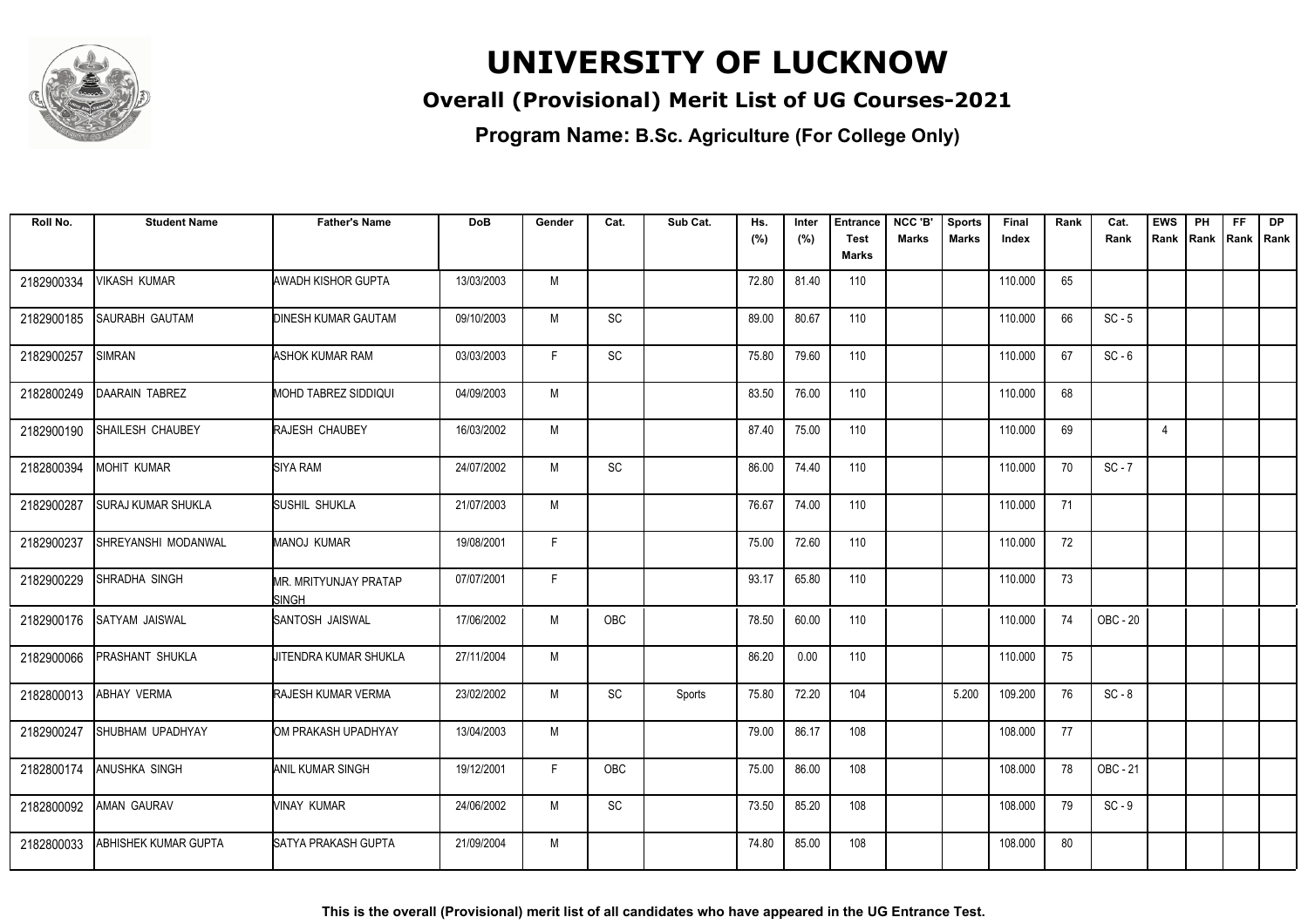

### **Overall (Provisional) Merit List of UG Courses-2021**

| Roll No.   | <b>Student Name</b> | <b>Father's Name</b>                      | <b>DoB</b> | Gender       | Cat.       | Sub Cat. | Hs.   | Inter | <b>Entrance</b> | NCC 'B'      | <b>Sports</b> | Final   | Rank | Cat.      | <b>EWS</b> | PH   | FF. | <b>DP</b>   |
|------------|---------------------|-------------------------------------------|------------|--------------|------------|----------|-------|-------|-----------------|--------------|---------------|---------|------|-----------|------------|------|-----|-------------|
|            |                     |                                           |            |              |            |          | (%)   | (%)   | <b>Test</b>     | <b>Marks</b> | Marks         | Index   |      | Rank      | Rank       | Rank |     | Rank   Rank |
|            |                     |                                           |            |              |            |          |       |       | <b>Marks</b>    |              |               |         |      |           |            |      |     |             |
| 2182800208 | ASHWANI KUMAR YADAV | SHIV SAGAR YADAV                          | 05/10/2003 | M            | OBC        |          | 85.00 | 81.50 | 108             |              |               | 108.000 | 81   | OBC - 22  |            |      |     |             |
| 2182900046 | PALAK YADAV         | DAYA SHANKAR YADAV                        | 30/11/2001 | F.           | OBC        |          | 80.00 | 66.20 | 108             |              |               | 108.000 | 82   | OBC - 23  |            |      |     |             |
| 2182900133 | RITESH SINGH        | <b>RAKESH PRATAP SINGH</b>                | 14/12/2003 | M            |            |          | 89.00 | 92.40 | 106             |              |               | 106.000 | 83   |           |            |      |     |             |
| 2182900057 | PRAGYA TIWARI       | <b>HEM CHANDRA TIWARI</b>                 | 14/12/2003 | F            |            |          | 92.80 | 90.40 | 106             |              |               | 106.000 | 84   |           |            |      |     |             |
| 2182900029 | NIKITA VERMA        | ARVIND KUMAR VERMA                        | 10/01/2003 | F            | OBC        |          | 84.60 | 90.00 | 106             |              |               | 106.000 | 85   | OBC - 24  |            |      |     |             |
| 2182900252 | SHWETA MISHRA       | <b>ARVIND MISHRA</b>                      | 01/12/2004 | F            |            |          | 82.20 | 90.00 | 106             |              |               | 106.000 | 86   |           |            |      |     |             |
| 2182900236 | SHREYA YADAV        | <b>RAM KARAN YADAV</b>                    | 08/01/2004 | F            | <b>OBC</b> |          | 84.20 | 86.40 | 106             |              |               | 106.000 | 87   | OBC - 25  |            |      |     |             |
| 2182800069 | AJAY KUMAR VERMA    | <b>RAJEEV KUMAR</b>                       | 15/01/2003 | M            | <b>SC</b>  |          | 82.40 | 85.17 | 106             |              |               | 106.000 | 88   | $SC - 10$ |            |      |     |             |
| 2182900205 | SHAUMYA PANDEY      | <b><i>NINDHYACHAL PANDEY</i></b>          | 09/03/2004 | M            |            |          | 88.83 | 82.67 | 106             |              |               | 106.000 | 89   |           |            |      |     |             |
| 2182800084 | AKSHAT SRIVASTAVA   | RITESH KUMAR<br><b>SRIVASTAVA</b>         | 26/09/2002 | M            |            |          | 69.50 | 82.67 | 106             |              |               | 106.000 | 90   |           |            |      |     |             |
| 2182900033 | NISHANT YADAV       | RAM BHAROS YADAV                          | 06/08/2004 | M            | OBC        |          | 78.40 | 82.40 | 106             |              |               | 106.000 | 91   | OBC - 26  |            |      |     |             |
| 2182900280 | SUNAINA YADAV       | RAJKUMAR YADAV                            | 30/08/2004 | $\mathsf{F}$ |            |          | 78.40 | 81.80 | 106             |              |               | 106.000 | 92   |           |            |      |     |             |
| 2182900322 | VANI GUPTA          | <b>RAM SEWAK GUPTA</b>                    | 16/04/2004 | F            |            |          | 81.40 | 72.80 | 106             |              |               | 106.000 | 93   |           |            |      |     |             |
| 2182800289 | <b>GAUTAM KUMAR</b> | <b>MANOJ KUMAR SINGH</b>                  | 02/09/2004 | M            |            |          | 86.60 | 71.00 | 106             |              |               | 106.000 | 94   |           | 5          |      |     |             |
| 2182800403 | PALAK PANDEY        | <b>RAMESH KUMAR PANDEY</b>                | 13/02/2001 | F            |            |          | 83.60 | 67.20 | 106             |              |               | 106.000 | 95   |           |            |      |     |             |
| 2182900112 | <b>RAJ VARUN</b>    | <b>BHANU PRATAP SINGH</b><br><b>VARUN</b> | 24/11/2001 | M            | <b>SC</b>  |          | 62.60 | 53.80 | 106             |              |               | 106.000 | 96   | $SC - 11$ |            |      |     |             |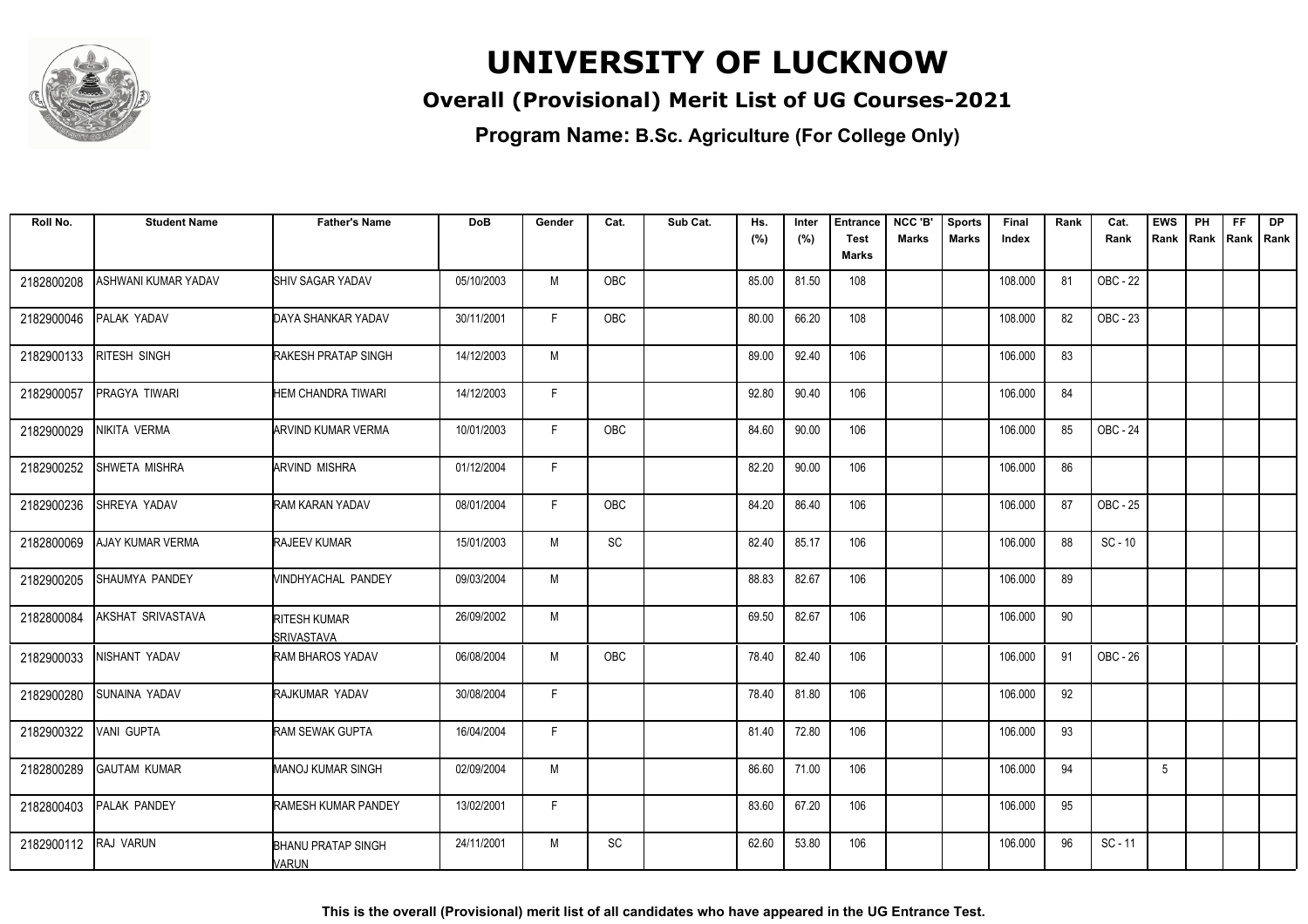

### **Overall (Provisional) Merit List of UG Courses-2021**

| Roll No.   | <b>Student Name</b> | <b>Father's Name</b>       | <b>DoB</b> | Gender | Cat.       | Sub Cat. | Hs.   | Inter | <b>Entrance</b> | NCC 'B' | <b>Sports</b> | Final   | Rank | Cat.      | <b>EWS</b> | PH   | FF.         | <b>DP</b> |
|------------|---------------------|----------------------------|------------|--------|------------|----------|-------|-------|-----------------|---------|---------------|---------|------|-----------|------------|------|-------------|-----------|
|            |                     |                            |            |        |            |          | (%)   | (%)   | <b>Test</b>     | Marks   | Marks         | Index   |      | Rank      | Rank       | Rank | Rank   Rank |           |
|            |                     |                            |            |        |            |          |       |       | Marks           |         |               |         |      |           |            |      |             |           |
| 2182800121 | ANANYA VERMA        | <b>AJAY KUMAR VERMA</b>    | 08/12/2003 | F      | <b>SC</b>  |          | 77.40 | 0.00  | 106             |         |               | 106.000 | 97   | $SC - 12$ |            |      |             |           |
| 2182800119 | ANANYA MISHRA       | <b>LALIT MOHAN MISHRA</b>  | 25/11/2002 | F.     |            |          | 73.00 | 90.50 | 104             |         |               | 104.000 | 98   |           |            |      |             |           |
| 2182800324 | <b>ISHA</b>         | UMA SHANKAR MAURYA         | 19/03/2003 | F      | <b>OBC</b> |          | 87.00 | 90.40 | 104             |         |               | 104.000 | 99   | OBC - 27  |            |      |             |           |
| 2182800074 | AKANKSHA MALVIYA    | UITENDRA KUMAR MALVIYA     | 03/05/2003 | F      |            |          | 77.33 | 79.20 | 104             |         |               | 104.000 | 100  |           |            |      |             |           |
| 2182800358 | KRIPANSHU           | <b>RAM KUMAR</b>           | 04/02/2004 | M      | OBC        |          | 77.60 | 76.80 | 104             |         |               | 104.000 | 101  | OBC - 28  |            |      |             |           |
| 2182800351 | KHUSHI SINGH        | <b>AMIT SINGH</b>          | 19/11/2002 | F.     | <b>OBC</b> |          | 68.60 | 76.20 | 104             |         |               | 104.000 | 102  | OBC - 29  |            |      |             |           |
| 2182800288 | <b>GAURAV SINGH</b> | <b>JAY SINGH</b>           | 04/04/2002 | M      | <b>OBC</b> |          | 66.20 | 74.40 | 104             |         |               | 104.000 | 103  | OBC - 30  |            |      |             |           |
| 2182800417 | SHASHWAT SINGH      | <b>PRADEEP KUMAR SINGH</b> | 19/05/2003 | M      |            |          | 82.42 | 72.80 | 104             |         |               | 104.000 | 104  |           |            |      |             |           |
| 2182800085 | AKSHAY CHAURASIA    | SUBHESHWAR PRASAD          | 05/12/2004 | M      |            |          | 77.83 | 72.80 | 104             |         |               | 104.000 | 105  |           |            |      |             |           |
| 2182800112 | ANAMIKA RAJPUT      | <b>CHANDRAPRAKASH</b>      | 29/06/2003 | F      | <b>OBC</b> |          | 85.40 | 70.40 | 104             |         |               | 104.000 | 106  | OBC - 31  |            |      |             |           |
| 2182900074 | PRATIBHA MAURYA     | HARISH CHANDRA MAURYA      | 20/12/2002 | F      | OBC        |          | 61.40 | 69.00 | 104             |         |               | 104.000 | 107  | OBC - 32  |            |      |             |           |
| 2182800368 | <b>KUMARI RIYA</b>  | SURYA BALI                 | 20/12/2001 | F.     | SC         |          | 88.00 | 67.00 | 104             |         |               | 104.000 | 108  | $SC - 13$ |            |      |             |           |
| 2182800214 | <b>ATUL SINGH</b>   | <b>SUSHIL KUMAR SINGH</b>  | 15/09/2003 | M      |            |          | 56.80 | 67.00 | 104             |         |               | 104.000 | 109  |           |            |      |             |           |
| 2182800098 | AMAN KUMAR SINGH    | <b>KRISHNA KUMAR MENAN</b> | 11/11/2003 | M      |            |          | 92.60 | 0.00  | 104             |         |               | 104.000 | 110  |           |            |      |             |           |
| 2182900328 | VIDYANSHU SHARMA    | VED PRAKASH SHARMA         | 04/07/2004 | M      |            |          | 76.80 | 0.00  | 104             |         |               | 104.000 | 111  |           |            |      |             |           |
| 2182800317 | HIMANSHU RAJ        | DHARMRAJ SINGH             | 15/10/2003 | M      |            |          | 76.40 | 0.00  | 104             |         |               | 104.000 | 112  |           |            |      |             |           |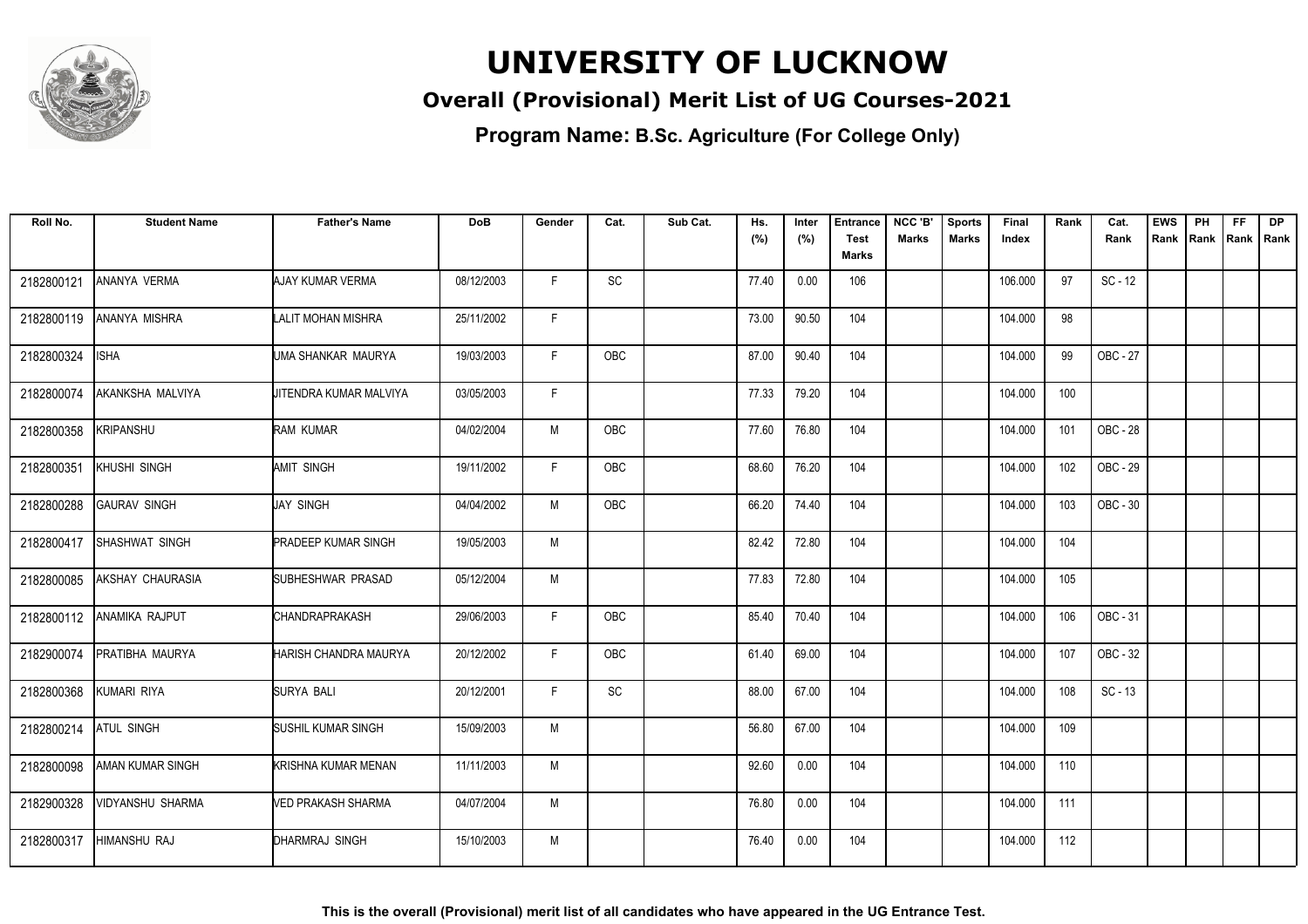

### **Overall (Provisional) Merit List of UG Courses-2021**

| Roll No.   | <b>Student Name</b>       | <b>Father's Name</b>                    | <b>DoB</b> | Gender | Cat.       | Sub Cat. | Hs.   | Inter | <b>Entrance</b>             | NCC 'B' | <b>Sports</b> | Final   | Rank | Cat.     | <b>EWS</b> | PH | <b>FF</b>          | <b>DP</b> |
|------------|---------------------------|-----------------------------------------|------------|--------|------------|----------|-------|-------|-----------------------------|---------|---------------|---------|------|----------|------------|----|--------------------|-----------|
|            |                           |                                         |            |        |            |          | (%)   | (%)   | <b>Test</b><br><b>Marks</b> | Marks   | Marks         | Index   |      | Rank     | Rank       |    | Rank   Rank   Rank |           |
|            |                           |                                         |            |        |            |          |       |       |                             |         |               |         |      |          |            |    |                    |           |
| 2182900047 | PALLAV BAJPAI             | <b>JITENDRA KUMAR BAJPAI</b>            | 06/04/2003 | M      |            |          | 90.40 | 85.60 | 102                         |         |               | 102.000 | 113  |          |            |    |                    |           |
| 2182800253 | <b>DEEPIKA VERMA</b>      | GYANENDRA VERMA                         | 23/07/2002 | F.     | OBC        |          | 95.88 | 84.33 | 102                         |         |               | 102.000 | 114  | OBC - 33 |            |    |                    |           |
| 2182800002 | AADITYA SRIVASTAVA        | RAGHUNANDAN SHARAN<br><b>SRIVASTAVA</b> | 10/06/2003 | M      |            |          | 73.00 | 82.40 | 102                         |         |               | 102.000 | 115  |          |            |    |                    |           |
| 2182800220 | <b>AVIRAL GUPTA</b>       | SHYAM CHANDRA GUPTA                     | 14/12/2003 | M      |            |          | 67.67 | 82.40 | 102                         |         |               | 102.000 | 116  |          |            |    |                    |           |
| 2182900260 | SMRITI SINGH              | <b>SANJAY KUMAR SINGH</b>               | 05/12/2004 | F.     |            |          | 83.33 | 78.83 | 102                         |         |               | 102.000 | 117  |          | 6          |    |                    |           |
| 2182800402 | NIDHI SINGH               | DHARMENDRA SINGH                        | 05/09/2004 | F      |            |          | 77.40 | 77.60 | 102                         |         |               | 102.000 | 118  |          |            |    |                    |           |
| 2182800133 | <b>ANISHA VERMA</b>       | KAPOORCHAND VERMA                       | 15/05/2004 | F      | <b>OBC</b> |          | 84.20 | 77.40 | 102                         |         |               | 102.000 | 119  | OBC - 34 |            |    |                    |           |
| 2182800185 | <b>ARPIT KUMAR MAURYA</b> | VINAY KUMAR MAURYA                      | 28/10/2002 | M      | OBC        |          | 77.33 | 77.20 | 102                         |         |               | 102.000 | 120  | OBC - 35 |            |    |                    |           |
| 2182800427 | <b>VINA YADAV</b>         | <b>GIRISH YADAV</b>                     | 31/08/2001 | F.     | <b>OBC</b> |          | 93.00 | 75.40 | 102                         |         |               | 102.000 | 121  | OBC - 36 |            |    |                    |           |
| 2182800126 | ANEESH SINGH              | RAMESH SINGH                            | 15/10/2003 | M      |            |          | 76.50 | 73.45 | 102                         |         |               | 102.000 | 122  |          |            |    |                    |           |
| 2182900340 | VISHAL YADAV              | <b>GAMA SINGH YADAV</b>                 | 01/01/2005 | M      | <b>OBC</b> |          | 75.83 | 71.60 | 102                         |         |               | 102.000 | 123  | OBC - 37 |            |    |                    |           |
| 2182900015 | <b>NEHA SHARMA</b>        | RAMAKANT SHARMA                         | 04/08/2003 | F.     | OBC        |          | 63.80 | 68.40 | 102                         |         |               | 102.000 | 124  | OBC - 38 |            |    |                    |           |
| 2182800268 | <b>DIVYA SINGH</b>        | <b>RAJEEV KUMAR SINGH</b>               | 31/03/2001 | F      |            |          | 76.00 | 67.00 | 102                         |         |               | 102.000 | 125  |          |            |    |                    |           |
| 2182900331 | <b>VIKAS SHARMA</b>       | MK SHARMA                               | 23/07/2003 | M      |            |          | 80.00 | 63.00 | 102                         |         |               | 102.000 | 126  |          |            |    |                    |           |
| 2182800081 | AKHILESH PRATAP SINGH     | <b>SUNIL KUMAR SINGH</b>                | 07/06/2004 | M      |            |          | 87.00 | 61.60 | 102                         |         |               | 102.000 | 127  |          |            |    |                    |           |
| 2182800190 | <b>ARUNESH JAISWAL</b>    | SUNIL KUMAR JAISWAL                     | 15/05/2004 | M      | OBC        |          | 85.00 | 0.00  | 102                         |         |               | 102.000 | 128  | OBC - 39 |            |    |                    |           |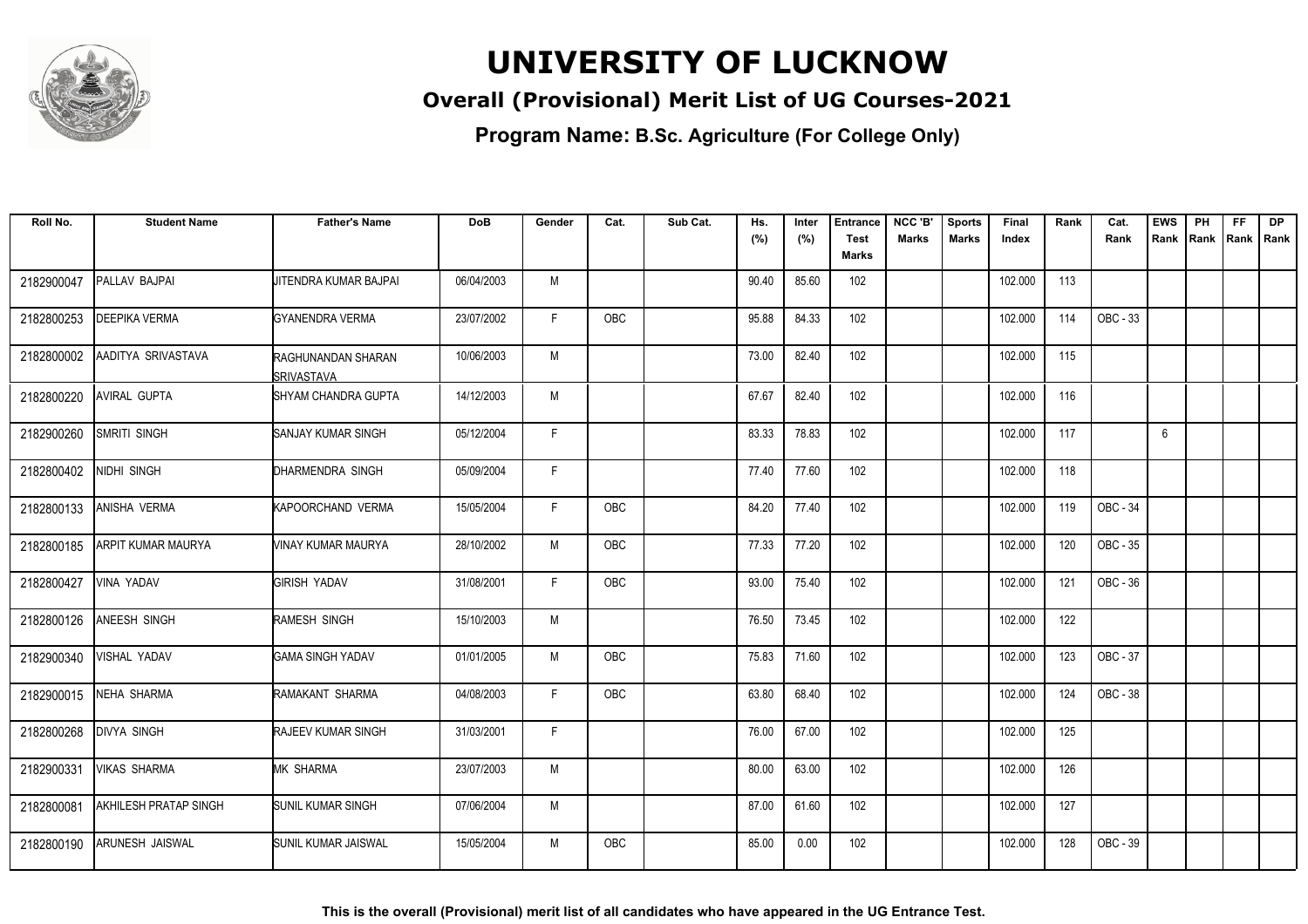

### **Overall (Provisional) Merit List of UG Courses-2021**

| Roll No.   | <b>Student Name</b>       | <b>Father's Name</b>            | <b>DoB</b> | Gender | Cat.       | Sub Cat. | Hs.   | Inter | <b>Entrance</b> | NCC 'B'      | <b>Sports</b> | Final   | Rank | Cat.      | <b>EWS</b> | PH   | FF.         | <b>DP</b> |
|------------|---------------------------|---------------------------------|------------|--------|------------|----------|-------|-------|-----------------|--------------|---------------|---------|------|-----------|------------|------|-------------|-----------|
|            |                           |                                 |            |        |            |          | (%)   | (%)   | Test<br>Marks   | <b>Marks</b> | <b>Marks</b>  | Index   |      | Rank      | Rank       | Rank | Rank   Rank |           |
|            |                           |                                 |            |        |            |          |       |       |                 |              |               |         |      |           |            |      |             |           |
| 2182800215 | <b>ATUL KUMAR PATEL</b>   | OMPRAKASH PATEL                 | 07/08/2004 | M      | OBC        |          | 84.50 | 0.00  | 102             |              |               | 102.000 | 129  | OBC - 40  |            |      |             |           |
| 2182800080 | <b>AKHAND SINGH</b>       | VIKRAM BAHADUR SINGH            | 21/11/2004 | M      |            |          | 77.40 | 0.00  | 102             |              |               | 102.000 | 130  |           |            |      |             |           |
| 2182900268 | <b>SRIJA TIWARI</b>       | SALIL SHANKAR TIWARI            | 04/02/2003 | F.     |            |          | 80.40 | 90.60 | 100             |              |               | 100.000 | 131  |           |            |      |             |           |
| 2182900138 | RIYANSHI VISHWAKARMA      | <b>SHIVADHAR</b><br>MISHWAKARMA | 01/09/2002 | F.     | OBC        |          | 81.00 | 87.20 | 100             |              |               | 100.000 | 132  | OBC - 41  |            |      |             |           |
| 2182800377 | MANISHA YADAV             | MASTRAJ YADAV                   | 16/09/2002 | F.     | OBC        |          | 78.83 | 81.80 | 100             |              |               | 100.000 | 133  | OBC - 42  |            |      |             |           |
| 2182900124 | RAVINA PATEL              | <b>UDAY BHAN VERMA</b>          | 28/03/2004 | F.     | OBC        |          | 73.00 | 80.50 | 100             |              |               | 100.000 | 134  | OBC - 43  |            |      |             |           |
| 2182800088 | <b>ALOK KUMAR</b>         | DHARAM RAJ                      | 03/02/2001 | M      | <b>SC</b>  |          | 85.60 | 80.40 | 100             |              |               | 100.000 | 135  | $SC - 14$ |            |      |             |           |
| 2182800230 | <b>AYUSH PATEL</b>        | ANIL PATEL                      | 05/09/2003 | M      |            |          | 79.83 | 80.20 | 100             |              |               | 100.000 | 136  |           |            |      |             |           |
| 2182900011 | NANDINI BHARDWAJ          | KRISHNA DEV SHARMA              | 29/03/2001 | F.     |            |          | 78.00 | 80.20 | 100             |              |               | 100.000 | 137  |           |            |      |             |           |
| 2182800337 | <b>JYOTIRADITYA SINGH</b> | <b>I</b> SHIV KUMAR SINGH       | 14/08/2004 | M      |            |          | 88.80 | 77.20 | 100             |              |               | 100.000 | 138  |           |            |      |             |           |
| 2182900128 | <b>RINKU KUMAWAT</b>      | RAMESH CHAND                    | 01/08/2002 | M      |            |          | 67.17 | 74.20 | 100             |              |               | 100.000 | 139  |           |            |      |             |           |
| 2182900114 | RAJA KUMAR THAKUR         | CHANDESHWAR THAKUR              | 21/07/1999 | M      |            |          | 74.40 | 73.80 | 100             |              |               | 100.000 | 140  |           |            |      |             |           |
| 2182900299 | <b>TANYA JAISWAL</b>      | <b>RAKESH KUMAR JAISWAL</b>     | 15/01/1999 | F.     |            |          | 72.33 | 66.80 | 100             |              |               | 100.000 | 141  |           |            |      |             |           |
| 2182900244 | SHUBHAM SINGH             | INDRAJIT SINGH                  | 26/01/2003 | M      | OBC        |          | 64.40 | 65.20 | 100             |              |               | 100.000 | 142  | OBC - 44  |            |      |             |           |
| 2182900277 | <b>SUKHPREET YADAV</b>    | <b>PRAHLAD YADAV</b>            | 09/03/2001 | M      | OBC        |          | 91.67 | 58.50 | 100             |              |               | 100.000 | 143  | OBC - 45  |            |      |             |           |
| 2182800165 | <b>ANURADHA SINGH</b>     | KAILASH SINGH                   | 08/12/2003 | F.     | <b>OBC</b> |          | 76.80 | 0.00  | 100             |              |               | 100.000 | 144  | OBC - 46  |            |      |             |           |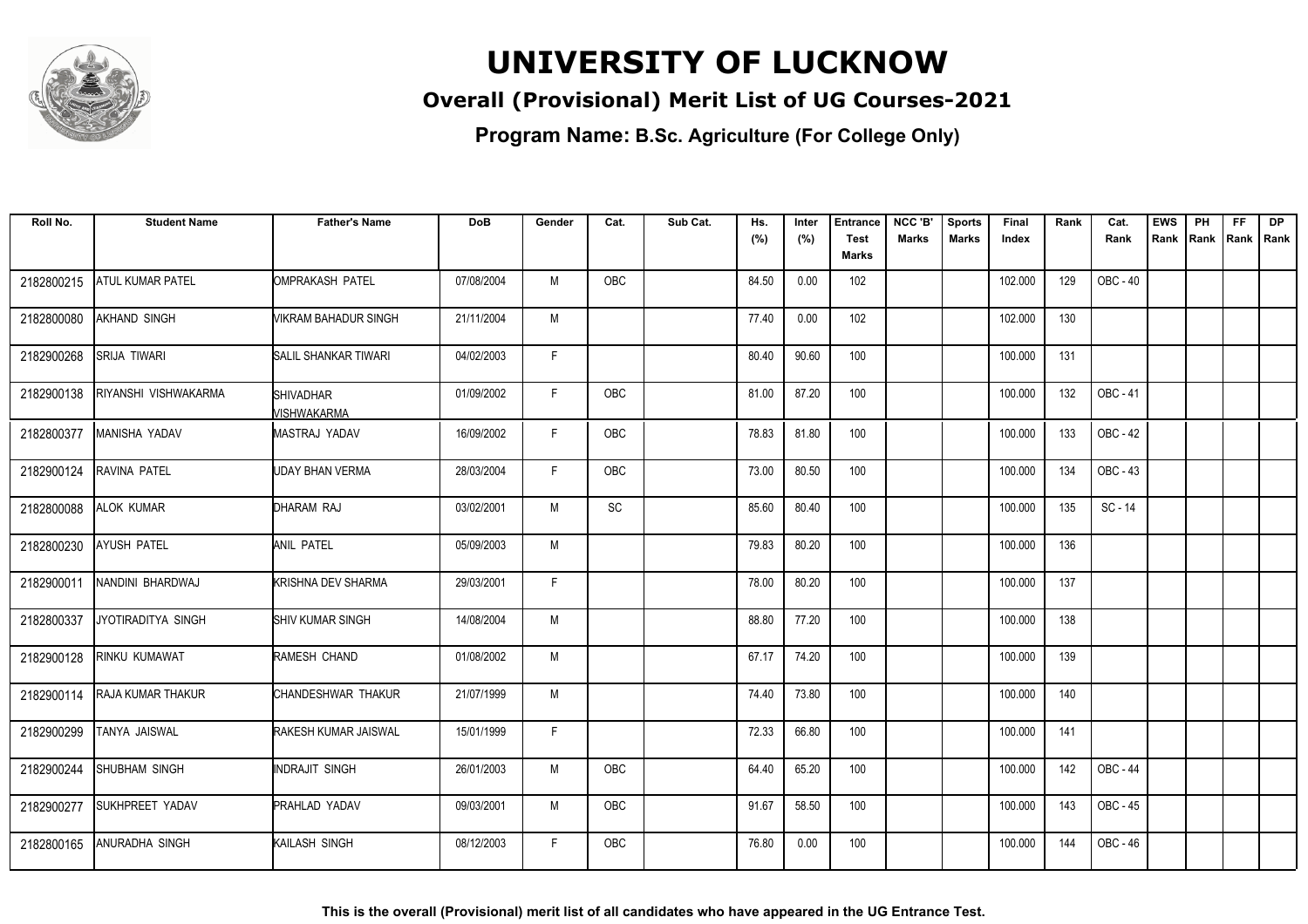

### **Overall (Provisional) Merit List of UG Courses-2021**

**Program Name: B.Sc. Agriculture (For College Only)**

| Roll No.   | <b>Student Name</b>                      | <b>Father's Name</b>                | <b>DoB</b> | Gender | Cat.       | Sub Cat. | Hs.<br>(%) | Inter<br>(%) | <b>Entrance</b><br>Test<br>Marks | NCC 'B'<br>Marks | <b>Sports</b><br>Marks | Final<br>Index | Rank | Cat.<br>Rank | <b>EWS</b><br>Rank | PH<br>Rank Rank Rank | <b>FF</b> | <b>DP</b> |
|------------|------------------------------------------|-------------------------------------|------------|--------|------------|----------|------------|--------------|----------------------------------|------------------|------------------------|----------------|------|--------------|--------------------|----------------------|-----------|-----------|
| 2182900091 | PRIYANSH SRIVASTAVA                      | NEERAJ SRIVASTAVA                   | 09/03/2003 | M      |            |          | 70.00      | 0.00         | 100                              |                  |                        | 100.000        | 145  |              |                    |                      |           |           |
| 2182800252 | DEEPALI SINGH                            | SANTOSH KUMAR SINGH                 | 07/02/2004 | F      |            |          | 84.83      | 95.60        | 98                               |                  |                        | 98.000         | 146  |              |                    |                      |           |           |
| 2182900195 | SHARAD CHANDRA DWIVEDI                   | PEEYOOSH DWIVEDI                    | 22/09/2003 | M      |            |          | 81.17      | 79.20        | 98                               |                  |                        | 98.000         | 147  |              | $\overline{7}$     |                      |           |           |
| 2182800122 | ANANYA SINGH RAWAT                       | RAKESH M.S RAWAT                    | 05/11/2003 | F.     |            |          | 83.60      | 72.20        | 98                               |                  |                        | 98.000         | 148  |              |                    |                      |           |           |
| 2182800019 | <b>ABHINAV DAS</b>                       | AMAL KUMAR DAS                      | 05/03/2003 | M      |            |          | 86.00      | 71.80        | 98                               |                  |                        | 98.000         | 149  |              |                    |                      |           |           |
| 2182800387 | <b>MISS AASTHA RAI</b>                   | <b>MR SUJIT RAI</b>                 | 20/04/2003 | F.     |            |          | 71.40      | 70.60        | 98                               |                  |                        | 98.000         | 150  |              |                    |                      |           |           |
| 2182900275 | SUDHIR KUMAR RANJAN                      | HARINDRA NATH BHARTI                | 26/07/2002 | M      | SC         |          | 65.17      | 61.20        | 98                               |                  |                        | 98.000         | 151  | $SC - 15$    |                    |                      |           |           |
| 2182900070 | PRASHANT YADAV                           | RAM KRISNA YADAV                    | 13/07/2004 | M      | OBC        |          | 84.40      | 0.00         | 98                               |                  |                        | 98.000         | 152  | OBC - 47     |                    |                      |           |           |
| 2182800295 | <b>GOVIND GUPTA</b>                      | DEENBANDHU GUPTA                    | 14/08/2003 | M      |            |          | 78.40      | 0.00         | 98                               |                  |                        | 98.000         | 153  |              |                    |                      |           |           |
| 2182800141 | <b>ANKIT KUMAR MISHRA</b>                | ISHAMBHU NATH MISHRA                | 14/11/2004 | M      |            |          | 74.80      | 0.00         | 98                               |                  |                        | 98.000         | 154  |              |                    |                      |           |           |
| 2182800102 | AMBARMANI SINGH YADAV                    | PANDHARI SINGH YADAV                | 14/12/2003 | M      | OBC        |          | 83.40      | 90.00        | 96                               |                  |                        | 96.000         | 155  | OBC - 48     |                    |                      |           |           |
| 2182900024 | NIKHIL MISHRA                            | GYAN CHANDRA MISHRA                 | 10/03/2003 | M      |            |          | 73.00      | 77.80        | 96                               |                  |                        | 96.000         | 156  |              |                    |                      |           |           |
| 2182800118 | <b>ANANT SHEKHAR</b>                     | <b>BIPIN VERMA</b>                  | 26/03/2004 | M      | OBC        |          | 72.00      | 77.00        | 96                               |                  |                        | 96.000         | 157  | OBC - 49     |                    |                      |           |           |
| 2182800037 | <b>ABHISHEK SINGH</b><br><b>KUSHWAHA</b> | <b>HARICHARAN SINGH</b><br>KUSHWAHA | 16/07/2004 | M      | OBC        |          | 68.00      | 76.60        | 96                               |                  |                        | 96.000         | 158  | OBC - 50     |                    |                      |           |           |
| 2182900348 | YUVRAJ GUPTA                             | NARVADESHWAR GUPTA                  | 06/12/2003 | M      | <b>OBC</b> |          | 62.83      | 74.80        | 96                               |                  |                        | 96.000         | 159  | OBC - 51     |                    |                      |           |           |
| 2182900254 | SIDDHANT SINGH                           | NITYANAND SINGH                     | 26/12/2003 | M      |            |          | 80.00      | 72.20        | 96                               |                  |                        | 96.000         | 160  |              |                    |                      |           |           |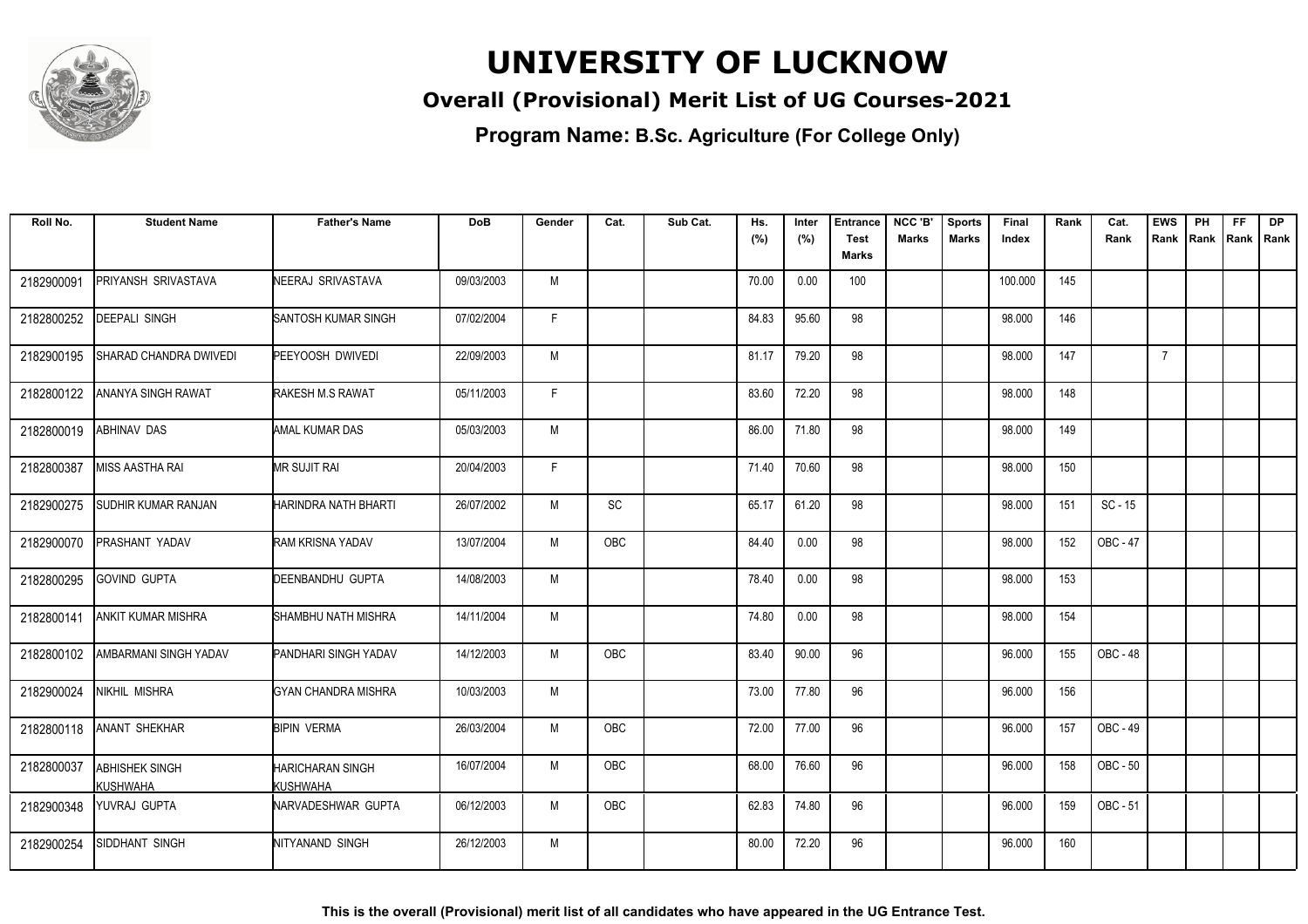

### **Overall (Provisional) Merit List of UG Courses-2021**

| Roll No.   | <b>Student Name</b>       | <b>Father's Name</b>        | <b>DoB</b> | Gender      | Cat.       | Sub Cat. | Hs.   | Inter | <b>Entrance</b> | NCC 'B'      | <b>Sports</b> | Final  | Rank | Cat.      | <b>EWS</b> | PH   | FF.         | <b>DP</b> |
|------------|---------------------------|-----------------------------|------------|-------------|------------|----------|-------|-------|-----------------|--------------|---------------|--------|------|-----------|------------|------|-------------|-----------|
|            |                           |                             |            |             |            |          | (%)   | (%)   | Test            | <b>Marks</b> | Marks         | Index  |      | Rank      | Rank       | Rank | Rank   Rank |           |
|            |                           |                             |            |             |            |          |       |       | Marks           |              |               |        |      |           |            |      |             |           |
| 2182800250 | <b>DEEPAK MAURYA</b>      | KARMRAJ MAURYA              | 10/07/2005 | M           | OBC        |          | 68.20 | 70.00 | 96              |              |               | 96.000 | 161  | OBC - 52  |            |      |             |           |
| 2182800428 | <b>VINAY SINGH</b>        | DALVEER SINGH SENGAR        | 11/04/2003 | M           |            |          | 87.80 | 0.00  | 96              |              |               | 96.000 | 162  |           |            |      |             |           |
| 2182800303 | <b>HARSH SINGH</b>        | SATISH SINGH                | 07/08/2003 | M           | OBC        |          | 79.00 | 0.00  | 96              |              |               | 96.000 | 163  | OBC - 53  |            |      |             |           |
| 2182900040 | NITIN PRATAP SINGH        | OMKAR SINGH                 | 15/12/2004 | M           |            |          | 72.00 | 0.00  | 96              |              |               | 96.000 | 164  |           |            |      |             |           |
| 2182900191 | SHAILJA MISHRA            | DHARMENDRA KUMAR<br>MISHRA  | 28/09/2004 | F           |            |          | 91.58 | 88.40 | 94              |              |               | 94.000 | 165  |           |            |      |             |           |
| 2182900301 | <b>TANYA SINGH</b>        | AKHILESH KUMAR SINGH        | 09/04/2003 | F           |            |          | 89.83 | 86.40 | 94              |              |               | 94.000 | 166  |           |            |      |             |           |
| 2182900177 | <b>SATYAM KUMAR SINGH</b> | <b>SANJAY KUMAR SINGH</b>   | 30/04/2004 | M           |            |          | 74.40 | 84.00 | 94              |              |               | 94.000 | 167  |           |            |      |             |           |
| 2182900193 | SHALINI KANOJIYA          | ASHARAM KANOJIYA            | 13/10/2002 | F           | SC         |          | 79.50 | 83.67 | 94              |              |               | 94.000 | 168  | $SC - 16$ |            |      |             |           |
| 2182800316 | <b>HIMANSHU PANDEY</b>    | ASHOK KUMAR PANDEY          | 13/03/2003 | М           |            |          | 81.33 | 82.60 | 94              |              |               | 94.000 | 169  |           | 8          |      |             |           |
| 2182800376 | <b>MANISH KUMAR YADAV</b> | HIRALAL YADAV               | 25/12/2003 | M           | <b>OBC</b> |          | 85.50 | 80.00 | 94              |              |               | 94.000 | 170  | OBC - 54  |            |      |             |           |
| 2182900306 | TRIPTI BHATT              | <b>DEVENDRA KUMAR BHATT</b> | 15/07/2002 | F           |            |          | 86.60 | 79.60 | 94              |              |               | 94.000 | 171  |           |            |      |             |           |
| 2182900196 | SHARANGI SINGH            | <b>NEERAJ KUMAR SINGH</b>   | 25/05/2002 | $\mathsf F$ |            |          | 66.33 | 78.40 | 94              |              |               | 94.000 | 172  |           |            |      |             |           |
| 2182800269 | <b>IDIVYANSH MAURYA</b>   | <b>RAVIDAS KUNWER</b>       | 20/06/2004 | M           | OBC        |          | 75.17 | 77.40 | 94              |              |               | 94.000 | 173  | OBC - 55  |            |      |             |           |
| 2182900076 | PRATIMA YADAV             | <b>PRABHU NATH YADAV</b>    | 19/04/2004 | M           | <b>OBC</b> |          | 75.33 | 76.00 | 94              |              |               | 94.000 | 174  | OBC - 56  |            |      |             |           |
| 2182900200 | SHASHANK SAGAR            | <b>PRAVEEN KUMAR</b>        | 25/01/2003 | M           | OBC        |          | 51.20 | 72.40 | 94              |              |               | 94.000 | 175  | OBC - 57  |            |      |             |           |
| 2182800193 | <b>ARYAN SINGH</b>        | <b>BHUPESH SINGH</b>        | 18/05/2004 | M           |            |          | 72.17 | 72.20 | 94              |              |               | 94.000 | 176  |           |            |      |             |           |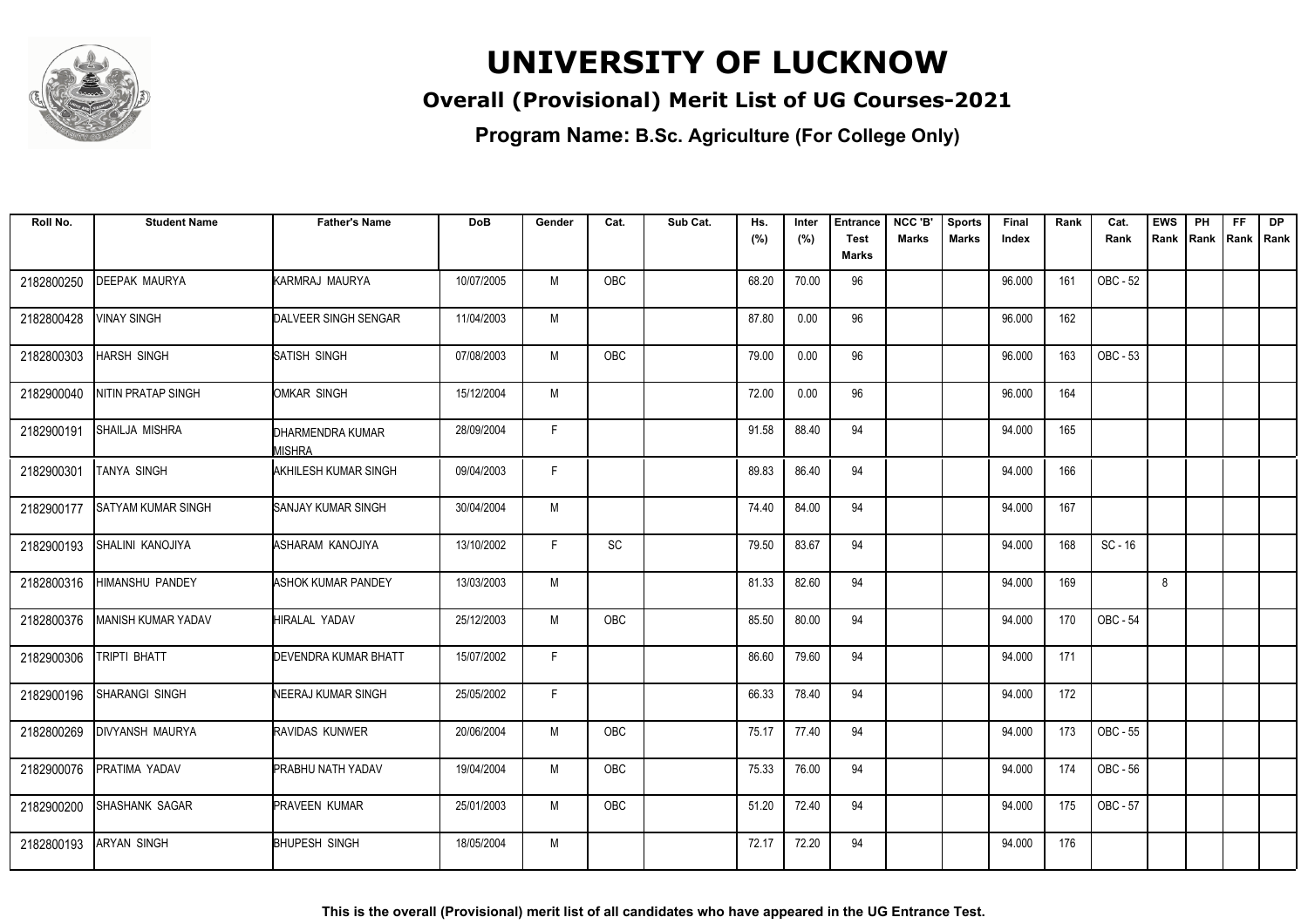

### **Overall (Provisional) Merit List of UG Courses-2021**

**Program Name: B.Sc. Agriculture (For College Only)**

| Roll No.   | <b>Student Name</b>                       | <b>Father's Name</b>             | <b>DoB</b> | Gender | Cat.       | Sub Cat. | Hs.<br>(%) | Inter<br>(%) | <b>Entrance</b><br><b>Test</b> | NCC 'B'<br><b>Marks</b> | <b>Sports</b><br>Marks | <b>Final</b><br>Index | Rank | Cat.<br>Rank | <b>EWS</b><br>Rank | PH | <b>FF</b><br>Rank   Rank   Rank | <b>DP</b> |
|------------|-------------------------------------------|----------------------------------|------------|--------|------------|----------|------------|--------------|--------------------------------|-------------------------|------------------------|-----------------------|------|--------------|--------------------|----|---------------------------------|-----------|
|            |                                           |                                  |            |        |            |          |            |              | <b>Marks</b>                   |                         |                        |                       |      |              |                    |    |                                 |           |
| 2182800149 | <b>ANOOP KUMAR SINGH</b>                  | <b>DINESH SINGH</b>              | 23/07/2002 | M      |            |          | 60.20      | 70.50        | 94                             |                         |                        | 94.000                | 177  |              | 9                  |    |                                 |           |
| 2182900282 | <b>SUNNY KUMAR</b>                        | RAM AKHILESH SINGH               | 11/07/2002 | M      |            |          | 68.00      | 65.00        | 94                             |                         |                        | 94.000                | 178  |              |                    |    |                                 |           |
| 2182800209 | <b>ASMIT SINGH</b>                        | RANJEET SINGH                    | 24/04/2002 | M      |            |          | 54.00      | 46.83        | 94                             |                         |                        | 94.000                | 179  |              |                    |    |                                 |           |
| 2182900341 | <b>VISHESH</b>                            | <b>SATISH KUMAR YADAV</b>        | 03/03/2002 | M      | <b>OBC</b> |          | 85.00      | 86.00        | 92                             |                         |                        | 92.000                | 180  | OBC - 58     |                    |    |                                 |           |
| 2182800144 | <b>ANKITA VERMA</b>                       | <b>MAHESH CHANDRA VERMA</b>      | 30/08/2004 | F      | <b>OBC</b> |          | 74.83      | 85.80        | 92                             |                         |                        | 92.000                | 181  | OBC - 59     |                    |    |                                 |           |
| 2182800267 | <b>DIVYA RAI</b>                          | <b>VIPIN RAI</b>                 | 10/04/2004 | F.     |            |          | 87.80      | 83.33        | 92                             |                         |                        | 92.000                | 182  |              |                    |    |                                 |           |
| 2182800024 | ABHISHEK BARNWAL                          | GHANSHYAM BARNWAL                | 05/09/2003 | М      |            |          | 81.83      | 82.40        | 92                             |                         |                        | 92.000                | 183  |              | 10                 |    |                                 |           |
| 2182800384 | <b>MANVI DWIVEDI</b>                      | RAMESH CHANDRA<br><b>DWIVEDI</b> | 21/09/2000 | F      |            |          | 95.00      | 81.20        | 92                             |                         |                        | 92.000                | 184  |              |                    |    |                                 |           |
| 2182800273 | <b>DIVYANSHI SINGH</b>                    | <b>MAHENDRA SINGH</b>            | 09/10/2003 | F.     |            |          | 76.60      | 80.80        | 92                             |                         |                        | 92.000                | 185  |              |                    |    |                                 |           |
| 2182900010 | NAMRITA SINGH                             | SHIVAJI SINGH                    | 13/04/2001 | F      |            |          | 72.20      | 80.20        | 92                             |                         |                        | 92.000                | 186  |              |                    |    |                                 |           |
| 2182900216 | <b>SHIVAM KUMAR</b>                       | AJAY KUMAR                       | 31/10/2004 | M      |            |          | 66.00      | 76.00        | 92                             |                         |                        | 92.000                | 187  |              |                    |    |                                 |           |
| 2182800232 | <b>AYUSH SHARMA</b>                       | KARUNESH SHARMA                  | 31/01/2003 | M      |            |          | 79.60      | 71.60        | 92                             |                         |                        | 92.000                | 188  |              |                    |    |                                 |           |
| 2182800350 | <b>KHUSHI SAINI</b>                       | <b>SHIV JI SAINI</b>             | 31/03/2005 | F      | <b>OBC</b> |          | 78.83      | 70.80        | 92                             |                         |                        | 92.000                | 189  | OBC - 60     |                    |    |                                 |           |
| 2182800257 | <b>DHANANJAY KUMAR</b><br><b>KUSHWAHA</b> | SHRI RAM BHAGAT                  | 29/09/1999 | M      |            |          | 57.80      | 69.80        | 92                             |                         |                        | 92.000                | 190  |              |                    |    |                                 |           |
| 2182800306 | <b>HARSH YADAV</b>                        | CHHATRAPAL YADAV                 | 21/07/2004 | M      | <b>OBC</b> |          | 77.67      | 68.60        | 92                             |                         |                        | 92.000                | 191  | OBC - 61     |                    |    |                                 |           |
| 2182900214 | SHIVAM GUPTA                              | OM PRAKASH GUPTA                 | 22/09/2000 | M      |            |          | 80.00      | 64.20        | 92                             |                         |                        | 92.000                | 192  |              |                    |    |                                 |           |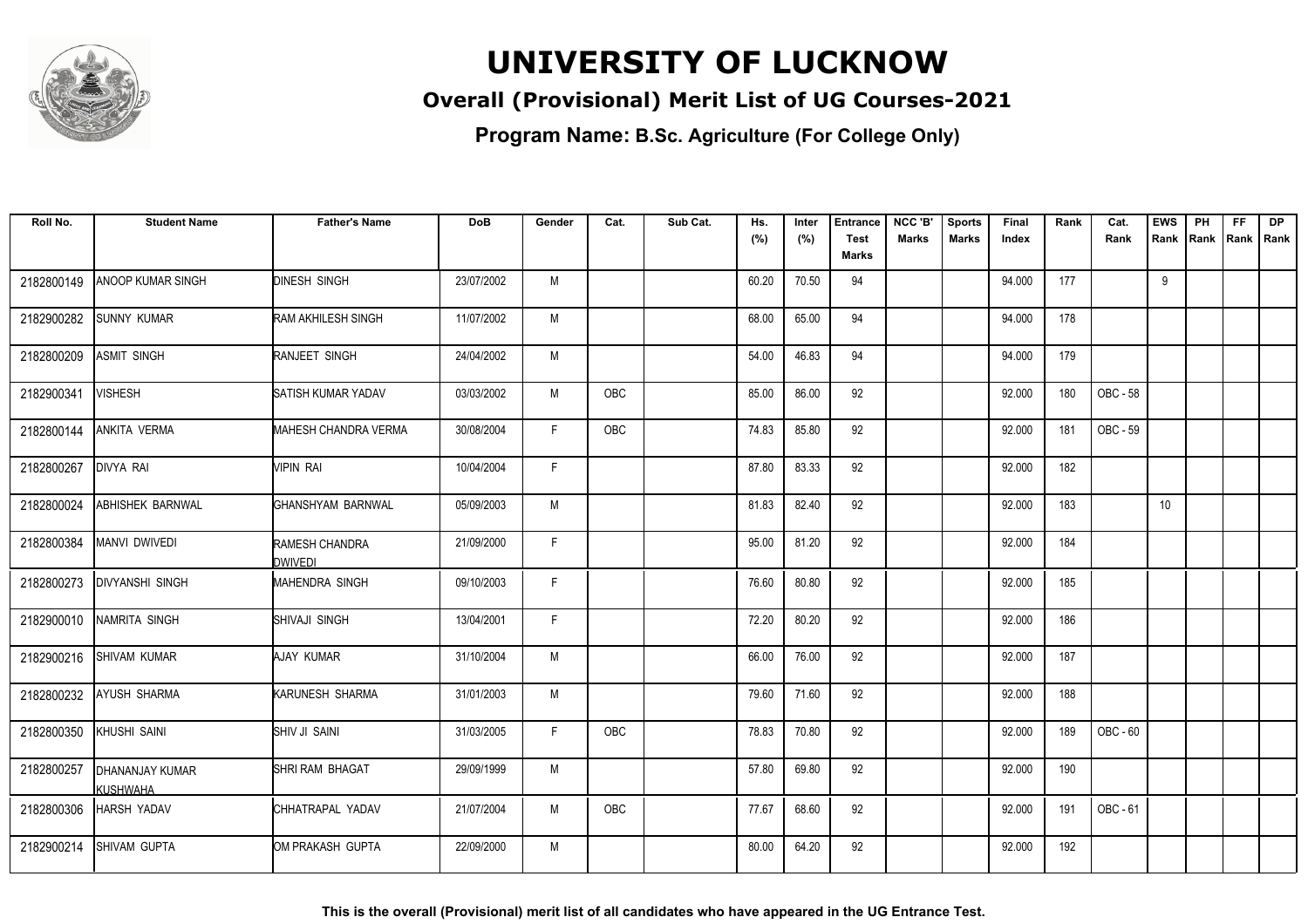

### **Overall (Provisional) Merit List of UG Courses-2021**

| Roll No.   | <b>Student Name</b>        | <b>Father's Name</b>                        | <b>DoB</b> | Gender | Cat.       | Sub Cat. | Hs.   | Inter | <b>Entrance</b> | NCC 'B'      | <b>Sports</b> | Final  | Rank | Cat.     | <b>EWS</b> | PH   | <b>FF</b> | <b>DP</b>   |
|------------|----------------------------|---------------------------------------------|------------|--------|------------|----------|-------|-------|-----------------|--------------|---------------|--------|------|----------|------------|------|-----------|-------------|
|            |                            |                                             |            |        |            |          | (%)   | (%)   | Test<br>Marks   | <b>Marks</b> | Marks         | Index  |      | Rank     | Rank       | Rank |           | Rank   Rank |
|            |                            |                                             |            |        |            |          |       |       |                 |              |               |        |      |          |            |      |           |             |
| 2182900002 | <b>MUKESH MOURYA</b>       | <b>ANGLESHWAR SINGH</b>                     | 07/07/2004 | M      |            |          | 63.60 | 57.00 | 92              |              |               | 92.000 | 193  |          |            |      |           |             |
| 2182800145 | <b>ANKITA YADAV</b>        | <b>SURESH YADAV</b>                         | 10/08/2005 | F.     | OBC        |          | 75.50 | 0.00  | 92              |              |               | 92.000 | 194  | OBC - 62 |            |      |           |             |
| 2182900172 | <b>SATYA BRAT UPADHYAY</b> | <b>RAJ KISHOR UPADHYAY</b>                  | 31/01/2004 | M      |            |          | 86.40 | 86.60 | 90              |              |               | 90.000 | 195  |          | 11         |      |           |             |
| 2182900197 | SHARIB KHAN                | SHAHJHAN KHAN                               | 15/10/2003 | M      |            |          | 77.00 | 81.80 | 90              |              |               | 90.000 | 196  |          |            |      |           |             |
| 2182800182 | ARADHYA SINGH              | SUNIL SINGH                                 | 02/10/2003 | F      |            |          | 72.20 | 80.40 | 90              |              |               | 90.000 | 197  |          |            |      |           |             |
| 2182800028 | ABHISHEK RAJPOOT           | RAM CHANDRA                                 | 11/07/2004 | M      | OBC        |          | 82.83 | 79.80 | 90              |              |               | 90.000 | 198  | OBC - 63 |            |      |           |             |
| 2182900321 | VAISHNAVI SRIVASTAVA       | ANIL KUMAR SRIVASTAVA                       | 10/09/2002 | F      |            |          | 76.17 | 79.20 | 90              |              |               | 90.000 | 199  |          |            |      |           |             |
| 2182900093 | PRIYANSHU                  | <b>DINESH KUMAR</b>                         | 10/07/2004 | M      | OBC        |          | 86.17 | 77.00 | 90              |              |               | 90.000 | 200  | OBC - 64 |            |      |           |             |
| 2182800302 | HARISHCHANDRA GUPTA        | <b>JITAI GUPTA</b>                          | 02/10/2003 | M      | OBC        |          | 72.80 | 72.67 | 90              |              |               | 90.000 | 201  | OBC - 65 |            |      |           |             |
| 2182800419 | SHIVANSHU KUMAR GUPTA      | SUGREEV PRASAD GUPTA                        | 09/10/2003 | M      | <b>OBC</b> |          | 88.00 | 71.60 | 90              |              |               | 90.000 | 202  | OBC - 66 |            |      |           |             |
| 2182800234 | <b>AYUSH SRIVASTAV</b>     | <b>BANSHBAHADUR LAL</b><br><b>SRIVASTAV</b> | 25/04/2002 | M      |            |          | 66.40 | 71.50 | 90              |              |               | 90.000 | 203  |          |            |      |           |             |
| 2182800227 | AYUSH ANAND                | ANUP KUMAR SINHA                            | 06/05/2004 | M      |            |          | 68.40 | 66.80 | 90              |              |               | 90.000 | 204  |          |            |      |           |             |
| 2182800057 | ADITYA RAI                 | SHYAMBABU RAI                               | 01/08/2003 | M      |            |          | 79.80 | 63.40 | 90              |              |               | 90.000 | 205  |          |            |      |           |             |
| 2182800146 | <b>ANMOL KUMAR</b>         | RAMKUMAR CHAUDHUR                           | 10/10/2004 | M      |            |          | 69.00 | 61.80 | 90              |              |               | 90.000 | 206  |          |            |      |           |             |
| 2182900163 | <b>SANTU KUMAR</b>         | <b>SHIV SHANKAR KUMAR</b>                   | 17/02/2004 | M      |            |          | 68.40 | 56.80 | 90              |              |               | 90.000 | 207  |          |            |      |           |             |
| 2182900327 | <b>VIDYA SINGH</b>         | <b>MARAKANDE BAHADUR</b><br><b>SINGH</b>    | 10/12/2003 | F.     |            |          | 74.20 | 0.00  | 90              |              |               | 90.000 | 208  |          |            |      |           |             |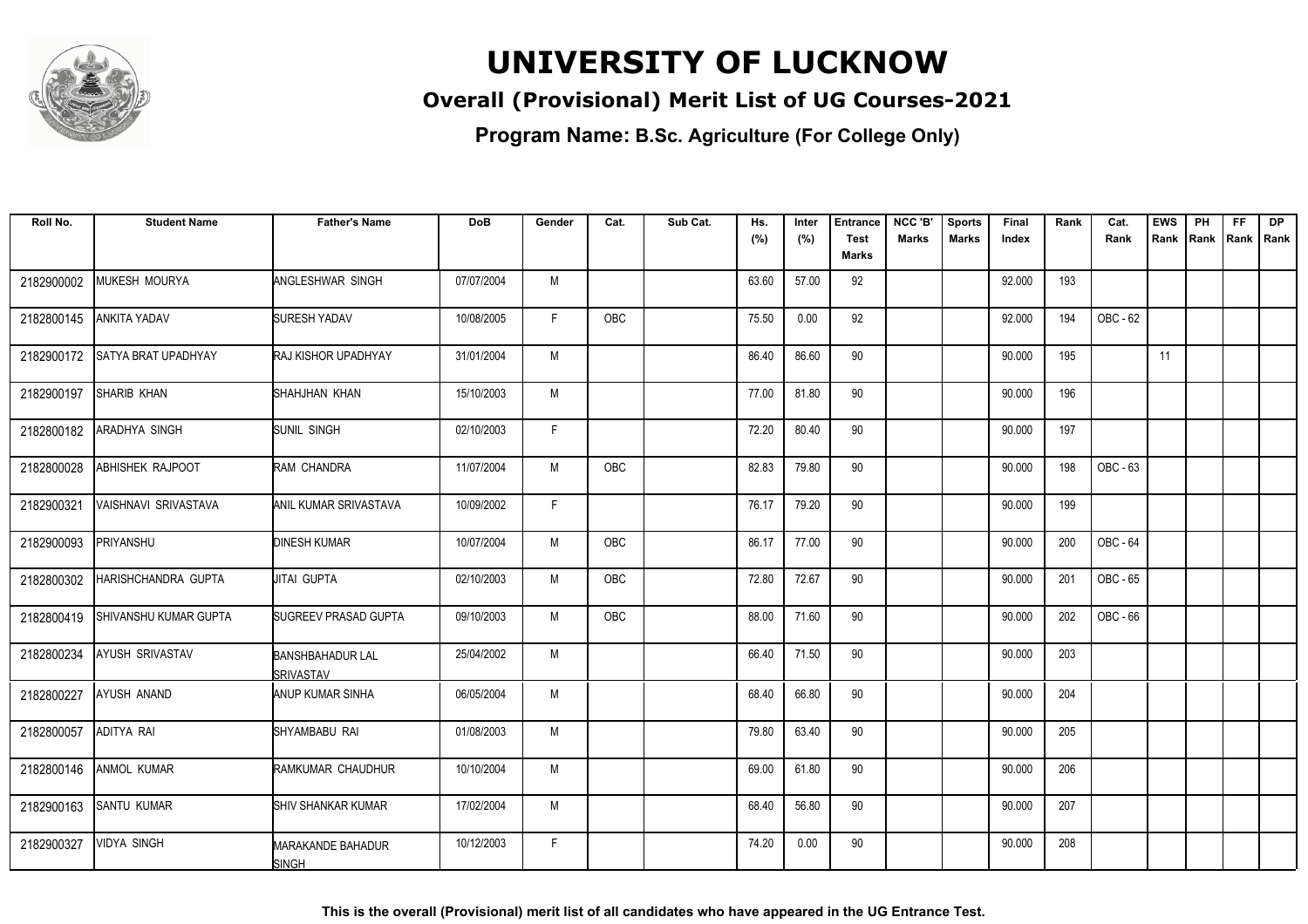

### **Overall (Provisional) Merit List of UG Courses-2021**

**Program Name: B.Sc. Agriculture (For College Only)**

| Roll No.   | <b>Student Name</b>                        | <b>Father's Name</b>              | <b>DoB</b> | Gender | Cat.       | Sub Cat. | Hs.   | Inter | <b>Entrance</b>      | NCC 'B'      | <b>Sports</b> | Final  | Rank | Cat.      | <b>EWS</b> | PH   | FF.         | <b>DP</b> |
|------------|--------------------------------------------|-----------------------------------|------------|--------|------------|----------|-------|-------|----------------------|--------------|---------------|--------|------|-----------|------------|------|-------------|-----------|
|            |                                            |                                   |            |        |            |          | (%)   | (%)   | <b>Test</b><br>Marks | <b>Marks</b> | <b>Marks</b>  | Index  |      | Rank      | Rank       | Rank | Rank   Rank |           |
| 2182800335 | <b>JYOTI</b>                               | <b>SANTOSH KUMAR</b>              | 21/11/2005 | F.     | <b>OBC</b> |          | 87.80 | 85.40 | 88                   |              |               | 88.000 | 209  | OBC - 67  |            |      |             |           |
| 2182800155 | ANSHU GUPTA                                | DHARMENDRA GUPTA                  | 19/07/2002 | F.     |            |          | 61.60 | 81.40 | 88                   |              |               | 88.000 | 210  |           |            |      |             |           |
| 2182800142 | <b>ANKITA GANGWAR</b>                      | SHISHIR KUMAR GANGWAR             | 21/06/2003 | F.     | OBC        |          | 77.40 | 79.00 | 88                   |              |               | 88.000 | 211  | OBC - 68  |            |      |             |           |
| 2182900231 | SHREYA MISHRA                              | PAWAN KUMAR MISHRA                | 26/09/2002 | F      |            |          | 75.40 | 78.40 | 88                   |              |               | 88.000 | 212  |           |            |      |             |           |
| 2182800399 | MUDITA SRIVASTAVA                          | <b>RAJESH KUMAR</b><br>SRIVASTAVA | 04/10/2004 | F      |            |          | 73.00 | 76.40 | 88                   |              |               | 88.000 | 213  |           |            |      |             |           |
| 2182900198 | <b>ISHARIQUE SHAUKAT</b><br><b>RAHMANI</b> | SHAUKAT ALI                       | 25/07/2004 | M      |            |          | 65.60 | 74.80 | 88                   |              |               | 88.000 | 214  |           |            |      |             |           |
| 2182800219 | <b>AVDHESH KUMAR</b>                       | <b>RAM LAKHAN</b>                 | 25/02/2003 | M      | <b>SC</b>  |          | 78.60 | 73.80 | 88                   |              |               | 88.000 | 215  | $SC - 17$ |            |      |             |           |
| 2182900219 | <b>SHIVAM SINGH</b>                        | DHARMENDRA KUMAR<br>SINGH         | 17/02/2004 | M      |            |          | 66.40 | 73.20 | 88                   |              |               | 88.000 | 216  |           |            |      |             |           |
| 2182900147 | <b>SACHIN KUMAR PATEL</b>                  | ISANJAY PRASAD                    | 09/10/2003 | M      |            |          | 69.20 | 72.60 | 88                   |              |               | 88.000 | 217  |           |            |      |             |           |
| 2182800207 | <b>ASHWANI SINGH</b>                       | <b>ARVIND SINGH</b>               | 05/07/2004 | M      |            |          | 84.40 | 72.00 | 88                   |              |               | 88.000 | 218  |           |            |      |             |           |
| 2182900232 | SHREYA SHARMA                              | <b>BHASKAR SHARMA</b>             | 25/11/2001 | F      |            |          | 80.00 | 72.00 | 88                   |              |               | 88.000 | 219  |           |            |      |             |           |
| 2182800301 | <b>HARIOM SINGH</b>                        | SHAILENDRA KUMAR SINGH            | 16/03/2002 | M      |            |          | 87.40 | 70.40 | 88                   |              |               | 88.000 | 220  |           | 12         |      |             |           |
| 2182900169 | <b>SARVESH KUMAR</b>                       | SATISH KUMAR                      | 12/08/2002 | M      | <b>SC</b>  |          | 61.83 | 69.80 | 88                   |              |               | 88.000 | 221  | $SC - 18$ |            |      |             |           |
| 2182900016 | NIBHA KUMARI                               | SHRI RAM BHAGAT                   | 20/05/2000 | F      |            |          | 66.40 | 68.60 | 88                   |              |               | 88.000 | 222  |           |            |      |             |           |
| 2182800369 | KUMARI SUPRIYA                             | MAHENDRA KUMAR                    | 14/09/2001 | F      | OBC        |          | 83.60 | 66.40 | 88                   |              |               | 88.000 | 223  | OBC - 69  |            |      |             |           |
| 2182900012 | NAVEEN UPADHYAY                            | AKHILESH UPADHYAY                 | 02/08/2003 | M      |            |          | 70.80 | 65.60 | 88                   |              |               | 88.000 | 224  |           |            |      |             |           |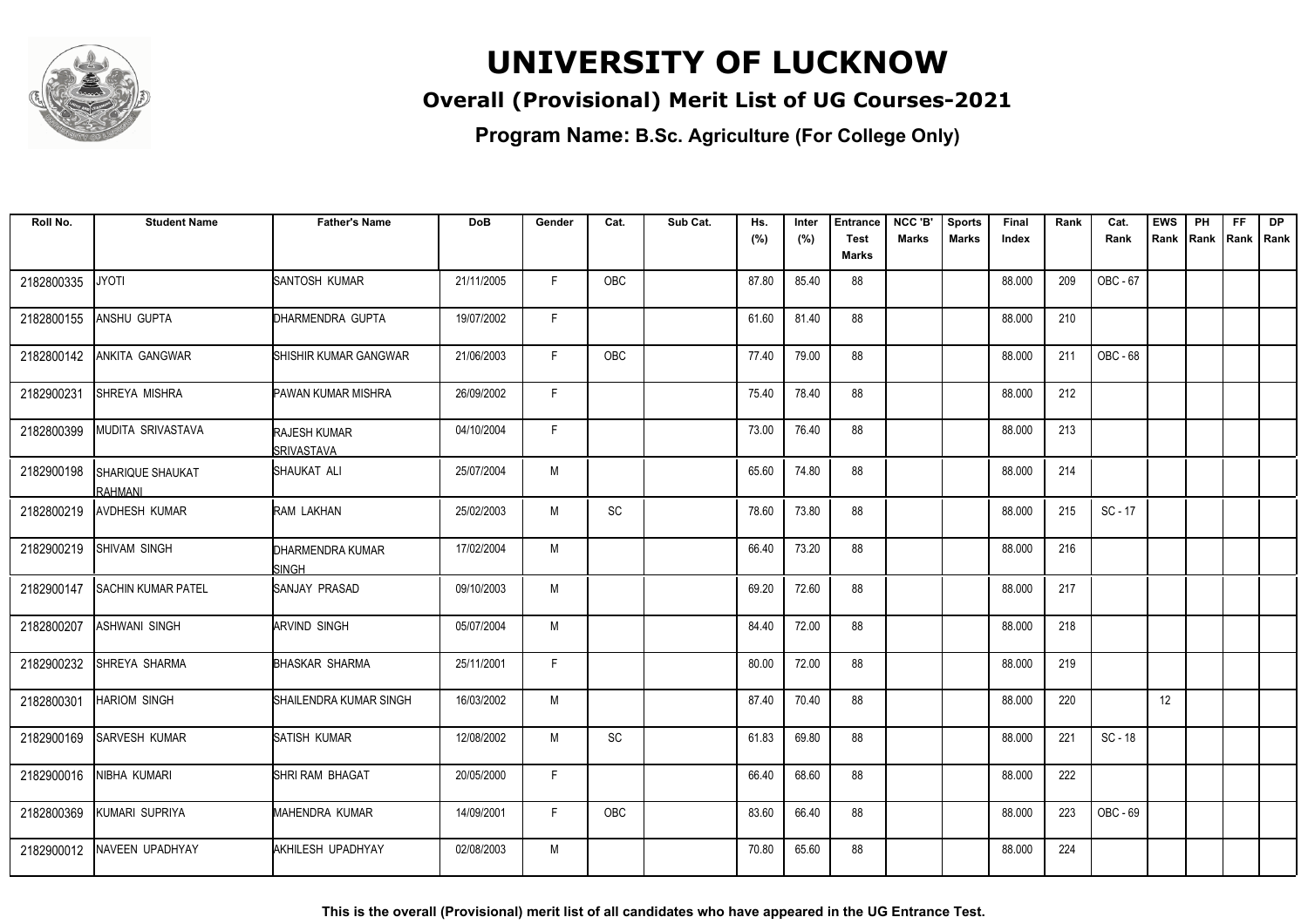

### **Overall (Provisional) Merit List of UG Courses-2021**

**Program Name: B.Sc. Agriculture (For College Only)**

| Roll No.   | <b>Student Name</b> | <b>Father's Name</b>                    | <b>DoB</b> | Gender       | Cat.       | Sub Cat. | Hs.   | Inter | <b>Entrance</b>      | NCC 'B'      | <b>Sports</b> | Final  | Rank | Cat.            | <b>EWS</b> | PH   | FF.         | <b>DP</b> |
|------------|---------------------|-----------------------------------------|------------|--------------|------------|----------|-------|-------|----------------------|--------------|---------------|--------|------|-----------------|------------|------|-------------|-----------|
|            |                     |                                         |            |              |            |          | (%)   | (%)   | <b>Test</b><br>Marks | <b>Marks</b> | Marks         | Index  |      | Rank            | Rank       | Rank | Rank   Rank |           |
|            |                     |                                         |            |              |            |          |       |       |                      |              |               |        |      |                 |            |      |             |           |
| 2182800124 | ANCHAL SHARMA       | SHIV SHANKAR SHARMA                     | 24/04/2003 | F            |            |          | 70.80 | 63.40 | 88                   |              |               | 88.000 | 225  |                 |            |      |             |           |
| 2182800201 | ASHUTOSH PATEL      | <b>SUNIL KUMAR PATEL</b>                | 13/06/2004 | M            | OBC        |          | 69.80 | 0.00  | 88                   |              |               | 88.000 | 226  | <b>OBC - 70</b> |            |      |             |           |
| 2182800065 | AISHWARYA PANDEY    | <b>MANOJ PANDEY</b>                     | 05/03/2003 | F            |            |          | 90.83 | 87.20 | 86                   |              |               | 86.000 | 227  |                 |            |      |             |           |
| 2182800072 | AKANKSHA GAUTAM     | <b>FAUJDAR RAM</b>                      | 20/05/2003 | $\mathsf{F}$ | <b>SC</b>  |          | 81.00 | 80.00 | 86                   |              |               | 86.000 | 228  | SC-19           |            |      |             |           |
| 2182900068 | PRASHANT SINGH      | <b>PRADEEP KUMAR SINGH</b>              | 06/07/2003 | M            |            |          | 86.40 | 78.20 | 86                   |              |               | 86.000 | 229  |                 |            |      |             |           |
| 2182800406 | PRERANA RAWAT       | NARENDRA SINGH                          | 17/12/2003 | F            |            |          | 77.80 | 75.40 | 86                   |              |               | 86.000 | 230  |                 |            |      |             |           |
| 2182900052 | PIYUSH GUPTA        | SATEESH GUPTA                           | 14/08/2002 | M            | <b>OBC</b> |          | 79.00 | 72.40 | 86                   |              |               | 86.000 | 231  | OBC - 71        |            |      |             |           |
| 2182900350 | YUVRAJ SINGH        | <b>DINESH KUMAR</b>                     | 06/05/2003 | M            | OBC        |          | 75.50 | 71.40 | 86                   |              |               | 86.000 | 232  | OBC - 72        |            |      |             |           |
| 2182800097 | AMAN KUMAR BIND     | <b>SURESH BIND</b>                      | 07/05/2002 | M            | <b>OBC</b> |          | 66.17 | 70.73 | 86                   |              |               | 86.000 | 233  | OBC - 73        |            |      |             |           |
| 2182900109 | RAHUL KUMAR MISHRA  | UMESH MISHRA                            | 15/01/2003 | M            |            |          | 74.67 | 62.40 | 86                   |              |               | 86.000 | 234  |                 |            |      |             |           |
| 2182900161 | <b>SANGAM KUMAR</b> | <b>BHANU PRAKASH</b>                    | 05/06/2003 | M            | SC         |          | 63.17 | 59.60 | 86                   |              |               | 86.000 | 235  | $SC - 20$       |            |      |             |           |
| 2182900051 | PAYAL MODANWAL      | VINOD KUMAR MODANWAL                    | 17/01/2005 | E            | OBC        |          | 76.67 | 58.60 | 86                   |              |               | 86.000 | 236  | OBC - 74        |            |      |             |           |
| 2182900253 | SHWETA SINGH        | <b>RAJ BAHADUR SINGH</b>                | 23/06/2004 | F            |            |          | 85.20 | 0.00  | 86                   |              |               | 86.000 | 237  |                 |            |      |             |           |
| 2182800246 | CHANDRA GUPT MAURYA | <b>RAJENDRA PRASAD</b><br><b>MAURYA</b> | 26/08/2004 | M            | <b>OBC</b> |          | 80.60 | 0.00  | 86                   |              |               | 86.000 | 238  | OBC - 75        |            |      |             |           |
| 2182800315 | HIMANSHU MAURYA     | PAWAN KUMAR MAURYA                      | 11/03/2005 | M            | <b>OBC</b> |          | 75.50 | 0.00  | 86                   |              |               | 86.000 | 239  | OBC - 76        |            |      |             |           |
| 2182900233 | SHREYA SINGH        | HANS NATH SINGH                         | 23/06/2003 | F.           |            |          | 69.80 | 0.00  | 86                   |              |               | 86.000 | 240  |                 |            |      |             |           |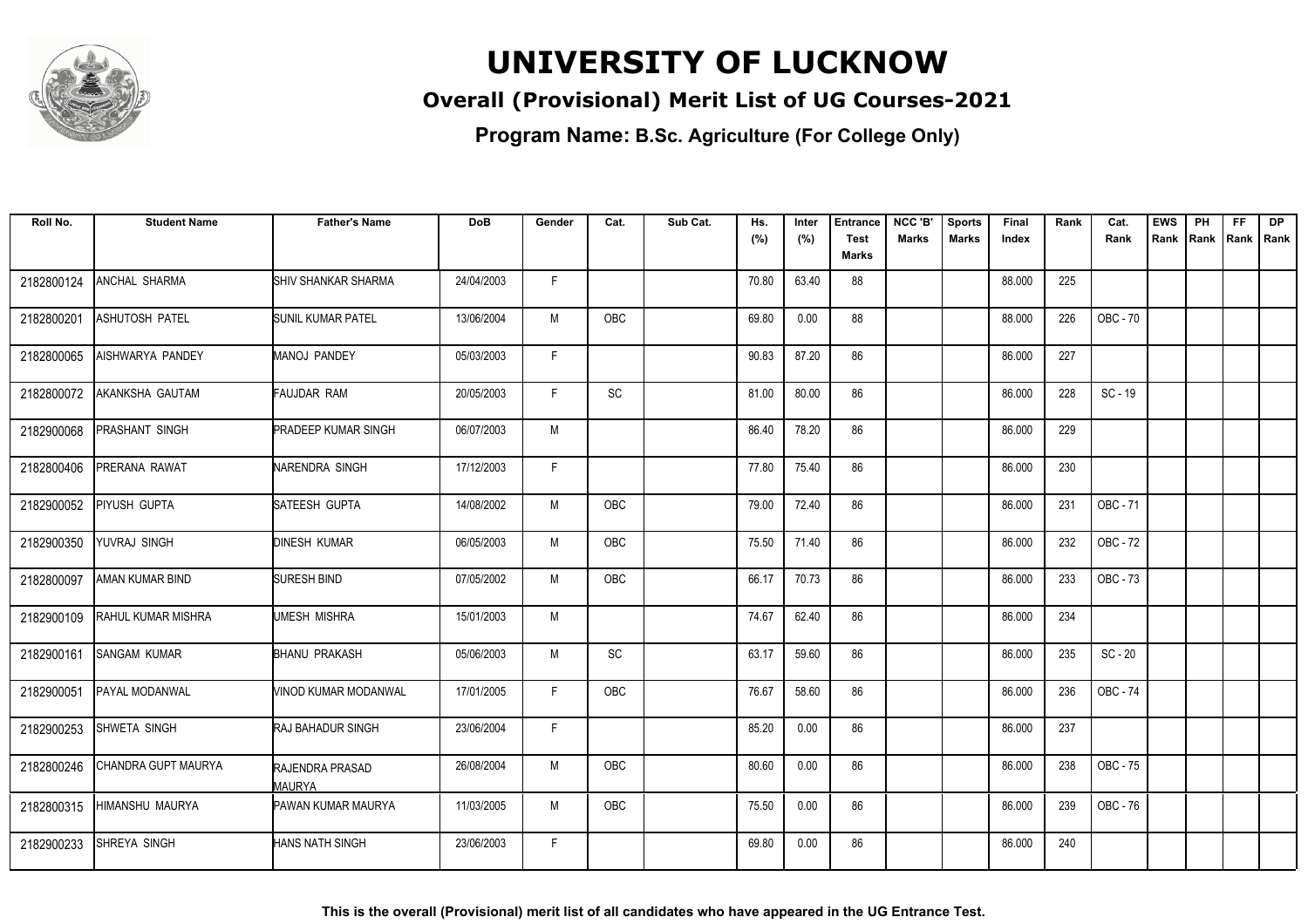

### **Overall (Provisional) Merit List of UG Courses-2021**

**Program Name: B.Sc. Agriculture (For College Only)**

| Roll No.   | <b>Student Name</b>    | <b>Father's Name</b>                      | <b>DoB</b> | Gender | Cat.       | Sub Cat. | Hs.<br>(%) | Inter<br>(%) | <b>Entrance</b><br>Test | NCC 'B'<br>Marks | <b>Sports</b><br><b>Marks</b> | Final<br>Index | Rank | Cat.<br>Rank | <b>EWS</b><br>Rank | PH<br>Rank | <b>FF</b><br>Rank   Rank | <b>DP</b> |
|------------|------------------------|-------------------------------------------|------------|--------|------------|----------|------------|--------------|-------------------------|------------------|-------------------------------|----------------|------|--------------|--------------------|------------|--------------------------|-----------|
|            |                        |                                           |            |        |            |          |            |              | Marks                   |                  |                               |                |      |              |                    |            |                          |           |
| 2182800282 | ESHA SINGH             | AYODHYA SINGH                             | 05/07/2004 | F.     |            |          | 82.83      | 88.40        | 84                      |                  |                               | 84.000         | 241  |              |                    |            |                          |           |
| 2182800353 | KHUSHI TIWARI          | KRISHNA KUMAR TIWARI                      | 11/06/2003 | F.     |            |          | 84.50      | 86.00        | 84                      |                  |                               | 84.000         | 242  |              |                    |            |                          |           |
| 2182800404 | <b>PRACHI PATEL</b>    | <b>RAM KUMAR PATEL</b>                    | 30/05/2003 | F.     | <b>OBC</b> |          | 67.80      | 84.60        | 84                      |                  |                               | 84.000         | 243  | OBC - 77     |                    |            |                          |           |
| 2182800056 | ADITYA RAI             | OM NARAYAN RAI                            | 26/03/2004 | M      |            |          | 76.40      | 84.50        | 84                      |                  |                               | 84.000         | 244  |              |                    |            |                          |           |
| 2182800189 | ARSH RAJ               | <b>MANOJ KUMAR YADAV</b>                  | 26/12/2004 | M      | <b>OBC</b> |          | 83.00      | 83.80        | 84                      |                  |                               | 84.000         | 245  | OBC - 78     |                    |            |                          |           |
| 2182800205 | ASHWANI GUPTA          | AMAR BAHADUR GUPTA                        | 11/06/2003 | M      | OBC        |          | 66.50      | 82.00        | 84                      |                  |                               | 84.000         | 246  | OBC - 79     |                    |            |                          |           |
| 2182800111 | <b>AMRITA TRIPATHI</b> | <b>AVANINDRA KUMAR</b><br><b>TRIPATHI</b> | 28/09/2003 | F.     |            |          | 79.33      | 78.80        | 84                      |                  |                               | 84.000         | 247  |              |                    |            |                          |           |
| 2182900180 | SAUJANYA SINGH         | SANJAY SINGH                              | 06/09/2003 | F      |            |          | 76.00      | 76.60        | 84                      |                  |                               | 84.000         | 248  |              | 13                 |            |                          |           |
| 2182900006 | <b>MUSKAN MISHRA</b>   | ARUN KUMAR MISHRA                         | 19/07/2005 | F.     |            |          | 79.40      | 75.60        | 84                      |                  |                               | 84.000         | 249  |              |                    |            |                          |           |
| 2182800137 | ANKIT KUMAR            | SHIVJI PRASAD                             | 25/12/2003 | M      |            |          | 64.60      | 74.40        | 84                      |                  |                               | 84.000         | 250  |              |                    |            |                          |           |
| 2182800254 | DEEPU RAI              | <b>GANGA BHUSHAN RAI</b>                  | 20/08/2003 | M      |            |          | 63.40      | 69.20        | 84                      |                  |                               | 84.000         | 251  |              |                    |            |                          |           |
| 2182800326 | ISHITA MAURYA          | RAVINDRA KUMAR MAURYA                     | 10/11/2002 | F      | OBC        |          | 77.17      | 68.60        | 84                      |                  |                               | 84.000         | 252  | OBC - 80     |                    |            |                          |           |
| 2182800046 | <b>ADITI SHUKLA</b>    | NARENDRA DEV SHUKLA                       | 22/03/2006 | F.     |            |          | 66.80      | 66.20        | 84                      |                  |                               | 84.000         | 253  |              |                    |            |                          |           |
| 2182900037 | NITESH KUMAR           | KAPIL KUMAR                               | 11/10/2002 | M      | SC         |          | 72.00      | 64.60        | 84                      |                  |                               | 84.000         | 254  | $SC - 21$    |                    |            |                          |           |
| 2182900286 | <b>SURAJ SINGH</b>     | SHIV DAYAL SINGH                          | 05/05/2003 | M      |            |          | 48.60      | 59.40        | 84                      |                  |                               | 84.000         | 255  |              |                    |            |                          |           |
| 2182900108 | RAHUL KUMAR GUPTA      | RAJESH GUPTA                              | 19/06/2001 | M      | OBC        |          | 89.40      | 56.00        | 84                      |                  |                               | 84.000         | 256  | OBC - 81     |                    |            |                          |           |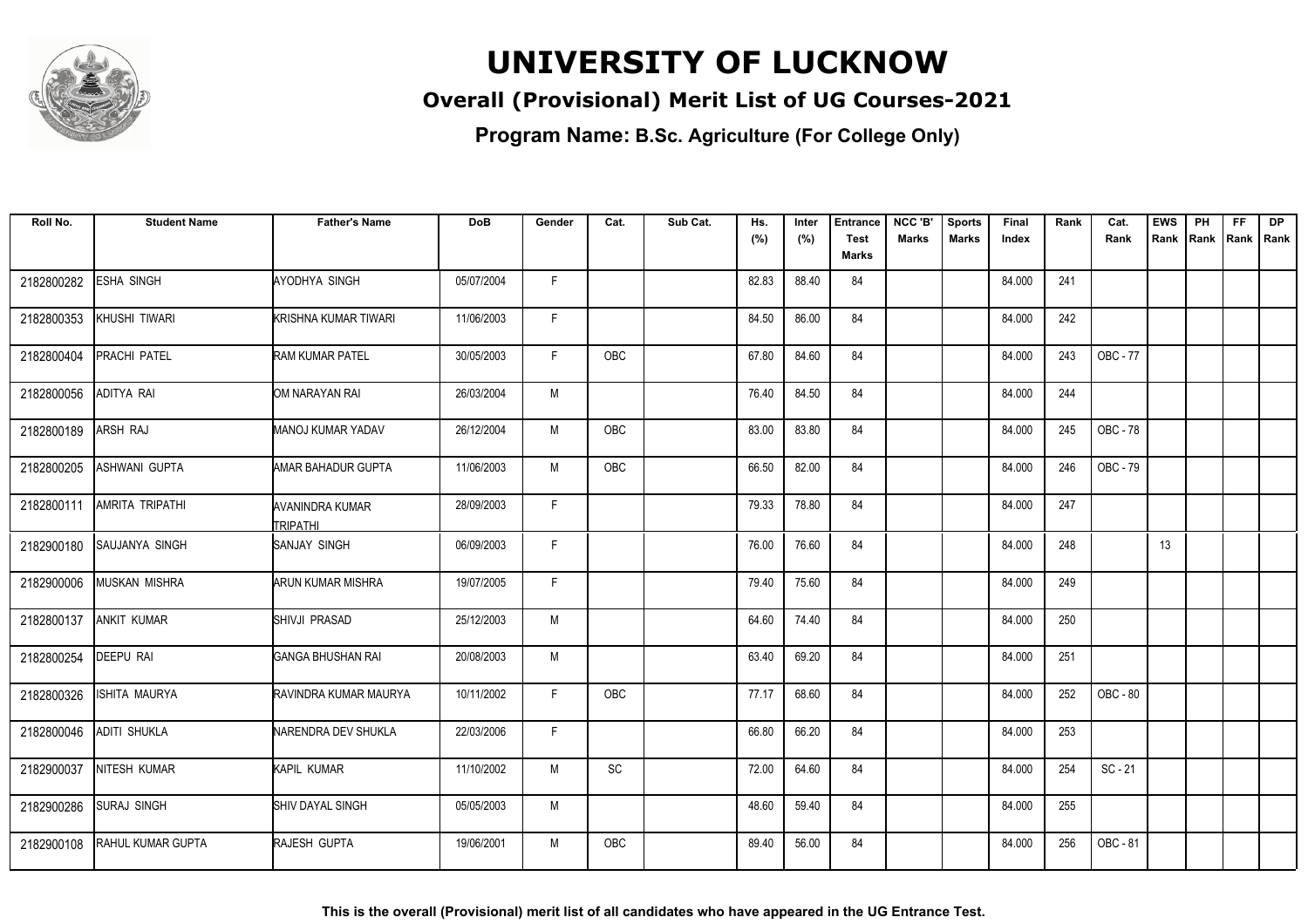

### **Overall (Provisional) Merit List of UG Courses-2021**

**Program Name: B.Sc. Agriculture (For College Only)**

| Roll No.   | <b>Student Name</b>          | <b>Father's Name</b>                      | <b>DoB</b> | Gender | Cat.       | Sub Cat. | Hs.   | Inter | <b>Entrance</b>             | NCC 'B' | <b>Sports</b> | Final  | Rank | Cat.     | <b>EWS</b> | PH | <b>FF</b>          | <b>DP</b> |
|------------|------------------------------|-------------------------------------------|------------|--------|------------|----------|-------|-------|-----------------------------|---------|---------------|--------|------|----------|------------|----|--------------------|-----------|
|            |                              |                                           |            |        |            |          | (%)   | (%)   | <b>Test</b><br><b>Marks</b> | Marks   | Marks         | Index  |      | Rank     | Rank       |    | Rank   Rank   Rank |           |
| 2182800203 | ASHUTOSH YADAV               | CHANDRAJEET YADAV                         | 10/12/2004 | M      | OBC        |          | 85.83 | 0.00  | 84                          |         |               | 84.000 | 257  | OBC - 82 |            |    |                    |           |
|            |                              |                                           |            |        |            |          |       |       |                             |         |               |        |      |          |            |    |                    |           |
| 2182900213 | SHIVA YADAV                  | RAJ KISHOR                                | 02/08/2005 | M      | OBC        |          | 64.83 | 0.00  | 84                          |         |               | 84.000 | 258  | OBC - 83 |            |    |                    |           |
| 2182800363 | KRISHNA KANT TIWARI          | UAY SHANKAR TIWARI                        | 03/08/2004 | M      |            |          | 71.83 | 77.00 | 82                          |         |               | 82.000 | 259  |          |            |    |                    |           |
| 2182900208 | SHIKHA MAURYA                | AMRIT LAL MAURYA                          | 21/02/2002 | F      | OBC        |          | 64.83 | 76.92 | 82                          |         |               | 82.000 | 260  | OBC - 84 |            |    |                    |           |
| 2182800216 | <b>ATUL KUMAR VERMA</b>      | RAJENDRA KUMAR                            | 30/04/2003 | M      | OBC        |          | 76.00 | 74.50 | 82                          |         |               | 82.000 | 261  | OBC - 85 |            |    |                    |           |
| 2182900222 | SHIVAM KUMAR VERMA           | VIRENDRA VERMA                            | 26/12/2003 | M      | OBC        |          | 77.83 | 69.80 | 82                          |         |               | 82.000 | 262  | OBC - 86 |            |    |                    |           |
| 2182900115 | <b>RAJAN KUMAR</b>           | UDAY PRAKASH RAM                          | 14/08/2003 | M      |            |          | 63.33 | 68.31 | 82                          |         |               | 82.000 | 263  |          |            |    |                    |           |
| 2182800159 | <b>ANUBHAV SINGH</b>         | <b>ARUN KUMAR SINGH</b>                   | 29/12/2003 | M      |            |          | 72.33 | 64.17 | 82                          |         |               | 82.000 | 264  |          |            |    |                    |           |
| 2182800259 | <b>DHIRAJ KUMAR</b>          | SHIVJEE PRASAD                            | 01/01/2002 | M      |            |          | 77.80 | 59.80 | 82                          |         |               | 82.000 | 265  |          |            |    |                    |           |
| 2182900039 | NITIN KUSHWAHA               | <b>BHOOP SINGH KUSHWAHA</b>               | 02/10/2004 | М      |            |          | 84.00 | 0.00  | 82                          |         |               | 82.000 | 266  |          |            |    |                    |           |
| 2182900342 | <b>VISHESH MANI TRIPATHI</b> | AJAY MANI TRIPATHI                        | 08/10/2005 | M      |            |          | 65.60 | 0.00  | 82                          |         |               | 82.000 | 267  |          |            |    |                    |           |
| 2182800059 | ADITYA VISHWAKARMA           | SURENDRA KUMAR                            | 18/02/2004 | M      | <b>OBC</b> |          | 61.60 | 0.00  | 82                          |         |               | 82.000 | 268  | OBC - 87 |            |    |                    |           |
| 2182800271 | <b>DIVYANSH YADAV</b>        | <b>PRAMOD KUMAR YADAV</b>                 | 20/04/2004 | M      | OBC        |          | 60.00 | 0.00  | 82                          |         |               | 82.000 | 269  | OBC - 88 |            |    |                    |           |
| 2182800281 | EKANSH SRIVASTAVA            | <b>PRADEEP KUMAR</b><br><b>SRIVASTAVA</b> | 18/05/2004 | M      |            |          | 76.20 | 91.00 | 80                          |         |               | 80.000 | 270  |          |            |    |                    |           |
| 2182800341 | KARAN SINGH                  | <b>SUSHIL KUMAR SINGH</b>                 | 08/04/2004 | M      |            |          | 83.50 | 84.20 | 80                          |         |               | 80.000 | 271  |          |            |    |                    |           |
| 2182800325 | ISHIKA . TIWARI              | SATISH KUMAR TIWARI                       | 21/05/2002 | F.     |            |          | 83.60 | 81.17 | 80                          |         |               | 80.000 | 272  |          |            |    |                    |           |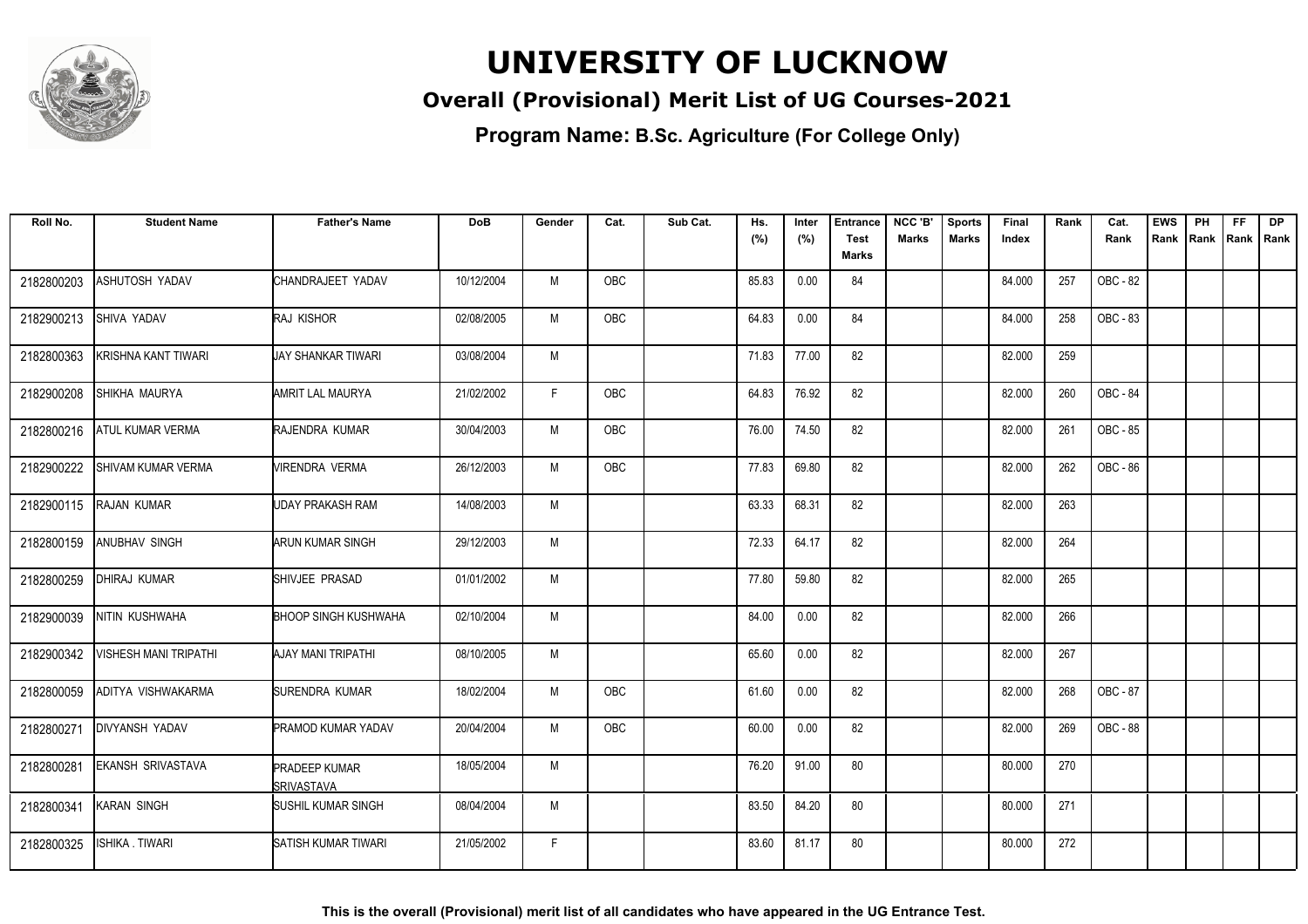

### **Overall (Provisional) Merit List of UG Courses-2021**

**Program Name: B.Sc. Agriculture (For College Only)**

| Roll No.   | <b>Student Name</b>    | <b>Father's Name</b>                    | <b>DoB</b> | Gender | Cat.       | Sub Cat. | Hs.   | Inter | <b>Entrance</b>             | NCC 'B'      | <b>Sports</b> | <b>Final</b> | Rank | Cat.      | <b>EWS</b> | PH | <b>FF</b>          | <b>DP</b> |
|------------|------------------------|-----------------------------------------|------------|--------|------------|----------|-------|-------|-----------------------------|--------------|---------------|--------------|------|-----------|------------|----|--------------------|-----------|
|            |                        |                                         |            |        |            |          | (%)   | (%)   | <b>Test</b><br><b>Marks</b> | <b>Marks</b> | Marks         | Index        |      | Rank      | Rank       |    | Rank   Rank   Rank |           |
| 2182800354 | KHUSHI YADAV           | VINOD YADAV                             | 29/04/2004 | M      | OBC        |          | 73.40 | 78.60 | 80                          |              |               | 80.000       | 273  | OBC - 89  |            |    |                    |           |
|            |                        |                                         |            |        |            |          |       |       |                             |              |               |              |      |           |            |    |                    |           |
| 2182900209 | SHILPI KUMARI          | SRIKANT SINGH                           | 02/02/2004 | F.     |            |          | 72.00 | 75.67 | 80                          |              |               | 80.000       | 274  |           |            |    |                    |           |
| 2182900234 | SHREYA YADAV           | <b>BABURAM YADAV</b>                    | 16/05/2003 | F.     | OBC        |          | 71.40 | 75.00 | 80                          |              |               | 80.000       | 275  | OBC - 90  |            |    |                    |           |
| 2182900339 | VISHAL PAL             | <b>SUNIL</b>                            | 05/05/2004 | M      | OBC        |          | 81.67 | 73.80 | 80                          |              |               | 80.000       | 276  | OBC - 91  |            |    |                    |           |
| 2182900230 | SHRAVAN VERMA          | TUNGNATH VERMA                          | 15/08/2002 | M      | OBC        |          | 79.17 | 72.60 | 80                          |              |               | 80.000       | 277  | OBC - 92  |            |    |                    |           |
| 2182800169 | ANUSHKA DWIVEDI        | <b>ARVIND KUMAR DUBEY</b>               | 12/08/2004 | F      |            |          | 64.20 | 72.60 | 80                          |              |               | 80.000       | 278  |           |            |    |                    |           |
| 2182800224 | AWANISH KUMAR MAURYA   | <b>MUKTESHWAR NATH</b><br><b>MAURYA</b> | 02/01/2003 | M      | <b>OBC</b> |          | 69.20 | 72.20 | 80                          |              |               | 80.000       | 279  | OBC - 93  |            |    |                    |           |
| 2182800238 | AYUSHI GAUTAM          | SANJAY KUMAR GAUTAM                     | 23/10/2003 | F      | SC         |          | 65.67 | 72.17 | 80                          |              |               | 80.000       | 280  | $SC - 22$ |            |    |                    |           |
| 2182900059 | PRAKHAR AGNIHOTRI      | ASHUTOSH KUMAR<br>Agnihotri             | 02/07/2004 | M      |            |          | 58.67 | 69.00 | 80                          |              |               | 80.000       | 281  |           |            |    |                    |           |
| 2182900226 | SHIVANI RAI            | <b>ANIL KUMAR</b>                       | 10/11/2001 | F      | SC         |          | 80.00 | 68.60 | 80                          |              |               | 80.000       | 282  | $SC - 23$ |            |    |                    |           |
| 2182800123 | ANCHAL MISHRA          | VIMLESH KUMAR MISHRA                    | 26/10/2002 | F.     |            |          | 73.17 | 68.60 | 80                          |              |               | 80.000       | 283  |           |            |    |                    |           |
| 2182900295 | TANISHKA KUMARI        | <b>PRADEEP KUMAR</b>                    | 18/07/2002 | F.     | <b>OBC</b> |          | 72.20 | 68.40 | 80                          |              |               | 80.000       | 284  | OBC - 94  |            |    |                    |           |
| 2182900097 | <b>PRIYANSHU KUMAR</b> | MANOJ KUMAR                             | 05/12/2004 | M      |            |          | 57.20 | 68.40 | 80                          |              |               | 80.000       | 285  |           |            |    |                    |           |
| 2182900106 | RAHUL PANDEY           | NAGENDRA NATH PANDEY                    | 10/06/2003 | M      |            |          | 77.80 | 64.40 | 80                          |              |               | 80.000       | 286  |           |            |    |                    |           |
| 2182800107 | <b>AMIT KUMAR</b>      | SATYA NARAYAN SAH                       | 21/02/2003 | M      |            |          | 67.60 | 64.20 | 80                          |              |               | 80.000       | 287  |           |            |    |                    |           |
| 2182900111 | <b>RAJ SONKAR</b>      | BIRJU SONKAR                            | 04/10/2003 | M      | <b>SC</b>  |          | 79.00 | 63.40 | 80                          |              |               | 80.000       | 288  | $SC - 24$ |            |    |                    |           |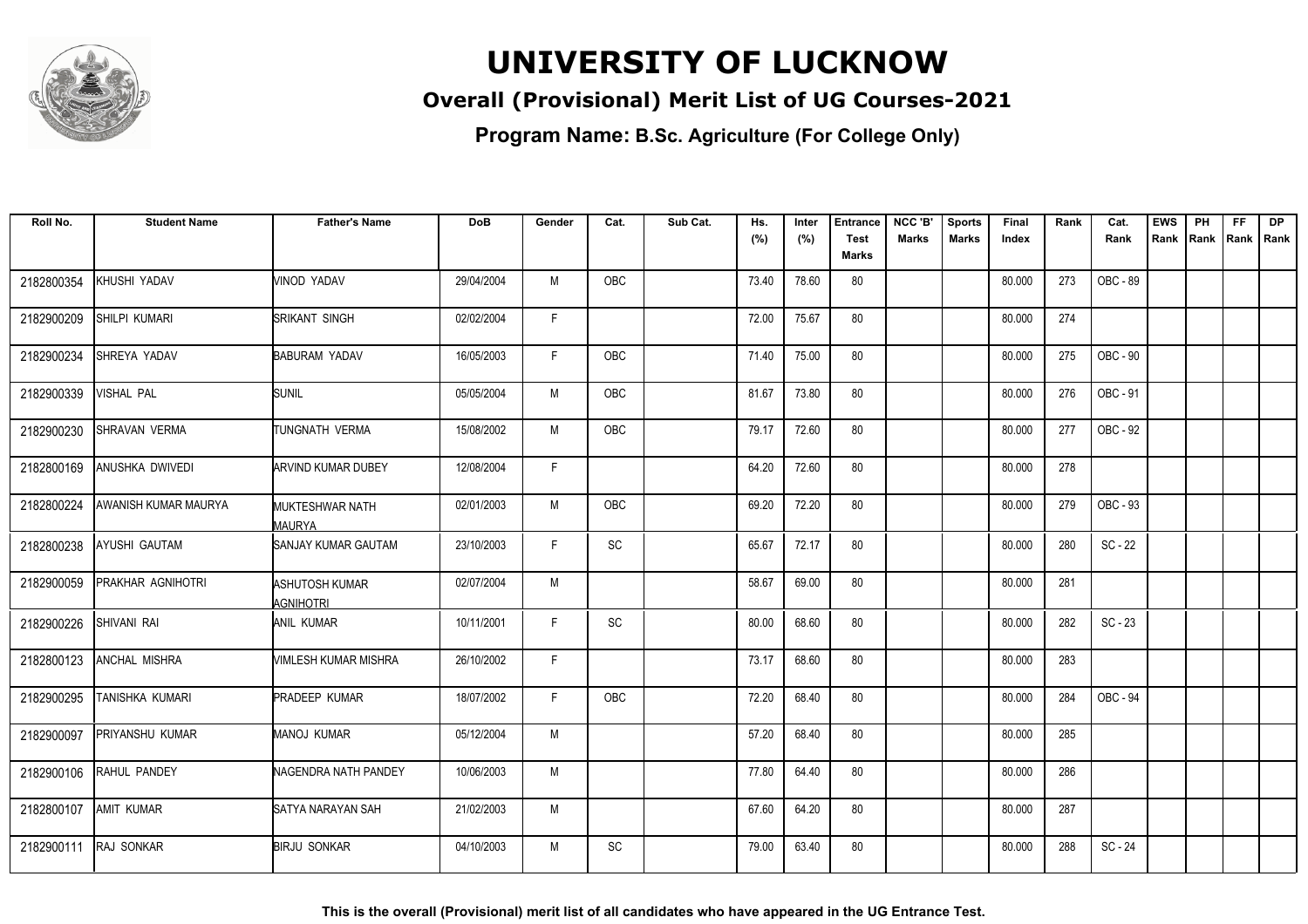

### **Overall (Provisional) Merit List of UG Courses-2021**

| Roll No.   | <b>Student Name</b>      | <b>Father's Name</b>              | <b>DoB</b> | Gender | Cat.       | Sub Cat. | Hs.   | Inter | <b>Entrance</b> | NCC 'B'      | <b>Sports</b> | Final  | Rank | Cat.      | <b>EWS</b> | PH   | FF.         | <b>DP</b> |
|------------|--------------------------|-----------------------------------|------------|--------|------------|----------|-------|-------|-----------------|--------------|---------------|--------|------|-----------|------------|------|-------------|-----------|
|            |                          |                                   |            |        |            |          | (%)   | (%)   | <b>Test</b>     | <b>Marks</b> | Marks         | Index  |      | Rank      | Rank       | Rank | Rank   Rank |           |
|            |                          |                                   |            |        |            |          |       |       | Marks           |              |               |        |      |           |            |      |             |           |
| 2182800134 | ANJALI KUMARI            | <b>SHIV PRASAD</b>                | 18/09/2006 | F      | SC         |          | 75.67 | 0.00  | 80              |              |               | 80.000 | 289  | $SC - 25$ |            |      |             |           |
| 2182900008 | <b>NAMAN SIROHI</b>      | <b>DEVENDRA SINGH SIROHI</b>      | 20/07/2004 | M      |            |          | 71.20 | 90.40 | 78              |              |               | 78.000 | 290  |           |            |      |             |           |
| 2182800113 | ANAMIKA SINGH            | <b>DARA SINGH</b>                 | 07/06/2003 | F.     | SC         |          | 71.00 | 81.17 | 78              |              |               | 78.000 | 291  | $SC - 26$ |            |      |             |           |
| 2182900343 | <b>VIVEK KUMAR YADAV</b> | INDRAJEET YADAV                   | 04/04/2003 | M      | OBC        |          | 76.00 | 80.70 | 78              |              |               | 78.000 | 292  | OBC - 95  |            |      |             |           |
| 2182800346 | KAUSHAL KUMAR            | <b>MR.RAJ KUMAR</b>               | 22/09/2004 | M      | SC         |          | 74.67 | 78.60 | 78              |              |               | 78.000 | 293  | $SC - 27$ |            |      |             |           |
| 2182900309 | <b>UDAI PRATAP SINGH</b> | <b>ARJUN SINGH</b>                | 13/02/2003 | M      |            |          | 77.40 | 75.00 | 78              |              |               | 78.000 | 294  |           |            |      |             |           |
| 2182800424 | SUDHAKAR BHARDWAJ        | SANTOSH KUMAR                     | 02/01/2002 | M      |            |          | 53.60 | 74.20 | 78              |              |               | 78.000 | 295  |           |            |      |             |           |
| 2182900078 | PREETI YADAV             | RAJESH YADAV                      | 06/06/2004 | F      | OBC        |          | 82.33 | 70.20 | 78              |              |               | 78.000 | 296  | OBC - 96  |            |      |             |           |
| 2182800425 | TUSHAR ANAND             | RAVINDRA KUMAR RAVI               | 06/09/2004 | M      |            |          | 77.20 | 69.33 | 78              |              |               | 78.000 | 297  |           |            |      |             |           |
| 2182800039 | ABHISHEK RAWAT           | <b>ASHOK KUMAR SAROJ</b>          | 07/11/2003 | M      | SC         |          | 71.33 | 69.00 | 78              |              |               | 78.000 | 298  | SC-28     |            |      |             |           |
| 2182900148 | SADHANA YADAV            | RAVINDRA YADAV                    | 05/07/2004 | F.     | <b>OBC</b> |          | 63.17 | 69.00 | 78              |              |               | 78.000 | 299  | OBC - 97  |            |      |             |           |
| 2182900332 | <b>VIKAS SINGH</b>       | <b>HARI PRASAD SINGH</b>          | 01/01/2001 | M      |            |          | 81.60 | 68.40 | 78              |              |               | 78.000 | 300  |           |            |      |             |           |
| 2182800060 | ADITYA KUMAR MAURYA      | <b>AKHILESH KUMAR MAURYA</b>      | 14/01/2004 | M      | OBC        |          | 71.67 | 67.80 | 78              |              |               | 78.000 | 301  | OBC - 98  |            |      |             |           |
| 2182800278 | <b>DIVYAT RAI</b>        | <b>ARVIND RAI</b>                 | 23/04/2003 | M      |            |          | 59.33 | 66.00 | 78              |              |               | 78.000 | 302  |           |            |      |             |           |
| 2182900025 | NIKHIL MISHRA            | <b>RAMESH KUMAR MISHRA</b>        | 03/01/2004 | M      |            |          | 60.67 | 65.80 | 78              |              |               | 78.000 | 303  |           |            |      |             |           |
| 2182900313 | <b>UJJWAL SINGH</b>      | RAGHVENDRA PRATAP<br><b>SINGH</b> | 01/02/2003 | M      |            |          | 69.83 | 59.40 | 78              |              |               | 78.000 | 304  |           |            |      |             |           |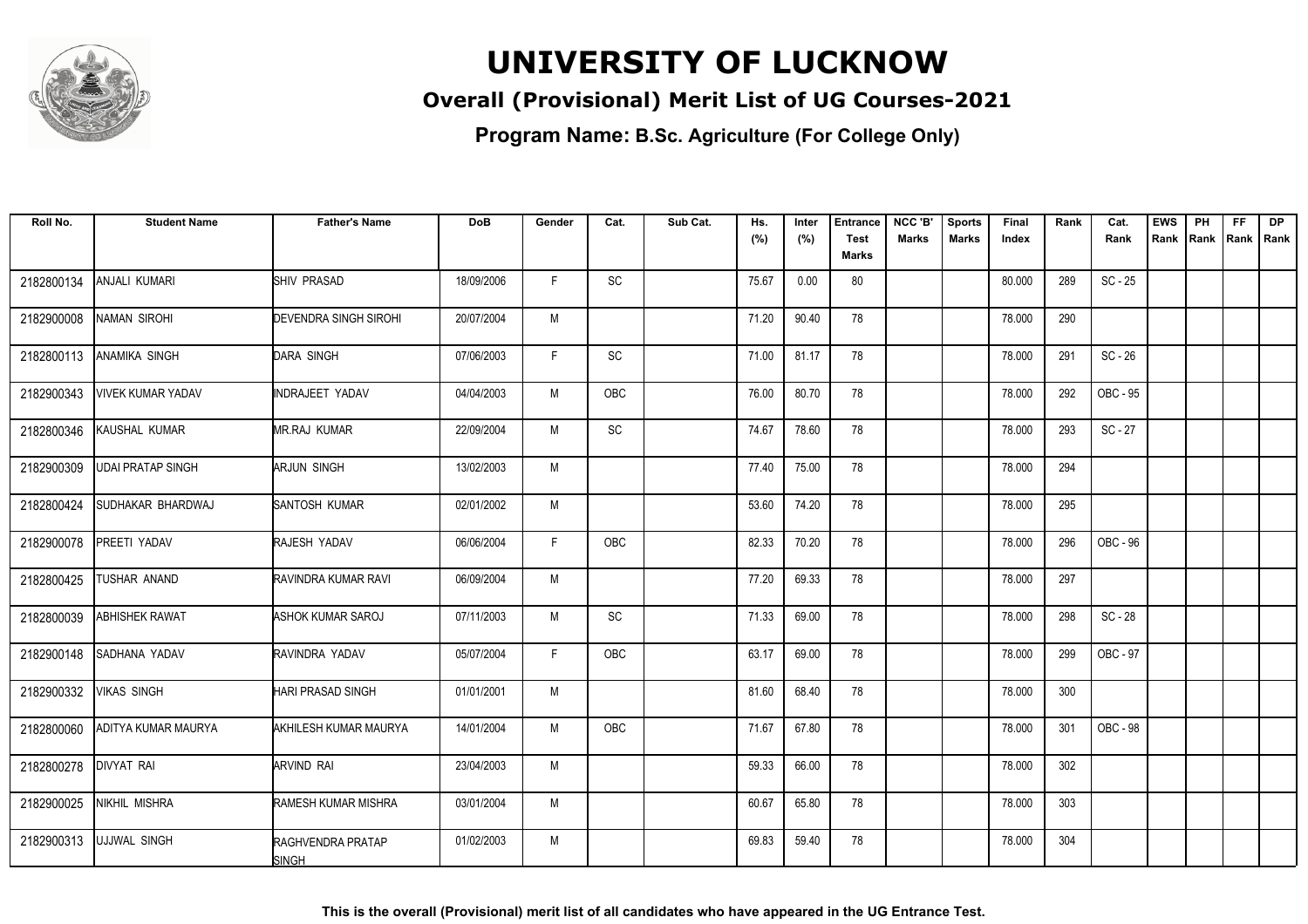

### **Overall (Provisional) Merit List of UG Courses-2021**

**Program Name: B.Sc. Agriculture (For College Only)**

| Roll No.   | <b>Student Name</b>                 | <b>Father's Name</b>             | <b>DoB</b> | Gender | Cat.       | Sub Cat. | Hs.   | Inter | <b>Entrance</b> | NCC 'B'      | <b>Sports</b> | Final  | Rank | Cat.            | <b>EWS</b> | PH   | FF. | <b>DP</b>   |
|------------|-------------------------------------|----------------------------------|------------|--------|------------|----------|-------|-------|-----------------|--------------|---------------|--------|------|-----------------|------------|------|-----|-------------|
|            |                                     |                                  |            |        |            |          | (%)   | (%)   | <b>Test</b>     | <b>Marks</b> | Marks         | Index  |      | Rank            | Rank       | Rank |     | Rank   Rank |
|            |                                     |                                  |            |        |            |          |       |       | <b>Marks</b>    |              |               |        |      |                 |            |      |     |             |
| 2182800308 | HARSHIT PANDEY                      | <b>BRAJESH KUMAR PANDEY</b>      | 21/01/2004 | M      |            |          | 53.80 | 0.00  | 78              |              |               | 78.000 | 305  |                 |            |      |     |             |
| 2182800105 | AMIT KANNAUJIA                      | GANGARAM KANNAUJIA               | 04/08/2004 | M      | <b>SC</b>  |          | 77.80 | 80.80 | 76              |              |               | 76.000 | 306  | $SC - 29$       |            |      |     |             |
| 2182800379 | <b>MANJEET TIWARI</b>               | SHASHIDHAR TIWARI                | 25/10/2004 | M      |            |          | 60.80 | 72.60 | 76              |              |               | 76.000 | 307  |                 |            |      |     |             |
| 2182900338 | VISHAL KUMAR                        | GAYADEEN PATEL                   | 14/07/2002 | M      | OBC        |          | 68.00 | 71.80 | 76              |              |               | 76.000 | 308  | OBC - 99        |            |      |     |             |
| 2182800294 | GOPAL YADAV                         | <b>JAY PRAKASH</b>               | 23/04/2003 | M      | OBC        |          | 76.67 | 71.60 | 76              |              |               | 76.000 | 309  | OBC - 100       |            |      |     |             |
| 2182800239 | AYUSHI GUPTA                        | <b>BHARAT LAL GUPTA</b>          | 15/09/2002 | F      | <b>OBC</b> |          | 63.83 | 70.80 | 76              |              |               | 76.000 | 310  | OBC - 101       |            |      |     |             |
| 2182900087 | PRIYANJALI KUMARI                   | VIRENDRA TIWARI                  | 29/04/2001 | F      |            |          | 47.40 | 68.60 | 76              |              |               | 76.000 | 311  |                 |            |      |     |             |
| 2182800332 | <b>JEESHAN KHAN</b>                 | PARVEZ KHAN                      | 18/10/2002 | M      |            |          | 66.33 | 68.00 | 76              |              |               | 76.000 | 312  |                 |            |      |     |             |
| 2182900018 | NIDHI RAI                           | AJAY KUMAR RAI                   | 21/08/2003 | F      |            |          | 70.83 | 66.40 | 76              |              |               | 76.000 | 313  |                 |            |      |     |             |
| 2182800160 | ANUBHAV KUMAR RAI                   | AJIT KUMAR RAI                   | 20/08/2004 | M      |            |          | 52.00 | 61.20 | 76              |              |               | 76.000 | 314  |                 |            |      |     |             |
| 2182900117 | <b>RAJAT KUMAR GUPTA</b>            | <b>RAMASHISH GUPTA</b>           | 25/06/2003 | M      | <b>OBC</b> |          | 63.50 | 59.40 | 76              |              |               | 76.000 | 315  | OBC - 102       |            |      |     |             |
| 2182900167 | <b>SAROJANI SINGH RANA</b>          | <b>PREM LAL RANA</b>             | 15/10/2004 | F      | <b>ST</b>  |          | 82.50 | 0.00  | 76              |              |               | 76.000 | 316  | ST <sub>1</sub> |            |      |     |             |
| 2182800370 | KUNWAR ANAND VIKRAM<br><b>SINGH</b> | <b>ALOK SINGH</b>                | 26/09/2002 | M      |            |          | 60.50 | 84.50 | 74              |              |               | 74.000 | 317  |                 |            |      |     |             |
| 2182800115 | ANAMIKA VERMA                       | <b>ASHOK KUMAR</b>               | 07/04/2006 | E      | <b>SC</b>  |          | 81.67 | 82.80 | 74              |              |               | 74.000 | 318  | $SC - 30$       |            |      |     |             |
| 2182900178 | SATYARTH RAI                        | SUNIL KUMAR RAI                  | 30/09/2004 | M      |            |          | 74.33 | 77.60 | 74              |              |               | 74.000 | 319  |                 |            |      |     |             |
| 2182800398 | MUDIT BHUSHAN TIWARI                | CHANDRA BHUSHAN<br><b>TIWARI</b> | 30/12/2004 | M      |            |          | 72.00 | 76.60 | 74              |              |               | 74.000 | 320  |                 |            |      |     |             |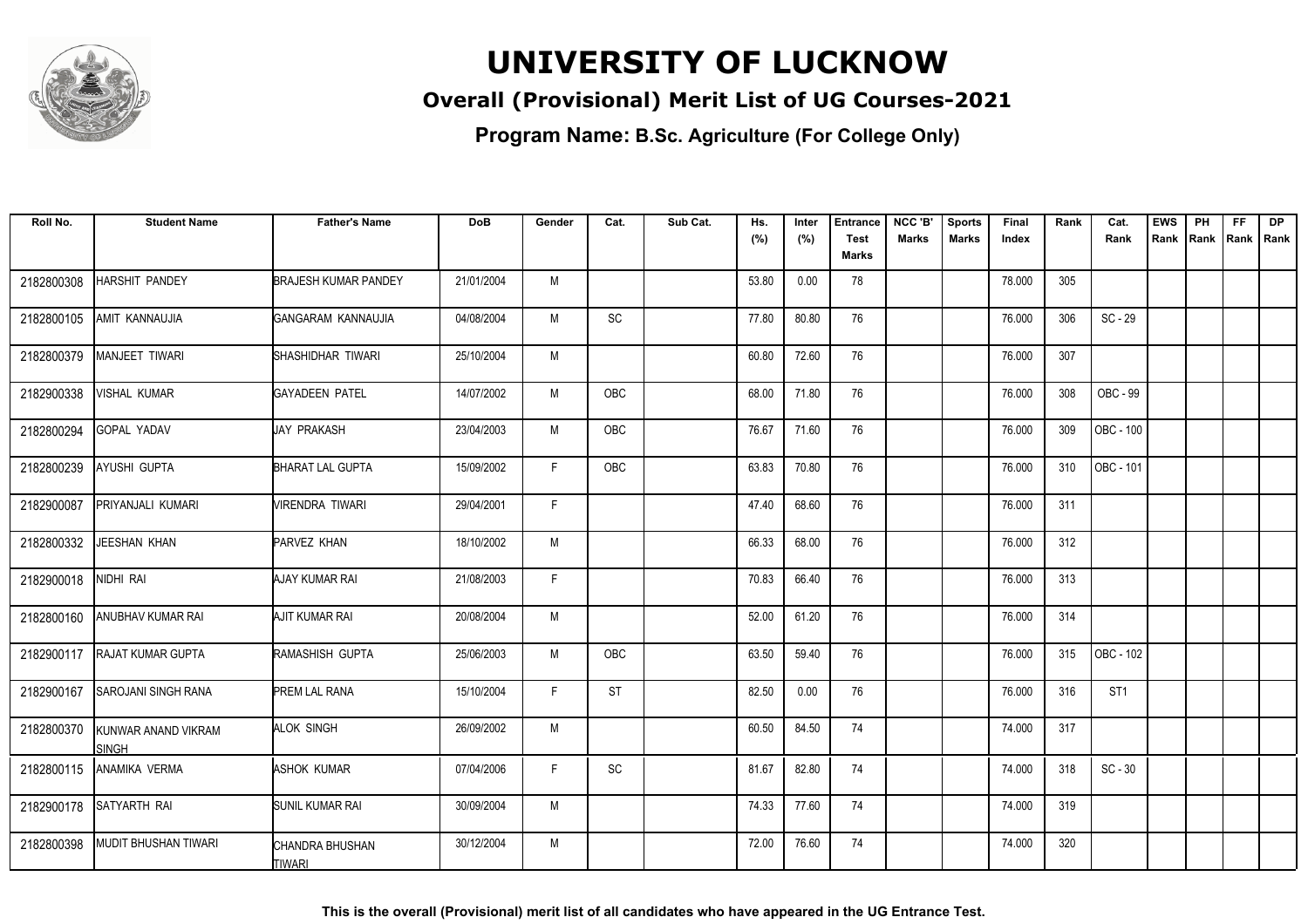

### **Overall (Provisional) Merit List of UG Courses-2021**

| Roll No.   | <b>Student Name</b>  | <b>Father's Name</b>             | <b>DoB</b> | Gender | Cat.       | Sub Cat. | Hs.   | Inter | <b>Entrance</b> | NCC 'B' | <b>Sports</b> | Final  | Rank | Cat.            | <b>EWS</b> | PH   | FF.         | <b>DP</b> |
|------------|----------------------|----------------------------------|------------|--------|------------|----------|-------|-------|-----------------|---------|---------------|--------|------|-----------------|------------|------|-------------|-----------|
|            |                      |                                  |            |        |            |          | (%)   | (%)   | <b>Test</b>     | Marks   | Marks         | Index  |      | Rank            | Rank       | Rank | Rank   Rank |           |
|            |                      |                                  |            |        |            |          |       |       | Marks           |         |               |        |      |                 |            |      |             |           |
| 2182800110 | AMRIT GOND           | <b>GAJENDRA PRASAD GOND</b>      | 08/07/2003 | M      | <b>OBC</b> |          | 55.80 | 75.38 | 74              |         |               | 74.000 | 321  | OBC - 103       |            |      |             |           |
| 2182900151 | <b>SAKSHI</b>        | CHHANGU LAL                      | 07/03/2003 | F.     | OBC        |          | 79.17 | 74.60 | 74              |         |               | 74.000 | 322  | OBC - 104       |            |      |             |           |
| 2182900285 | <b>SURAJ KUMAR</b>   | SATYA NARAYAN                    | 15/06/2005 | M      | OBC        |          | 71.67 | 73.80 | 74              |         |               | 74.000 | 323  | OBC - 105       |            |      |             |           |
| 2182900263 | SOMENDRA KUMAR       | <b>ASHOK KUMAR</b>               | 10/04/2002 | M      | SC         |          | 66.50 | 73.60 | 74              |         |               | 74.000 | 324  | $SC - 31$       |            |      |             |           |
| 2182800096 | AMAN SHUKLA          | SANTOSH KUMAR SHUKLA             | 29/01/2003 | M      |            |          | 62.00 | 70.20 | 74              |         |               | 74.000 | 325  |                 |            |      |             |           |
| 2182900243 | SHUBHAM KUMAR        | <b>RAMKESH</b>                   | 02/03/2003 | M      | <b>ST</b>  |          | 44.80 | 67.80 | 74              |         |               | 74.000 | 326  | ST <sub>2</sub> |            |      |             |           |
| 2182800279 | <b>DIWAKAR SINGH</b> | <b><i>NIJAY PRATAP SINGH</i></b> | 22/06/2004 | M      |            |          | 52.00 | 58.20 | 74              |         |               | 74.000 | 327  |                 |            |      |             |           |
| 2182900142 | ROHIT KUMAR GUPTA    | RAJESH GUPTA                     | 04/09/2004 | M      | OBC        |          | 53.60 | 54.20 | 74              |         |               | 74.000 | 328  | OBC - 106       |            |      |             |           |
| 2182900266 | <b>SOUMYA SINGH</b>  | <b>BHANU PRATAP SINGH</b>        | 08/11/2004 | F.     |            |          | 74.67 | 0.00  | 74              |         |               | 74.000 | 329  |                 |            |      |             |           |
| 2182900310 | <b>UDIT RAJ</b>      | <b>SHIV KUMAR</b>                | 17/09/2003 | M      | <b>SC</b>  |          | 66.60 | 0.00  | 74              |         |               | 74.000 | 330  | $SC - 32$       |            |      |             |           |
| 2182900227 | SHIVANSH SINGH       | SHAILENDRA SINGH                 | 19/04/2005 | M      |            |          | 80.00 | 83.20 | 72              |         |               | 72.000 | 331  |                 |            |      |             |           |
| 2182900194 | SHANI RAWAT          | <b>ASHARAM RAWAT</b>             | 07/07/2003 | M      | SC         |          | 78.67 | 79.60 | 72              |         |               | 72.000 | 332  | $SC - 33$       |            |      |             |           |
| 2182900274 | SUDHANSHU TRIPATHI   | GHANSHYAM TRIPATHI               | 31/07/2003 | M      |            |          | 73.00 | 76.40 | 72              |         |               | 72.000 | 333  |                 |            |      |             |           |
| 2182800251 | <b>DEEPAK MISHRA</b> | <b>ASHOK MISHRA</b>              | 25/10/2004 | M      |            |          | 67.67 | 68.20 | 72              |         |               | 72.000 | 334  |                 |            |      |             |           |
| 2182800204 | ASHUTOSH KUMAR SINGH | <b>AJAY KUMAR SINGH</b>          | 15/01/2001 | M      |            |          | 62.83 | 68.00 | 72              |         |               | 72.000 | 335  |                 |            |      |             |           |
| 2182900042 | NITISH NISHAD        | IOMPRAKASH NISHAD                | 15/06/2004 | M      | OBC        |          | 57.00 | 67.00 | 72              |         |               | 72.000 | 336  | OBC - 107       |            |      |             |           |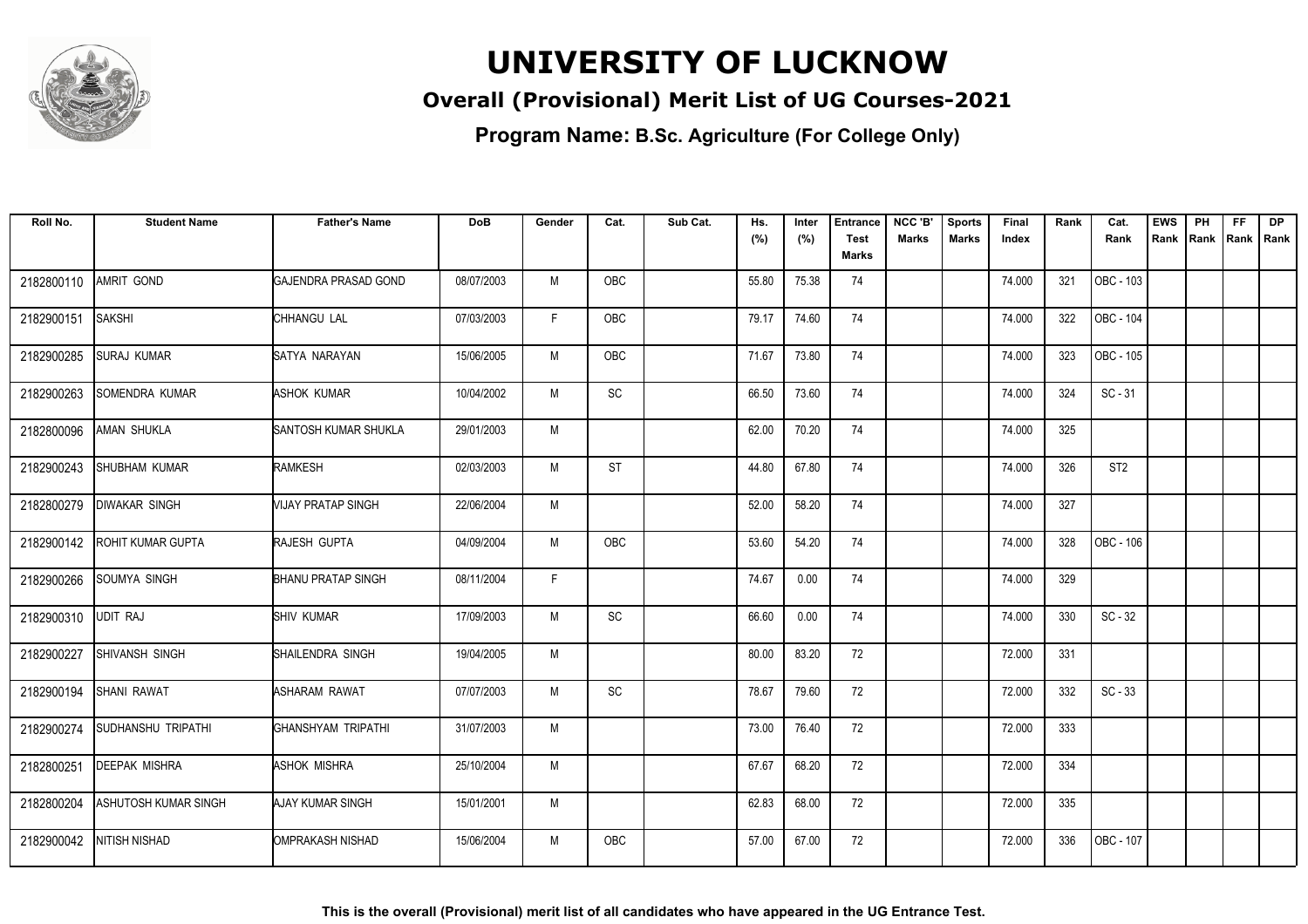

### **Overall (Provisional) Merit List of UG Courses-2021**

| Roll No.   | <b>Student Name</b>   | <b>Father's Name</b>             | <b>DoB</b> | Gender | Cat.                         | Sub Cat. | Hs.   | Inter | <b>Entrance</b> | NCC 'B'      | <b>Sports</b> | Final  | Rank | Cat.      | <b>EWS</b> | PH   | FF.         | <b>DP</b> |
|------------|-----------------------|----------------------------------|------------|--------|------------------------------|----------|-------|-------|-----------------|--------------|---------------|--------|------|-----------|------------|------|-------------|-----------|
|            |                       |                                  |            |        |                              |          | (%)   | (%)   | <b>Test</b>     | <b>Marks</b> | Marks         | Index  |      | Rank      | Rank       | Rank | Rank   Rank |           |
|            |                       |                                  |            |        |                              |          |       |       | Marks           |              |               |        |      |           |            |      |             |           |
| 2182800338 | <b>KAMLESH</b>        | RAJA RAM                         | 19/10/2003 | M      | SC                           |          | 60.17 | 66.80 | 72              |              |               | 72.000 | 337  | $SC - 34$ |            |      |             |           |
| 2182800261 | DIGESHWAR NATH MISHRA | <b>PRABHU NATH MISHRA</b>        | 29/10/2002 | M      |                              |          | 69.00 | 65.40 | 72              |              |               | 72.000 | 338  |           |            |      |             |           |
| 2182800211 | ATIK KUMAR PREMI      | RAM PAL                          | 22/09/2001 | M      | <b>SC</b>                    |          | 82.00 | 64.67 | 72              |              |               | 72.000 | 339  | $SC - 35$ |            |      |             |           |
| 2182800385 | MD NADIR RAZA KHAN    | MD HALIM KHAN                    | 13/02/2003 | M      |                              |          | 53.40 | 64.40 | 72              |              |               | 72.000 | 340  |           |            |      |             |           |
| 2182900314 | UJJWAL PRATAP SINGH   | <b>ARUN KUMAR SINGH</b>          | 22/09/2001 | M      |                              |          | 89.40 | 58.00 | 72              |              |               | 72.000 | 341  |           |            |      |             |           |
| 2182800116 | ANAND KUMAR TRIPATHI  | ASHWANI KUMAR TRIPATHI           | 10/07/2002 | M      |                              |          | 69.33 | 57.80 | 72              |              |               | 72.000 | 342  |           | 14         |      |             |           |
| 2182800191 | <b>ARVIND</b>         | RAM KHELAWAN                     | 02/04/2001 | M      | <b>SC</b>                    |          | 73.00 | 0.00  | 72              |              |               | 72.000 | 343  | $SC - 36$ |            |      |             |           |
| 2182900221 | SHIVAM VISHWAKARMA    | <b>RAM LAKHAN</b><br>VISHWAKARMA | 21/06/2002 | M      | <b>OBC</b>                   |          | 57.20 | 0.00  | 72              |              |               | 72.000 | 344  | OBC - 108 |            |      |             |           |
| 2182900107 | RAHUL VERMA           | <b>RAM PAL VERMA</b>             | 03/07/2003 | M      | <b>SC</b>                    |          | 64.50 | 79.64 | 70              |              |               | 70.000 | 345  | $SC - 37$ |            |      |             |           |
| 2182900035 | NISHU PRAJAPATI       | <b>RAVI SHANKAR PRAJAPATI</b>    | 15/12/2004 | F      | <b>OBC</b>                   |          | 78.67 | 77.40 | 70              |              |               | 70.000 | 346  | OBC - 109 |            |      |             |           |
| 2182800365 | <b>KRITI GUPTA</b>    | AJAY GUPTA                       | 10/08/2004 | F      | OBC                          |          | 65.40 | 72.83 | 70              |              |               | 70.000 | 347  | OBC - 110 |            |      |             |           |
| 2182900064 | PRASHANT KUMAR        | RAMESH CHAND                     | 05/01/2002 | M      | SC                           |          | 63.00 | 72.40 | 70              |              |               | 70.000 | 348  | $SC - 38$ |            |      |             |           |
| 2182900279 | <b>SUMIT UPADHYAY</b> | <b>ASHOK UPADHYAY</b>            | 04/09/2004 | M      |                              |          | 51.40 | 70.55 | 70              |              |               | 70.000 | 349  |           |            |      |             |           |
| 2182800180 | ARADHYA PANDEY        | <b>RAKESH KUMAR PANDEY</b>       | 18/08/2005 | F      |                              |          | 78.00 | 66.00 | 70              |              |               | 70.000 | 350  |           |            |      |             |           |
| 2182800389 | <b>MO KAIF</b>        | <b>MO MOTEEN</b>                 | 01/01/2001 | M      | <b>OBC</b>                   |          | 64.33 | 66.00 | 70              |              |               | 70.000 | 351  | OBC - 111 |            |      |             |           |
| 2182800240 | <b>BHASKAR</b>        | <b>HANSRAJ</b>                   | 11/03/2002 | M      | $\operatorname{\textsf{SC}}$ |          | 70.00 | 62.40 | 70              |              |               | 70.000 | 352  | $SC - 39$ |            |      |             |           |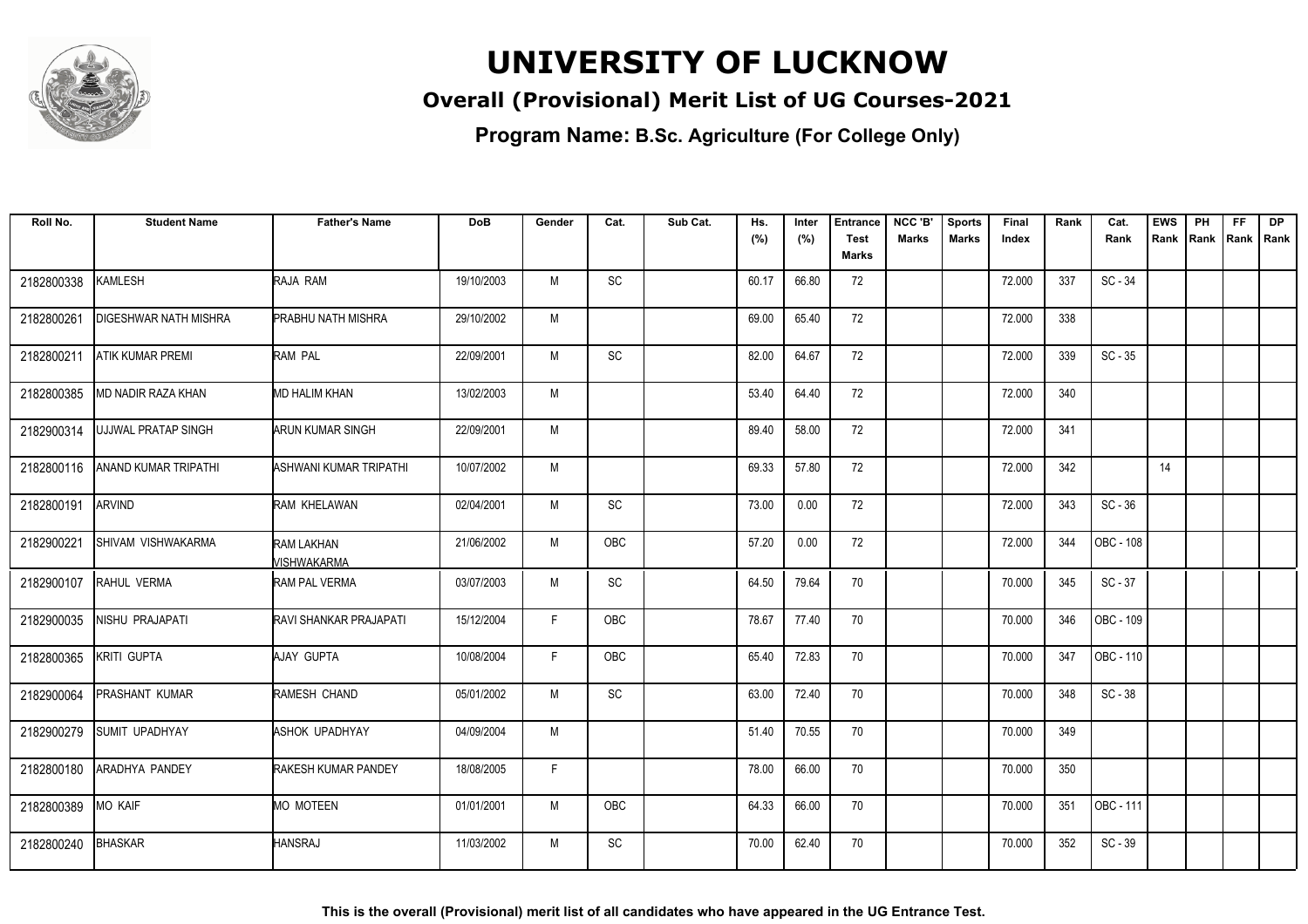

### **Overall (Provisional) Merit List of UG Courses-2021**

| Roll No.   | <b>Student Name</b>     | <b>Father's Name</b>         | <b>DoB</b> | Gender | Cat.                         | Sub Cat. | Hs.   | Inter | <b>Entrance</b>             | NCC 'B' | <b>Sports</b> | Final  | Rank | Cat.      | <b>EWS</b> | PH                | <b>FF</b> | <b>DP</b> |
|------------|-------------------------|------------------------------|------------|--------|------------------------------|----------|-------|-------|-----------------------------|---------|---------------|--------|------|-----------|------------|-------------------|-----------|-----------|
|            |                         |                              |            |        |                              |          | (%)   | (%)   | <b>Test</b><br><b>Marks</b> | Marks   | Marks         | Index  |      | Rank      | Rank       | Rank  Rank   Rank |           |           |
| 2182900246 | SHUBHAM TIWARI          | TARKESHWAR TIWARI            | 14/03/2004 | M      |                              |          | 49.40 | 61.00 | 70                          |         |               | 70.000 | 353  |           |            |                   |           |           |
| 2182800329 | JAI KUMAR RAI           | SANJAY KUMAR RAI             | 10/07/2004 | M      |                              |          | 59.33 | 58.00 | 70                          |         |               | 70.000 | 354  |           |            |                   |           |           |
| 2182800036 | ABHISHEK KUMAR SINGH    | SHIVANAND SINGH              | 02/01/2005 | M      |                              |          | 70.33 | 0.00  | 70                          |         |               | 70.000 | 355  |           |            |                   |           |           |
| 2182800082 | AKSHARA SINGH           | AJEET KUMAR SINGH            | 25/05/2005 | F      |                              |          | 87.67 | 83.20 | 68                          |         |               | 68.000 | 356  |           |            |                   |           |           |
| 2182800135 | <b>ANJALI SINGH</b>     | <b>ABHAY KUMAR SINGH</b>     | 18/12/2003 | F.     |                              |          | 76.60 | 82.60 | 68                          |         |               | 68.000 | 357  |           |            |                   |           |           |
| 2182900290 | SWATI MAURYA            | <b>BRAJESH KUMAR</b>         | 01/12/2004 | F      | OBC                          |          | 86.83 | 82.20 | 68                          |         |               | 68.000 | 358  | OBC - 112 |            |                   |           |           |
| 2182800375 | <b>MANISH KUMAR</b>     | INDRAJEET PAL                | 03/09/2002 | M      | <b>OBC</b>                   |          | 72.50 | 77.80 | 68                          |         |               | 68.000 | 359  | OBC - 113 |            |                   |           |           |
| 2182900308 | TUSHAR TIWARI           | <b>SHIV PRAKASH TIWARI</b>   | 20/05/2002 | M      |                              |          | 95.00 | 77.17 | 68                          |         |               | 68.000 | 360  |           | 15         |                   |           |           |
| 2182900326 | <b>VIBHANSHU SHARMA</b> | BHANU PRAKASH SHARMA         | 01/05/2002 | M      | OBC                          |          | 75.00 | 74.40 | 68                          |         |               | 68.000 | 361  | OBC - 114 |            |                   |           |           |
| 2182900256 | SIKHA JOSHI             | <b>I</b> KEWAL PRASHAD JOSHI | 05/08/2004 | F.     |                              |          | 70.60 | 72.80 | 68                          |         |               | 68.000 | 362  |           |            |                   |           |           |
| 2182900043 | OM KUMAR                | <b>BACHCHE LAL</b>           | 26/08/2002 | M      | SC                           |          | 62.40 | 71.83 | 68                          |         |               | 68.000 | 363  | $SC - 40$ |            |                   |           |           |
| 2182900056 | PRAGYA SINGH            | MR.RAJESH SINGH              | 14/09/2004 | F.     |                              |          | 79.83 | 70.60 | 68                          |         |               | 68.000 | 364  |           |            |                   |           |           |
| 2182900034 | NISHI YADAV             | HARI SHANKAR YADAV           | 06/07/2004 | F      | OBC                          |          | 73.50 | 66.20 | 68                          |         |               | 68.000 | 365  | OBC - 115 |            |                   |           |           |
| 2182900329 | <b>VIKAS BHARTI</b>     | MAHENDRA BHARTI              | 11/11/2003 | M      | <b>SC</b>                    |          | 67.50 | 48.20 | 68                          |         |               | 68.000 | 366  | $SC - 41$ |            |                   |           |           |
| 2182900049 | PANKAJ                  | <b>MAN SINGH</b>             | 10/10/2004 | M      |                              |          | 67.00 | 0.00  | 68                          |         |               | 68.000 | 367  |           |            |                   |           |           |
| 2182900065 | PRASHANT KUMAR          | ISURYABHAN                   | 30/11/2002 | M      | $\operatorname{\textsf{SC}}$ |          | 56.40 | 0.00  | 68                          |         |               | 68.000 | 368  | $SC - 42$ |            |                   |           |           |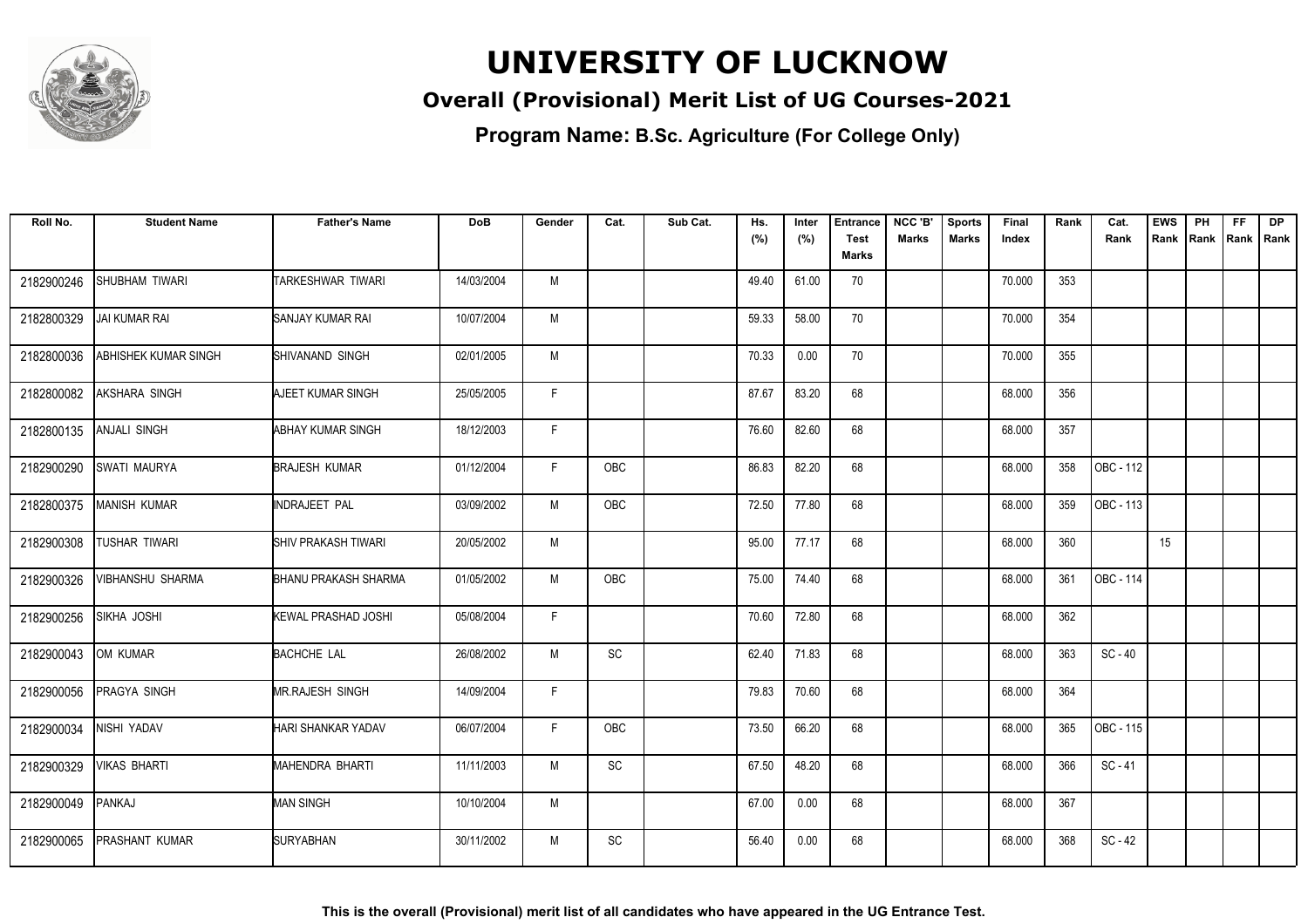

### **Overall (Provisional) Merit List of UG Courses-2021**

**Program Name: B.Sc. Agriculture (For College Only)**

| Roll No.   | <b>Student Name</b>          | <b>Father's Name</b>                   | <b>DoB</b> | Gender | Cat.       | Sub Cat. | Hs.   | Inter | <b>Entrance</b>             | NCC 'B'      | <b>Sports</b> | Final  | Rank | Cat.      | <b>EWS</b> | PH   | FF. | <b>DP</b>   |
|------------|------------------------------|----------------------------------------|------------|--------|------------|----------|-------|-------|-----------------------------|--------------|---------------|--------|------|-----------|------------|------|-----|-------------|
|            |                              |                                        |            |        |            |          | (%)   | (%)   | <b>Test</b><br><b>Marks</b> | <b>Marks</b> | Marks         | Index  |      | Rank      | Rank       | Rank |     | Rank   Rank |
| 2182800015 |                              | RAMPAL SINGH SENGAR                    | 21/11/2005 | M      |            |          | 52.80 | 0.00  | 68                          |              |               | 68.000 | 369  |           |            |      |     |             |
|            | ABHAY PRATAP SINGH<br>SENGAR |                                        |            |        |            |          |       |       |                             |              |               |        |      |           |            |      |     |             |
| 2182800309 | <b>HARSHIT RAI</b>           | AJAY KUMAR RAI                         | 05/07/2003 | М      |            |          | 86.17 | 86.60 | 66                          |              |               | 66.000 | 370  |           |            |      |     |             |
| 2182800275 | <b>DIVYANSHU RAI</b>         | KARUNESH RAI                           | 11/07/2005 | M      |            |          | 76.17 | 81.20 | 66                          |              |               | 66.000 | 371  |           |            |      |     |             |
| 2182800032 | ABHISHEK VERMA               | <b>SURESH CHANDRA VERMA</b>            | 08/02/2005 | M      | <b>OBC</b> |          | 79.83 | 80.40 | 66                          |              |               | 66.000 | 372  | OBC - 116 |            |      |     |             |
| 2182900067 | PRASHANT SINGH               | AJENDRA PRATAP SINGH                   | 27/05/2006 | M      |            |          | 75.33 | 79.40 | 66                          |              |               | 66.000 | 373  |           | 16         |      |     |             |
| 2182900105 | RAHUL KUMAR                  | RAM SHANKAR                            | 24/05/2005 | M      | SC         |          | 79.33 | 72.70 | 66                          |              |               | 66.000 | 374  | $SC - 43$ |            |      |     |             |
| 2182900140 | ROHIT AGRAHARI               | RAJESH AGRAHARI                        | 01/07/2002 | M      |            |          | 62.20 | 69.67 | 66                          |              |               | 66.000 | 375  |           |            |      |     |             |
| 2182800187 | ARPITA YADAV                 | <b>VINOD YADAV</b>                     | 07/02/2003 | F      | OBC        |          | 56.67 | 68.80 | 66                          |              |               | 66.000 | 376  | OBC - 117 |            |      |     |             |
| 2182800423 | SUDEESH YADAV                | RAJESH KUMAR                           | 31/10/2001 | M      | OBC        |          | 66.17 | 67.09 | 66                          |              |               | 66.000 | 377  | OBC - 118 |            |      |     |             |
| 2182900121 | <b>RATNESH KUMAR</b>         | <b>MOOL CHANDRA</b>                    | 02/07/2000 | М      | <b>SC</b>  |          | 58.83 | 66.73 | 66                          |              |               | 66.000 | 378  | SC - 44   |            |      |     |             |
| 2182800071 | AJITESH SHRIVASTAV           | <b>ARVIND SHRIVASTAV</b>               | 10/01/2005 | M      | OBC        |          | 63.00 | 65.20 | 66                          |              |               | 66.000 | 379  | OBC - 119 |            |      |     |             |
| 2182800290 | GEETA KUMARI                 | ISATYANARAYAN RAJAK                    | 08/05/2003 | F      |            |          | 53.80 | 62.40 | 66                          |              |               | 66.000 | 380  |           |            |      |     |             |
| 2182800195 | <b>ASHHAR HUSAIN</b>         | SHAHAB HUSAIN                          | 01/12/2003 | M      |            |          | 67.83 | 53.00 | 66                          |              |               | 66.000 | 381  |           |            |      |     |             |
| 2182900096 | PRIYANSHU KASHAUDHAN         | ANIL KASHAUDHAN                        | 04/02/2005 | M      | <b>OBC</b> |          | 82.50 | 0.00  | 66                          |              |               | 66.000 | 382  | OBC - 120 |            |      |     |             |
| 2182900113 | <b>RAJ KAPOOR PANDEY</b>     | <b>AVADHESH KUMAR</b><br><b>PANDEY</b> | 02/10/2004 | M      |            |          | 78.67 | 0.00  | 66                          |              |               | 66.000 | 383  |           |            |      |     |             |
| 2182800426 | VIBHANSHU SINGH              | VINAY KUMAR SINGH                      | 12/07/2004 | M      |            |          | 76.67 | 0.00  | 66                          |              |               | 66.000 | 384  |           |            |      |     |             |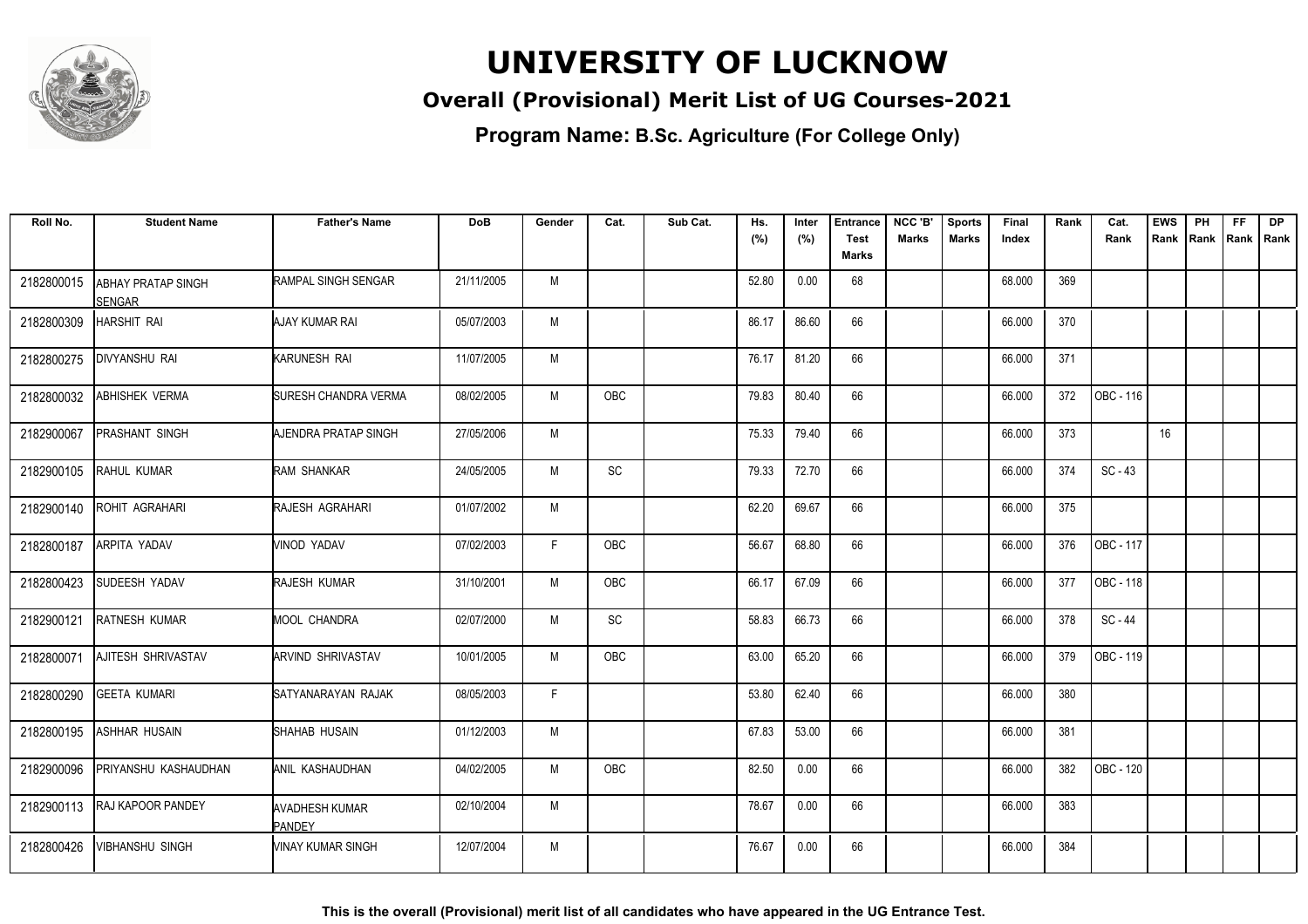

### **Overall (Provisional) Merit List of UG Courses-2021**

| Roll No.   | <b>Student Name</b>      | <b>Father's Name</b>                      | <b>DoB</b> | Gender | Cat.       | Sub Cat. | Hs.   | Inter | <b>Entrance</b> | NCC 'B'      | <b>Sports</b> | Final  | Rank | Cat.      | <b>EWS</b> | PH   | FF. | <b>DP</b>   |
|------------|--------------------------|-------------------------------------------|------------|--------|------------|----------|-------|-------|-----------------|--------------|---------------|--------|------|-----------|------------|------|-----|-------------|
|            |                          |                                           |            |        |            |          | (%)   | (%)   | <b>Test</b>     | <b>Marks</b> | Marks         | Index  |      | Rank      | Rank       | Rank |     | Rank   Rank |
|            |                          |                                           |            |        |            |          |       |       | Marks           |              |               |        |      |           |            |      |     |             |
| 2182800153 | ANSHIKA SINGH            | RAJNEESH SINGH                            | 14/05/2003 | F      |            |          | 76.33 | 0.00  | 66              |              |               | 66.000 | 385  |           |            |      |     |             |
| 2182900259 | SMITA SINGH              | RAJ KUMAR                                 | 05/01/2003 | F.     | SC         |          | 72.50 | 0.00  | 66              |              |               | 66.000 | 386  | $SC - 45$ |            |      |     |             |
| 2182800138 | <b>ANKIT PAL</b>         | <b>ICHANDRA SHEKHAR PAL</b>               | 20/07/2003 | M      | <b>OBC</b> |          | 51.67 | 0.00  | 66              |              |               | 66.000 | 387  | OBC - 121 |            |      |     |             |
| 2182900129 | RISHABH KUMAR            | RAKESH KUMAR                              | 11/10/2003 | M      | SC         |          | 73.17 | 82.80 | 64              |              |               | 64.000 | 388  | $SC - 46$ |            |      |     |             |
| 2182900291 | <b>SWATI SHARMA</b>      | RAM KUMAR SHARMA                          | 18/01/2003 | F      |            |          | 79.17 | 74.20 | 64              |              |               | 64.000 | 389  |           |            |      |     |             |
| 2182800310 | <b>HEMANT CHATURVEDI</b> | <b>SUBAS CHANDRA</b><br><b>CHATURVEDI</b> | 29/04/2005 | M      |            |          | 68.67 | 72.60 | 64              |              |               | 64.000 | 390  |           |            |      |     |             |
| 2182800168 | ANURAG SINGH             | <b>KRISHNA KUMAR SINGH</b>                | 02/07/2003 | M      |            |          | 71.67 | 72.00 | 64              |              |               | 64.000 | 391  |           | 17         |      |     |             |
| 2182800372 | MAHEZABI                 | SARAFUDDIN                                | 11/04/2003 | F.     |            |          | 66.80 | 70.40 | 64              |              |               | 64.000 | 392  |           |            |      |     |             |
| 2182800274 | DIVYANSHU NAAGAR         | <b>BL NAAGAR</b>                          | 02/04/2004 | M      | SC         |          | 62.83 | 69.64 | 64              |              |               | 64.000 | 393  | $SC - 47$ |            |      |     |             |
| 2182800099 | AMAN KUMAR YADAV         | <b>ASHOK KUMAR YADAV</b>                  | 24/12/2004 | M      | <b>OBC</b> |          | 64.40 | 66.40 | 64              |              |               | 64.000 | 394  | OBC - 122 |            |      |     |             |
| 2182800163 | ANUJ KUMAR VERMA         | DAYARAM VERMA                             | 01/06/2001 | M      | OBC        |          | 50.17 | 61.54 | 64              |              |               | 64.000 | 395  | OBC - 123 |            |      |     |             |
| 2182800030 | ABHISHEK SINGH           | <b>SAJJAN SINGH</b>                       | 01/07/2003 | M      |            |          | 77.17 | 0.00  | 64              |              |               | 64.000 | 396  |           |            |      |     |             |
| 2182800381 | <b>MANSI SINGH</b>       | <b>RAVI BHUSHAN SINGH</b>                 | 23/12/2004 | F      |            |          | 72.00 | 0.00  | 64              |              |               | 64.000 | 397  |           |            |      |     |             |
| 2182800010 | ABHAY PANDEY             | <b>PAWAN PANDEY</b>                       | 01/01/2005 | M      |            |          | 65.00 | 0.00  | 64              |              |               | 64.000 | 398  |           |            |      |     |             |
| 2182900071 | PRASHANT KUMAR TIWARI    | <b>SANJAY KUMAR TIWARI</b>                | 12/08/2004 | M      |            |          | 73.80 | 77.82 | 62              |              |               | 62.000 | 399  |           | 18         |      |     |             |
| 2182900184 | SAURABH CHAURASIA        | <b>SUNIL KUMAR</b>                        | 27/04/2004 | M      | OBC        |          | 68.67 | 67.00 | 62              |              |               | 62.000 | 400  | OBC - 124 |            |      |     |             |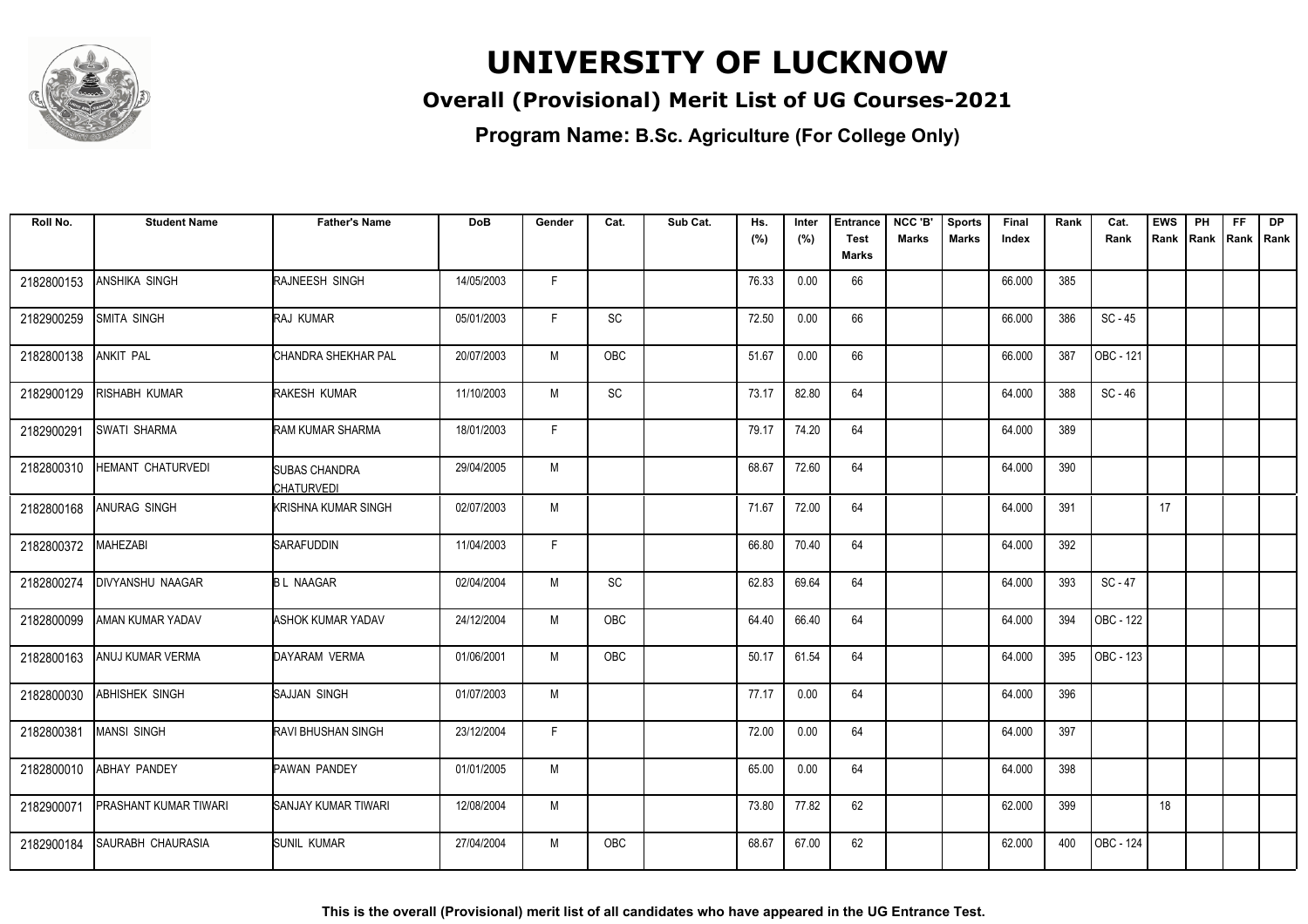

### **Overall (Provisional) Merit List of UG Courses-2021**

| Roll No.   | <b>Student Name</b>          | <b>Father's Name</b>             | <b>DoB</b> | Gender | Cat.       | Sub Cat. | Hs.   | Inter | <b>Entrance</b>             | NCC 'B' | <b>Sports</b> | Final  | Rank | Cat.      | <b>EWS</b> | PH | <b>FF</b>          | <b>DP</b> |
|------------|------------------------------|----------------------------------|------------|--------|------------|----------|-------|-------|-----------------------------|---------|---------------|--------|------|-----------|------------|----|--------------------|-----------|
|            |                              |                                  |            |        |            |          | (%)   | (%)   | <b>Test</b><br><b>Marks</b> | Marks   | Marks         | Index  |      | Rank      | Rank       |    | Rank   Rank   Rank |           |
| 2182900118 | <b>RAMESH PANDEY</b>         | CHHOTE LAL PANDEY                | 19/04/2004 | M      |            |          | 72.00 | 65.40 | 62                          |         |               | 62.000 | 401  |           |            |    |                    |           |
| 2182800360 | <b>KRISHNA KUMAR</b>         | TUNTUN KUSHWAHA                  | 15/05/2002 | M      |            |          | 47.20 | 59.80 | 62                          |         |               | 62.000 | 402  |           |            |    |                    |           |
| 2182800393 | <b>MOHIT KUMAR</b>           | RAM LAKAN                        | 13/07/2002 | M      | OBC        |          | 57.33 | 58.00 | 62                          |         |               | 62.000 | 403  | OBC - 125 |            |    |                    |           |
| 2182900023 | NIKHIL MAURYA                | MAAN SINGH                       | 14/08/2002 | M      | <b>OBC</b> |          | 89.40 | 54.60 | 62                          |         |               | 62.000 | 404  | OBC - 126 |            |    |                    |           |
| 2182800132 | <b>ANISH KUMAR SINGH</b>     | <b>BIRENDRA SINGH</b>            | 30/06/2002 | M      |            |          | 35.40 | 47.40 | 62                          |         |               | 62.000 | 405  |           |            |    |                    |           |
| 2182800021 | <b>ABHINAV SINGH RATHAUR</b> | NARESH SINGH RATHAUR             | 18/08/2005 | M      |            |          | 73.50 | 0.00  | 62                          |         |               | 62.000 | 406  |           |            |    |                    |           |
| 2182800298 | <b>GUNGUN SONKER</b>         | <b>SUSHIL KUMAR SONKER</b>       | 01/08/2003 | F      | SC         |          | 61.20 | 0.00  | 62                          |         |               | 62.000 | 407  | SC-48     |            |    |                    |           |
| 2182800418 | SHIVAM KUMAR                 | RAM AWADH RAM                    | 12/05/2003 | M      | SC         |          | 58.67 | 0.00  | 62                          |         |               | 62.000 | 408  | $SC - 49$ |            |    |                    |           |
| 2182900265 | <b>SONU KUMAR</b>            | RAMESH SAH                       | 06/08/2002 | M      |            |          | 54.60 | 0.00  | 62                          |         |               | 62.000 | 409  |           |            |    |                    |           |
| 2182900307 | <b>TULSI SINGH</b>           | HANUMANT BAHADUR<br><b>SINGH</b> | 25/05/2003 | F.     |            |          | 61.60 | 79.80 | 60                          |         |               | 60.000 | 410  |           | 19         |    |                    |           |
| 2182800178 | <b>APPU KUMAR SINGH</b>      | NAGENDRA SINGH                   | 01/05/2004 | M      |            |          | 50.80 | 71.40 | 60                          |         |               | 60.000 | 411  |           |            |    |                    |           |
| 2182800217 | <b>AVAN KUMAR</b>            | <b>IUMA SHANKAR</b>              | 16/02/2002 | M      | <b>OBC</b> |          | 59.00 | 67.90 | 60                          |         |               | 60.000 | 412  | OBC - 127 |            |    |                    |           |
| 2182800412 | <b>SAIF ALI KHAN</b>         | NASIM KHAN                       | 07/01/2004 | M      |            |          | 53.00 | 66.00 | 60                          |         |               | 60.000 | 413  |           |            |    |                    |           |
| 2182900038 | NITESH KUMAR                 | PRAMOD KUMAR                     | 12/08/2002 | M      | OBC        |          | 60.00 | 57.20 | 60                          |         |               | 60.000 | 414  | OBC - 128 |            |    |                    |           |
| 2182900090 | PRIYANKA SINGH               | <b>BACHCHH RAJ SINGH</b>         | 01/09/2002 | F      |            |          | 64.50 | 56.00 | 60                          |         |               | 60.000 | 415  |           |            |    |                    |           |
| 2182800035 | ABHISHEK KUMAR MANDAL        | MANOJ KUMAR MANDAL               | 01/01/2004 | M      |            |          | 47.60 | 55.00 | 60                          |         |               | 60.000 | 416  |           |            |    |                    |           |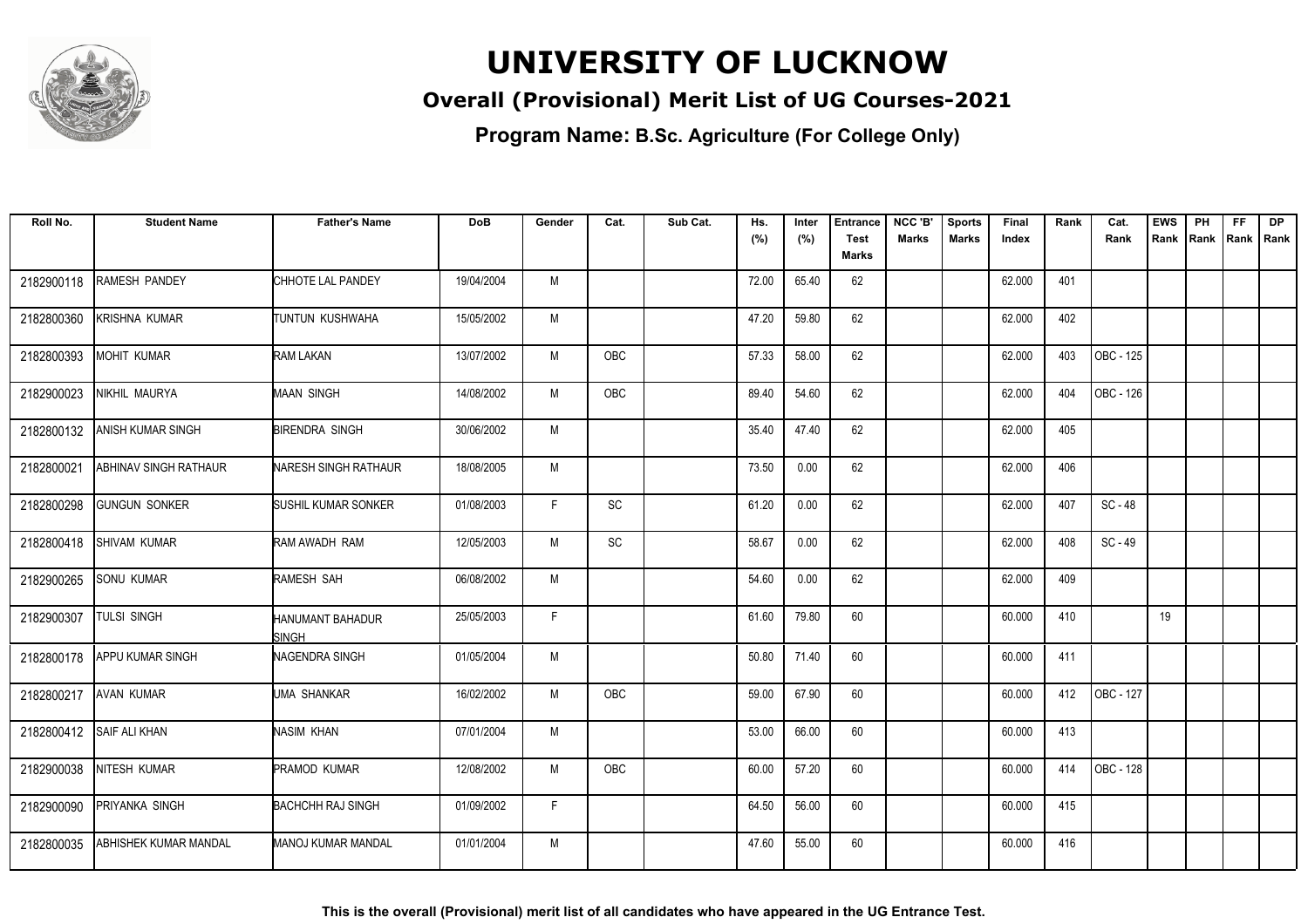

### **Overall (Provisional) Merit List of UG Courses-2021**

| Roll No.   | <b>Student Name</b>     | <b>Father's Name</b>         | <b>DoB</b> | Gender | Cat.                         | Sub Cat. | Hs.   | Inter | <b>Entrance</b>      | NCC 'B' | <b>Sports</b> | Final  | Rank | Cat.      | <b>EWS</b> | PH   | <b>FF</b>   | <b>DP</b> |
|------------|-------------------------|------------------------------|------------|--------|------------------------------|----------|-------|-------|----------------------|---------|---------------|--------|------|-----------|------------|------|-------------|-----------|
|            |                         |                              |            |        |                              |          | (%)   | (%)   | <b>Test</b><br>Marks | Marks   | Marks         | Index  |      | Rank      | Rank       | Rank | Rank   Rank |           |
|            |                         |                              |            |        |                              |          |       |       |                      |         |               |        |      |           |            |      |             |           |
| 2182900255 | SIDDHARTH KUMAR         | <b>RAJ BAHADUR</b>           | 24/01/2003 | M      | <b>SC</b>                    |          | 81.00 | 0.00  | 60                   |         |               | 60.000 | 417  | $SC - 50$ |            |      |             |           |
| 2182900014 | NEERAJ KUMAR SHUKLA     | <b>JITENDRA KUMAR SHUKLA</b> | 24/07/2004 | M      |                              |          | 80.00 | 0.00  | 60                   |         |               | 60.000 | 418  |           |            |      |             |           |
| 2182800312 | HEMANT PANDEY           | LATE. RAM SUCHIT PANDEY      | 30/06/2003 | M      |                              |          | 55.40 | 0.00  | 60                   |         |               | 60.000 | 419  |           |            |      |             |           |
| 2182800265 | DISHANT YADAV           | <b>MANOJ KUMAR YADAV</b>     | 01/10/2004 | M      | <b>OBC</b>                   |          | 69.00 | 71.50 | 58                   |         |               | 58.000 | 420  | OBC - 129 |            |      |             |           |
| 2182800292 | <b>GOOSHIYA KHATOON</b> | <b>GULAM HUSSAIN</b>         | 10/02/2002 | E      | <b>OBC</b>                   |          | 57.00 | 64.00 | 58                   |         |               | 58.000 | 421  | OBC - 130 |            |      |             |           |
| 2182900063 | PRANAV KANT             | <b>ALOK KUMAR SINGH</b>      | 12/02/2004 | M      |                              |          | 50.20 | 56.60 | 58                   |         |               | 58.000 | 422  |           |            |      |             |           |
| 2182900337 | <b>VIPUL KUMAR</b>      | <b>DINESH KUMAR DHUSIA</b>   | 01/07/2004 | M      | SC                           |          | 65.00 | 0.00  | 58                   |         |               | 58.000 | 423  | $SC - 51$ |            |      |             |           |
| 2182800148 | <b>ANOOP KUMAR</b>      | DAYARAM                      | 20/06/2003 | M      | <b>OBC</b>                   |          | 62.83 | 0.00  | 58                   |         |               | 58.000 | 424  | OBC - 131 |            |      |             |           |
| 2182800166 | ANURAG GANGWAR          | KAPIL KUMAR GANGWAR          | 09/07/2004 | M      | OBC                          |          | 65.67 | 74.36 | 56                   |         |               | 56.000 | 425  | OBC - 132 |            |      |             |           |
| 2182800027 | ABHISHEK KUMAR          | <b>JAG JEEWAN RAM</b>        | 12/04/2003 | M      | SC                           |          | 71.50 | 72.73 | 56                   |         |               | 56.000 | 426  | $SC - 52$ |            |      |             |           |
| 2182900264 | SONALI SINGH            | SHAILENDRA KUMAR SINGH       | 01/12/2002 | F      |                              |          | 55.80 | 71.60 | 56                   |         |               | 56.000 | 427  |           | 20         |      |             |           |
| 2182900132 | <b>RISHU SINGH</b>      | <b>GYANENDRA SINGH</b>       | 01/07/2004 | M      |                              |          | 66.50 | 71.40 | 56                   |         |               | 56.000 | 428  |           |            |      |             |           |
| 2182900211 | SHIPRA UPADHYAY         | SANJAY UPADHYAY              | 15/10/2003 | F.     |                              |          | 57.33 | 55.40 | 56                   |         |               | 56.000 | 429  |           |            |      |             |           |
| 2182800034 | ABHISHEK KUMAR GUPTA    | SUKHDEV PRASAD GUPTA         | 07/08/1999 | M      |                              |          | 41.20 | 50.40 | 56                   |         |               | 56.000 | 430  |           |            |      |             |           |
| 2182900225 | SHIVANI GUPTA           | <b>PRAMOD GUPTA</b>          | 01/07/2003 | F.     | <b>OBC</b>                   |          | 69.83 | 68.60 | 54                   |         |               | 54.000 | 431  | OBC - 133 |            |      |             |           |
| 2182800009 | ABHAY GAUTAM            | AMRIT LAL GAUTAM             | 24/11/2003 | M      | $\operatorname{\textsf{SC}}$ |          | 58.33 | 50.60 | 54                   |         |               | 54.000 | 432  | $SC - 53$ |            |      |             |           |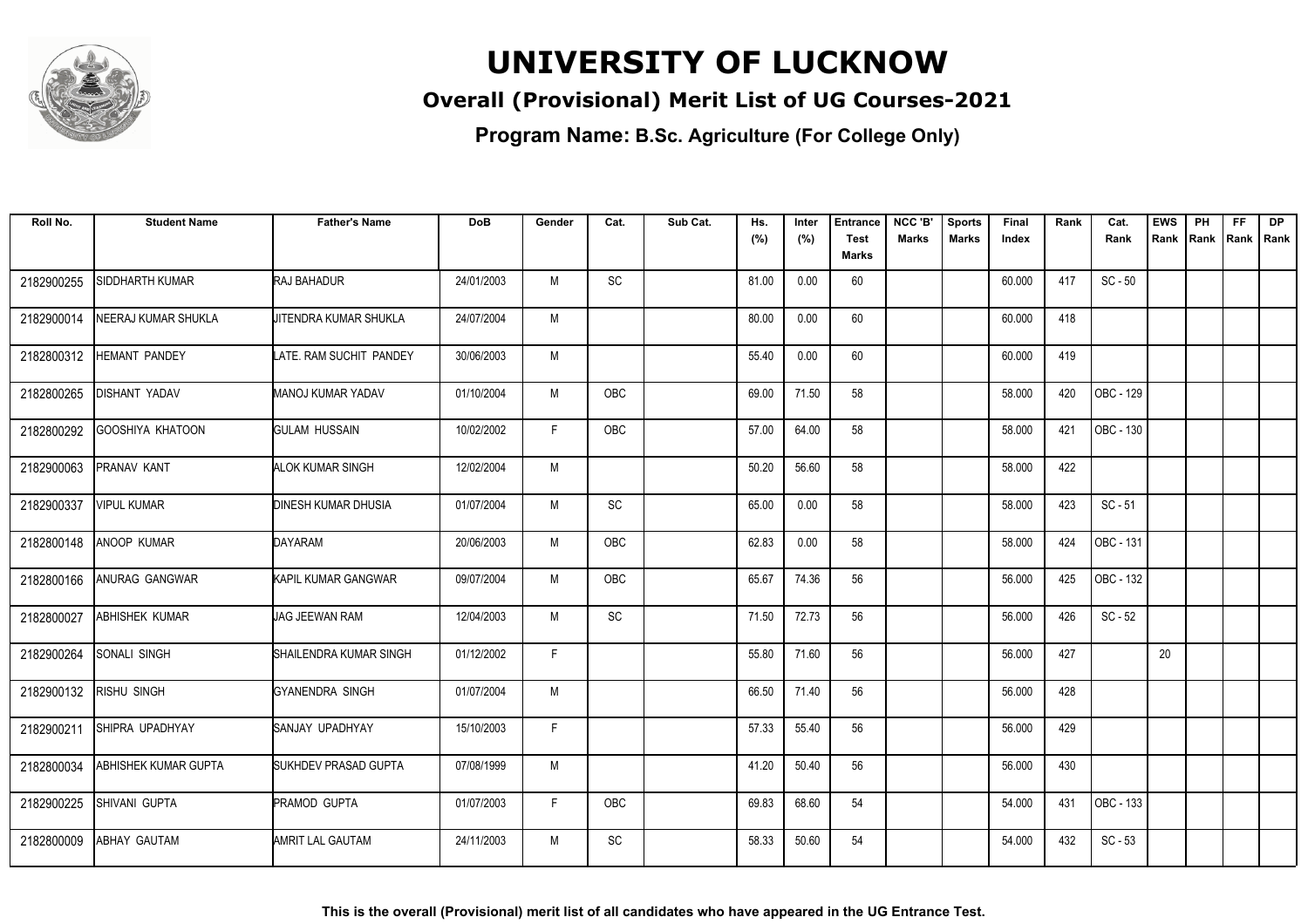

### **Overall (Provisional) Merit List of UG Courses-2021**

| Roll No.   | <b>Student Name</b>       | <b>Father's Name</b>        | <b>DoB</b> | Gender | Cat.       | Sub Cat. | Hs.   | Inter | <b>Entrance</b> | NCC 'B'      | <b>Sports</b> | Final  | Rank | Cat.            | <b>EWS</b> | PH   | FF. | <b>DP</b>   |
|------------|---------------------------|-----------------------------|------------|--------|------------|----------|-------|-------|-----------------|--------------|---------------|--------|------|-----------------|------------|------|-----|-------------|
|            |                           |                             |            |        |            |          | (%)   | (%)   | <b>Test</b>     | <b>Marks</b> | Marks         | Index  |      | Rank            | Rank       | Rank |     | Rank   Rank |
|            |                           |                             |            |        |            |          |       |       | Marks           |              |               |        |      |                 |            |      |     |             |
| 2182800184 | ARMAN ALAM                | <b>KAMARUDDIN</b>           | 14/01/2003 | M      | OBC        |          | 76.33 | 0.00  | 54              |              |               | 54.000 | 433  | OBC - 134       |            |      |     |             |
| 2182800212 | ATIREAK SHARMA            | GANGA RAM SHARMA            | 13/03/2005 | M      |            |          | 72.00 | 0.00  | 54              |              |               | 54.000 | 434  |                 |            |      |     |             |
| 2182900204 | SHASHWAT YADAV            | <b>FEKU SINGH YADAV</b>     | 17/09/2003 | M      | <b>OBC</b> |          | 68.17 | 73.60 | 52              |              |               | 52.000 | 435  | OBC - 135       |            |      |     |             |
| 2182800429 | <b>VISHAKHA YADAV</b>     | <b>MR KANHIYA YADAV</b>     | 16/07/2003 | F      | OBC        |          | 69.50 | 66.00 | 52              |              |               | 52.000 | 436  | OBC - 136       |            |      |     |             |
| 2182800336 | JYOTI DEVI                | KUNDAN                      | 20/01/2004 | F      | <b>ST</b>  |          | 76.00 | 0.00  | 52              |              |               | 52.000 | 437  | ST <sub>3</sub> |            |      |     |             |
| 2182800407 | RINKESH KUMAR             | <b>BHOLA MISTARI</b>        | 13/06/2003 | M      |            |          | 62.20 | 68.60 | 50              |              |               | 50.000 | 438  |                 |            |      |     |             |
| 2182900317 | UTKARSH YADAV             | UMESHCHAND YADAV            | 31/07/2004 | M      | <b>OBC</b> |          | 67.00 | 60.80 | 50              |              |               | 50.000 | 439  | OBC - 137       |            |      |     |             |
| 2182900336 | <b>VIPIN CHAUHAN</b>      | VIRENDRA KUMAR<br>CHAUHAN   | 16/07/2004 | M      | OBC        |          | 46.40 | 55.60 | 50              |              |               | 50.000 | 440  | OBC - 138       |            |      |     |             |
| 2182900267 | SOUMYA VISHWAKARMA        | <b>ISANTOSH VISHWAKARMA</b> | 15/07/2004 | F.     | <b>OBC</b> |          | 86.20 | 0.00  | 50              |              |               | 50.000 | 441  | OBC - 139       |            |      |     |             |
| 2182800093 | AMAN KUMAR                | NARENDRA KUMAR              | 25/02/2005 | M      |            |          | 56.80 | 75.00 | 48              |              |               | 48.000 | 442  |                 |            |      |     |             |
| 2182900171 | <b>SATVIK TIWARI</b>      | <b>VINOD KUMAR TIWARI</b>   | 12/01/2003 | M      |            |          | 61.67 | 72.80 | 48              |              |               | 48.000 | 443  |                 | 21         |      |     |             |
| 2182900069 | PRASHANT YADAV            | RAM BACHAN YADAV            | 12/03/2003 | M      | OBC        |          | 63.33 | 71.20 | 48              |              |               | 48.000 | 444  | OBC - 140       |            |      |     |             |
| 2182900146 | <b>RUDRA PRATAP SINGH</b> | <b>ABHAY KUMAR SINGH</b>    | 15/08/2003 | M      |            |          | 53.62 | 61.60 | 48              |              |               | 48.000 | 445  |                 |            |      |     |             |
| 2182800314 | <b>HIMANSHU GIRI</b>      | <b>VIRENDRA GIRI</b>        | 20/01/2003 | M      | <b>OBC</b> |          | 64.83 | 52.60 | 48              |              |               | 48.000 | 446  | OBC - 141       |            |      |     |             |
| 2182800070 | AJEET KUMAR               | NAGESH PRASAD               | 10/11/2003 | M      | SC         |          | 63.17 | 0.00  | 48              |              |               | 48.000 | 447  | $SC - 54$       |            |      |     |             |
| 2182800004 | AALIYA PRAVEEN            | AFTAB ALAM                  | 10/08/2003 | F.     | OBC        |          | 67.67 | 0.00  | 46              |              |               | 46.000 | 448  | OBC - 142       |            |      |     |             |